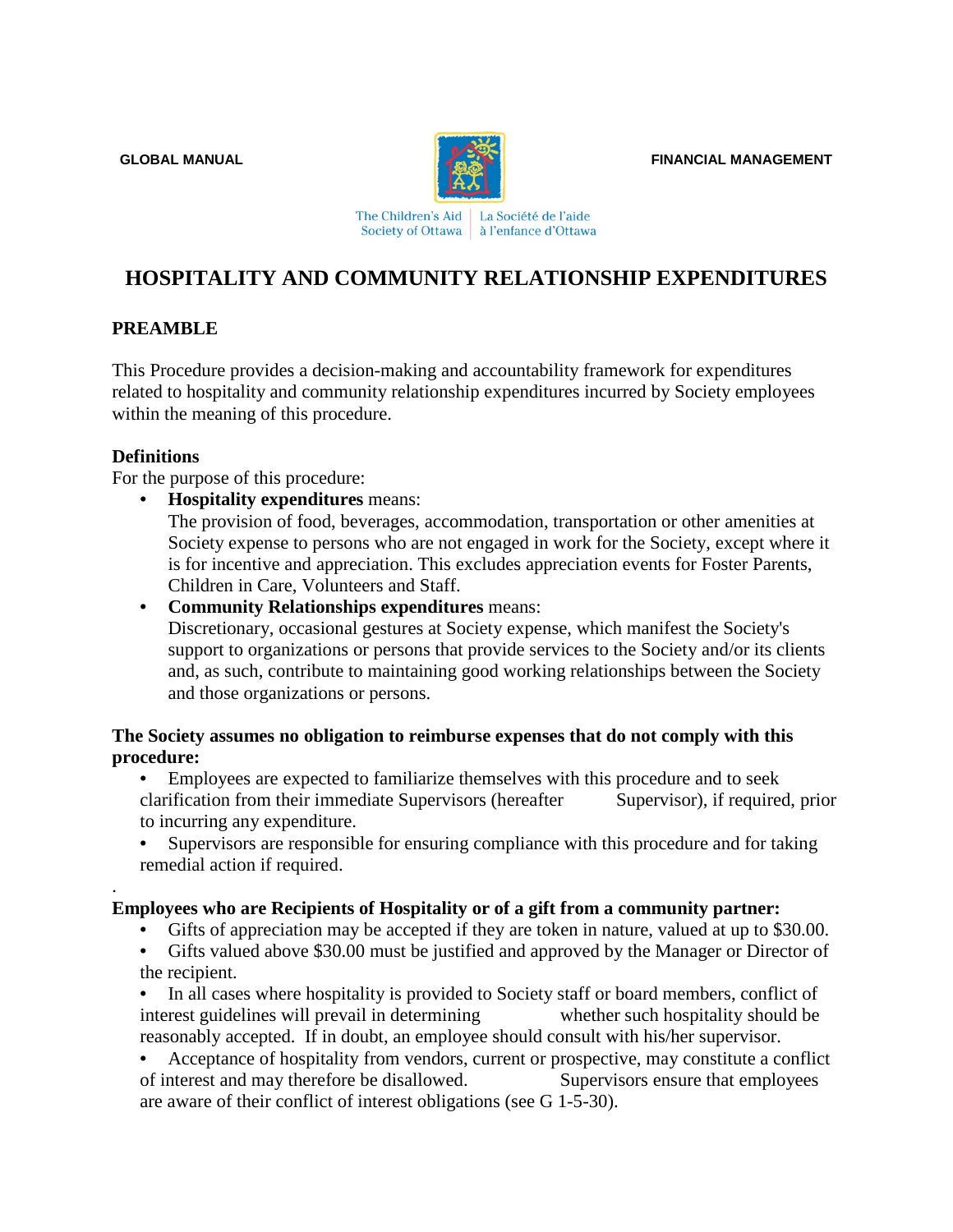## **GENERAL REIMBURSEMENT GUIDELINES**

Employees are entitled to reimbursement for expenses incurred in the course of their work on behalf of the Society. Expenses must be:

- Work related
- Modest and appropriate
- Strike a balance between economy, health & safety and efficiency of operations

In the event of an overpayment of expense claims, such overpayment will be recovered promptly from the payee.

## • **Non-Reimbursable Expenses**

Expenses of a personal nature will not be reimbursed. Such expenses include but are not limited to:

- Recreational purposes (e.g. video rentals, mini-bars)
- · Personal items
- · Traffic/parking violations
- Alcoholic drinks, unless part of hospitality within the meaning of this procedure
- · Expenses incurred on behalf of friends/family

## • **Receipts**

• Original receipts (not photocopies) must be submitted with all expense claims. Credit card slips by themselves are not sufficient to support a claim for reimbursement.

• In the event of missing receipts, an exception to this directive may be made at the individual discretion of the manager or supervisor and only with appropriate documentation from the claimant that a receipt has been misplaced.

• Original receipts plus credit card slips, if applicable, obtained via the use of Society credit cards must in all cases be submitted to accounting monthly for reconciliation to the credit card statement.

## • **Time Limit for Claims**

The Society assumes no obligation to pay expenses submitted more than 90 days after the date they are incurred. Exceptions will only be at the discretion of a Director or Executive Director.

## • **Verification**

Supervisors having responsibility for approving expense claims are responsible for monitoring compliance with this procedure. Expense approval limits are as defined in the Society's designated signing authority procedure.

## • **Exceptions**

Decisions regarding whether to approve exceptional reimbursement must be reviewed on a case by case basis and approved by an employee's Director or the Executive Director.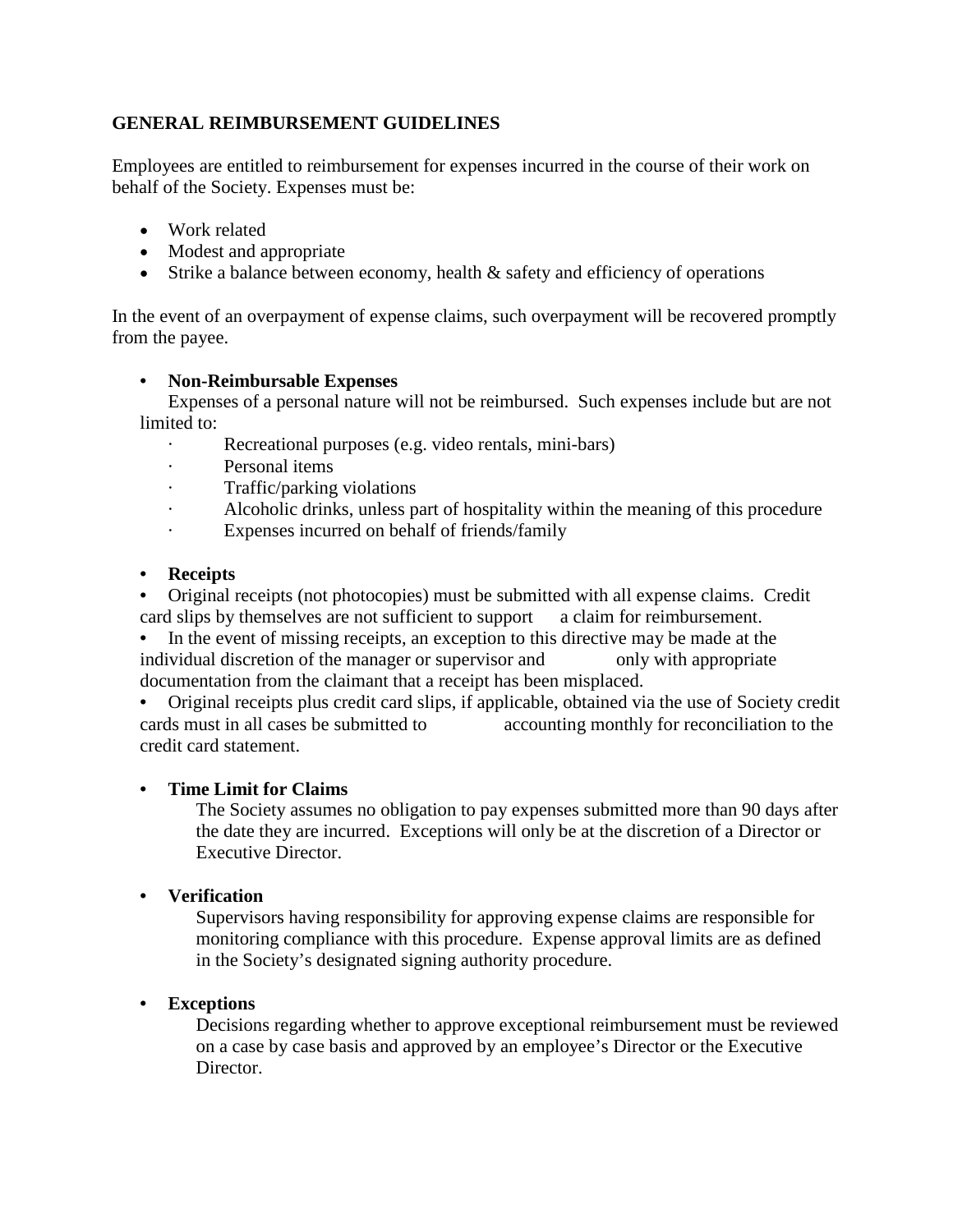If a Director decides to exercise discretion in making an exception, and in order to ensure a proper record for audit purposes, the rationale for the exception must be documented and must accompany the expense claim.

## **HOSPITALITY GUIDING PRINCIPLES:**

- Hospitality may be extended when it will facilitate Society business or is considered desirable as a matter of courtesy.
- Hospitality is extended in an economical, consistent and appropriate way.
- Hospitality expenditures should be consistent with the status of the guest $(s)$ , the number of persons attending and the business purpose to be achieved.
- Where guests at a Society hospitality function include vendors or prospective vendors to the Society, the hospitality provided does not give, or is not perceived to give, preferential treatment to any vendor.

## **COMMUNITY RELATIONSHIPS GUIDING PRINCIPLES**

- The Society may incur an expenditure to support an organization or an individual within that organization with whom the Society has a continuing service relationship where that expenditure would be viewed as supportive and enabling a continuation of that service relationship.
- Examples of community relationship expenditures would include flowers arrangements sent to commemorate a significant event (e.g., death of an immediate family member, achievement), honorariums for those helping to coordinate/deliver a community event, the purchase of tickets to attend a community event hosted by that organization and participation in an event or activity that supports that organization.
- The Executive Director manages the budget and provides prior approval of all Community Relationship expenditures and reports annually to the Board on these activities.

## **PROCEDURE**

## **HOSPITALITY:**

- **1. Staff members** hosting a hospitality event on behalf of the Society determine the appropriate level of hospitality expenditures in accordance with this procedure's guidelines and, where appropriate, seek their **supervisor's** (hereafter supervisor) guidance before committing to any expenditure. (see Expenditure Authorization Procedure G2-2-30 for level of approval required in relation to amount of expenditure);
- **2. Supervisors** obtain prior approval from their **own direct manager** when vendors or prospective vendors are to attend a hospitality function, to ensure that the hospitality provided does not give, or is not perceived to give, preferential treatment to any vendor;
- **3. Staff members** in charge of hosting a hospitality event ensure that a hospitality expense record is kept which includes the following:
	- The circumstances of the event (business purpose)
	- The form of hospitality
	- Cost supported by original receipts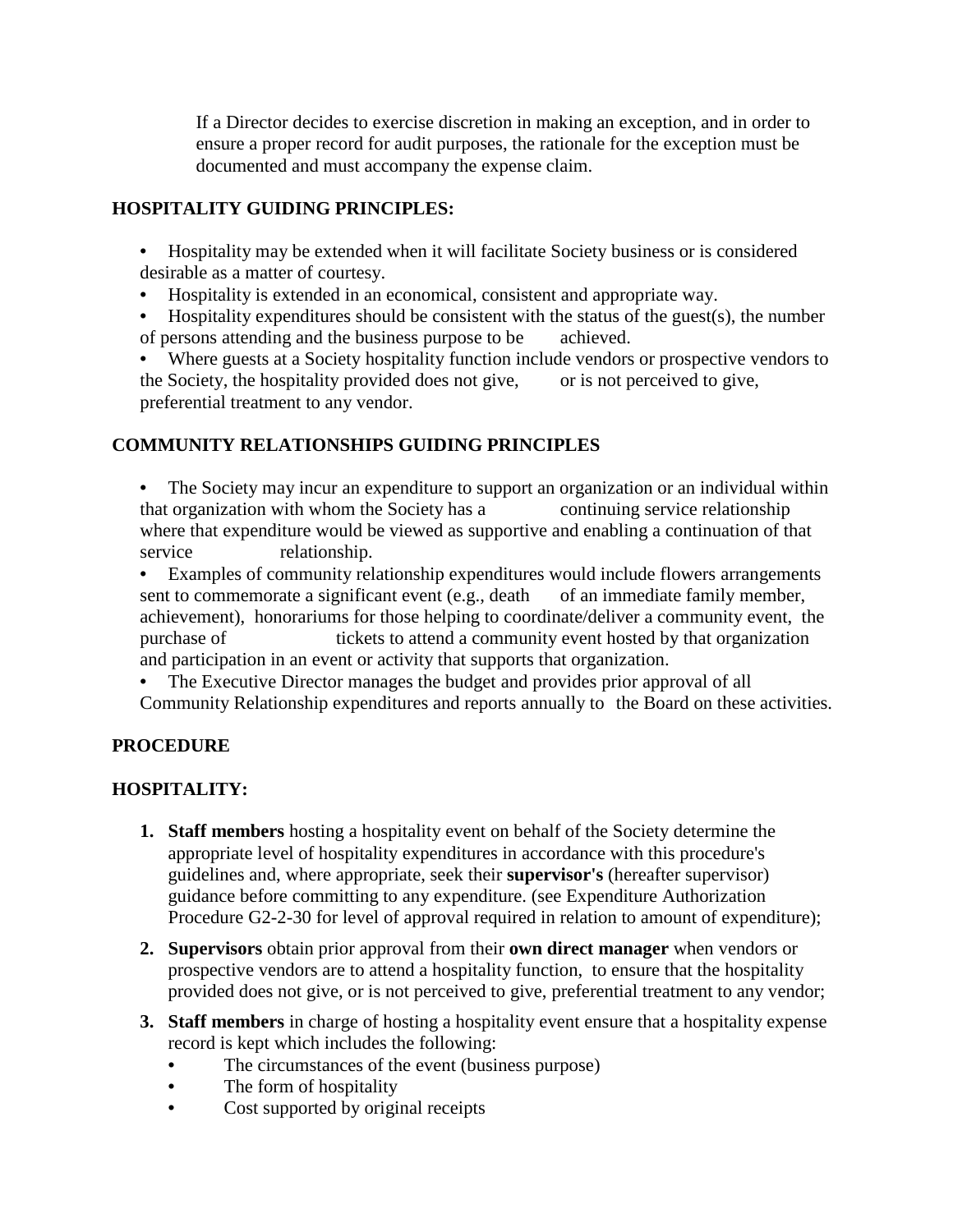- Name and location of establishment where the event takes place, where applicable
- Names, titles and companies/agencies of attendees
- Documented approval of expenditures;
- **4. The staff member hosting** a hospitality event appends the hospitality expense record to the appropriate payment or reimbursement form, i.e. Yellow copy of Purchase Order returned to Finance, Payment request or Society Credit Card reconciliation form;
- **5. Supervisors** upon approving reimbursement:
	- Ensure that all hospitality expenses submitted qualify for reimbursement in accordance with this procedure;
	- Ensure that appropriate, original receipts are provided to support expense claims;
	- Ensure that unusual items are appropriately explained or that proof was given for prior approval;

• Ensure the rationale for an exception is documented and accompanies the expense claim.

## **COMMUNITY RELATIONSHIPS:**

- 1. Staff members with their supervisor's approval identify community relationship expenditures that, in their opinion, should be supported by the Society pursuant to this procedure and document their requests with rationale on a Payment Request for consideration and prior approval by the Executive Director;
- 2. The **Executive Director** may either approve or deny the proposed expenditure.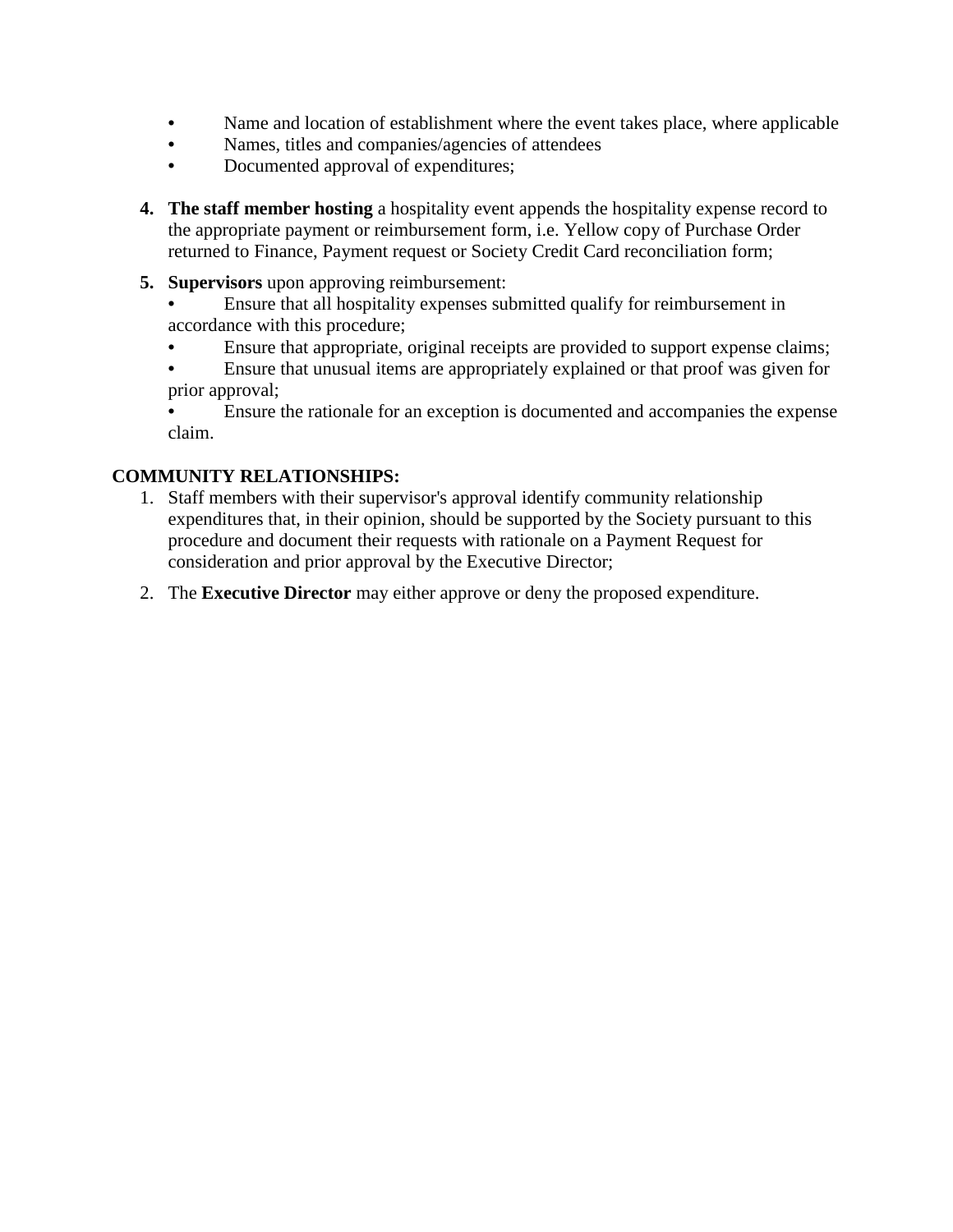

Society of Ottawa | à l'enfance d'Ottawa

**GLOBAL MANUAL FINANCIAL MANAGEMENT**

# **-PROCEDURE-**

## **INCIDENTAL EXPENSES**

## **OVERVIEW**

The Society reimburses employees for approved incidental expenses while conducting Society business. Such incidental expenses would include, for example:

- parking expenses
- meals for clients, where necessary and approved by a supervisor
- meals at training sessions held outside the office.

Expenses of a personal nature will not be reimbursed. Such expenses include but are not limited to:

- traffic/parking violations
- alcoholic drinks
- expenses incurred on behalf of friends/family
- meals for employees themselves, unless reimbursement is permitted under the Travel Expenses procedure (G 2-3-30)

#### **Meal Expenses – Clients**

- The Society does not encourage the expectation that workers will always take a client (child or adult) out for a meal/snack when visiting. However there are circumstances where workers may find it necessary to purchase meals/coffee for clients. In cases where this practice is authorized by the Supervisor, only the cost of the client's meal expenses will be reimbursed within the limits outlined below. If a worker has a doubt about whether an expense is appropriate, he/she should consult her/his Supervisor prior to making the expenditure.
- In all cases claims for expenses must be substantiated with a detailed receipt, showing the client's name and rationale for incurring the expense. (See Incidental Expense Claim Form)

Expense claims are to be submitted within 30 days of the date that the expense was incurred using an Incidental Expenses Form. The Society assumes no obligation to pay expenses submitted more than 90 days after the date they are incurred.

Incidental expenses can be claimed in conjunction with mileage claims as per Procedure G 2-3- 10 - Mileage Claims.

Except for minor expenses (e.g., parking), employees are encouraged to seek guidance from their supervisor prior to incurring an expense (e.g., meals with children/clients) to ensure that it is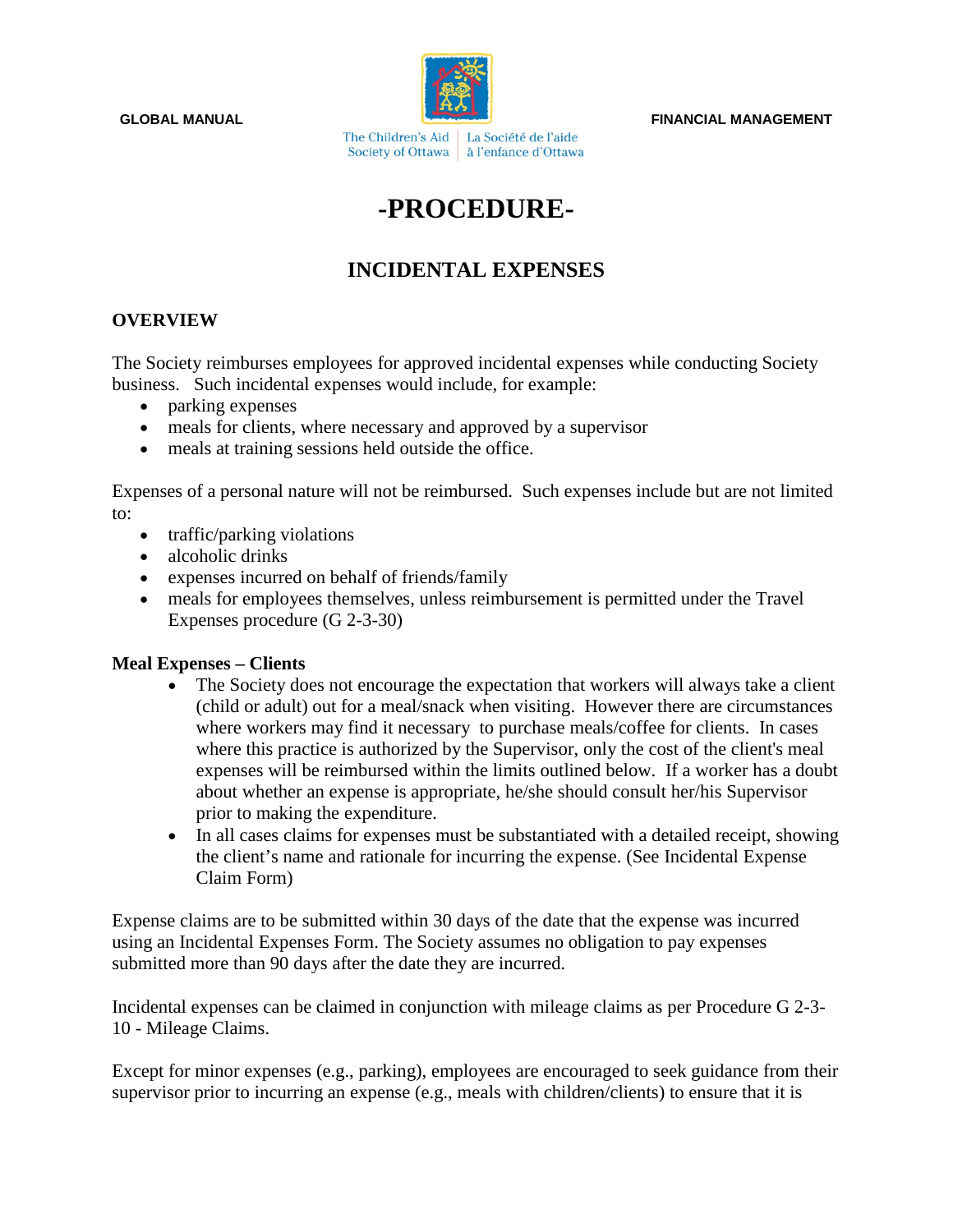necessary and within acceptable limits for the expense. The same provisions apply to volunteers or students.

Where an assignment requires an employee to travel at least 160 kilometres or more from her/his place of employment and obtain accommodation please refer to the Travel Expenses procedure (G 2-3-30) and the Collective Agreement or Standard Terms of Reference of Employment as applicable. In those cases, please submit claim following the Travel Expenses procedure and using a Travel Expense form (attached) within 2 weeks of the event (as per Collective Agreement).

## **PROCEDURE**

- 1. To claim an incidental expense, the **employee** completes an Incidental Expenses Form (see attached) detailing:
	- a.) the date and nature of the expense;
	- b.) the name of the client involved, where applicable;
	- c.)the purpose/reason for incurring the expense
	- d.) the amount of expense. If the expense is for a meal, the following maximum amounts apply:

| <b>Breakfast</b> | \$11.00 |
|------------------|---------|
| Lunch            | \$16.00 |
| Dinner           | \$28.00 |

- 2. The **employee** attaches original, detailed receipts to support each claim. If detailed receipts are lost/not available, a deviation, signed by the **Manager** responsible for the employee's team , is required before the claim will be processed;
- 3. The **employee** totals the incidental expenses at the end of the month and forwards the form to her/his supervisor. If the employee also has a mileage claim, the incidental expense total is listed on the Kilometre Report Form and processed as per Procedure G 2-3-10 - Mileage Claims;
- 4. The **supervisor** reviews the Incidental Expenses Form for accuracy and reasonableness and signs the form authorizing payment if the claim is acceptable. If there are errors or omissions, the supervisor addresses these with the employee;
- 5. The **supervisor** forwards the approved form to the accounts clerk in the Finance Department;

## 6. The **accounts clerk:**

- a.) checks documentation;
- b.) assigns items to the appropriate cost centre;
- c.) processes the claim to be paid with the last payroll of the month. (See electronic Bulletin Board for submission/payment schedule)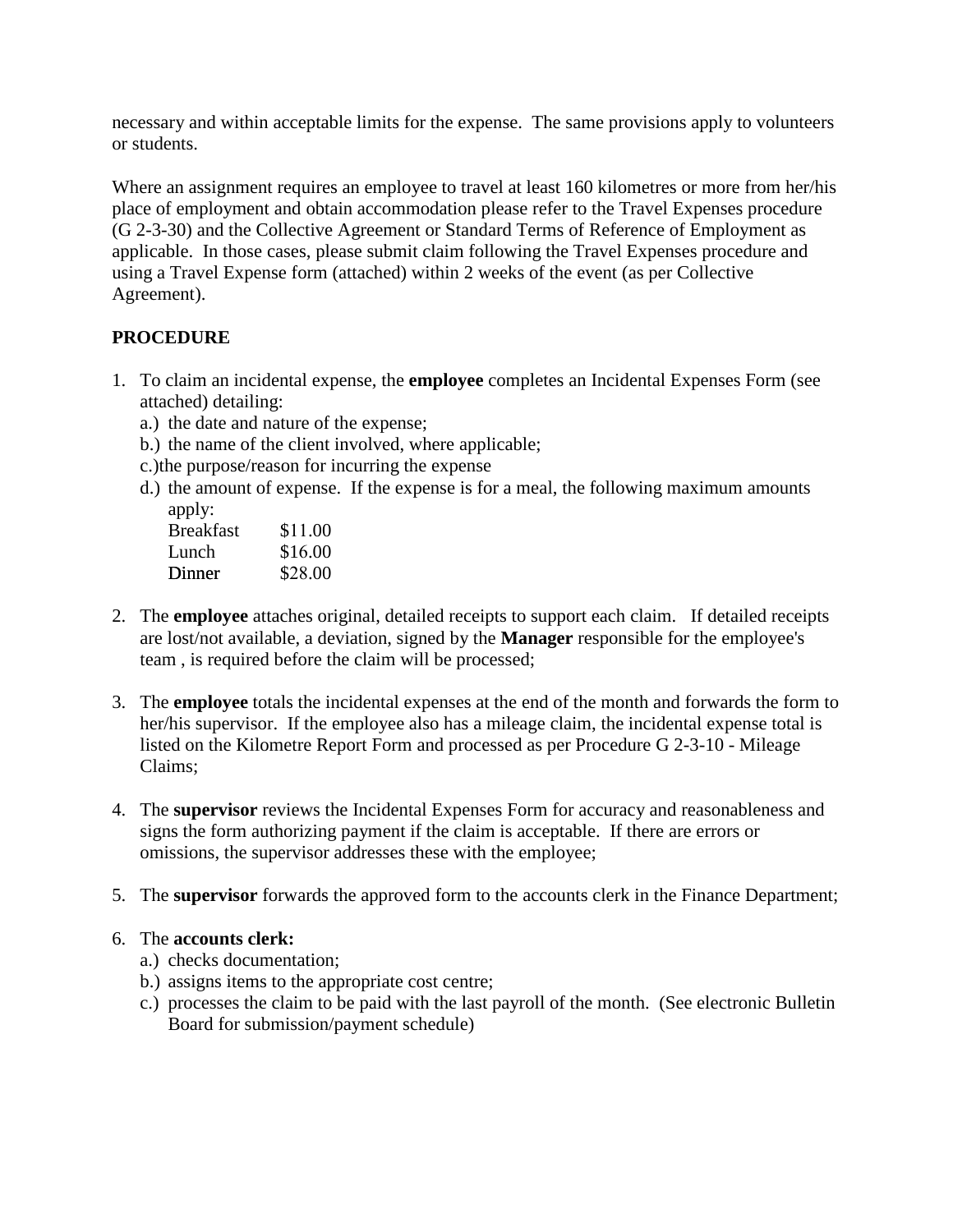

# **-PROCEDURE-**

## **PERQUISITES**

## **PREAMBLE**

This procedure provides a decision-making and accountability framework for perquisites and sets out rules on perquisites that are allowable and not allowable pursuant to the Broader Public Sector Perquisites Directive issued by the Management Board of Cabinet under the authority of the *Broader Public Sector Accountability Act, 2010.* (See attached)

As such, the Society complies with the Ontario Broader Public Sector guidelines regarding the provision of perquisites and consideration thereof:

- As a rule, the Society will not provide perquisites.
- In limited and exceptional circumstances, a perquisite may only be considered with prior approval where it is demonstrated to be a business-related requirement.
- Where a perquisite is deemed allowable and approved, proper documentation of the supporting business case and of the approval is completed and maintained for audit purposes.

#### **DEFINITION:**

A perquisite or "perk" is defined as a privilege that is provided to an individual or to a group of individuals, which provides a personal benefit and is not generally available to others.

## **GUIDELINES:**

#### **Not Allowed**

The following are examples of perquisites that are **not allowed** under any circumstances:

- Club memberships for personal recreation or socializing purposes, such as fitness clubs, golf clubs or social clubs;
- Seasons tickets to cultural or sporting events;
- Clothing allowances not related to health and safety or special job requirements;
- Access to private health clinics medical services outside those provided by the provincial health care system or by the employer's group insured benefit plans;
- Professional advisory services for personal matters, such as tax or estate planning.

#### **Not considered perquisites**

The following are examples of things that are not considered perquisites and therefore not subject to this procedure: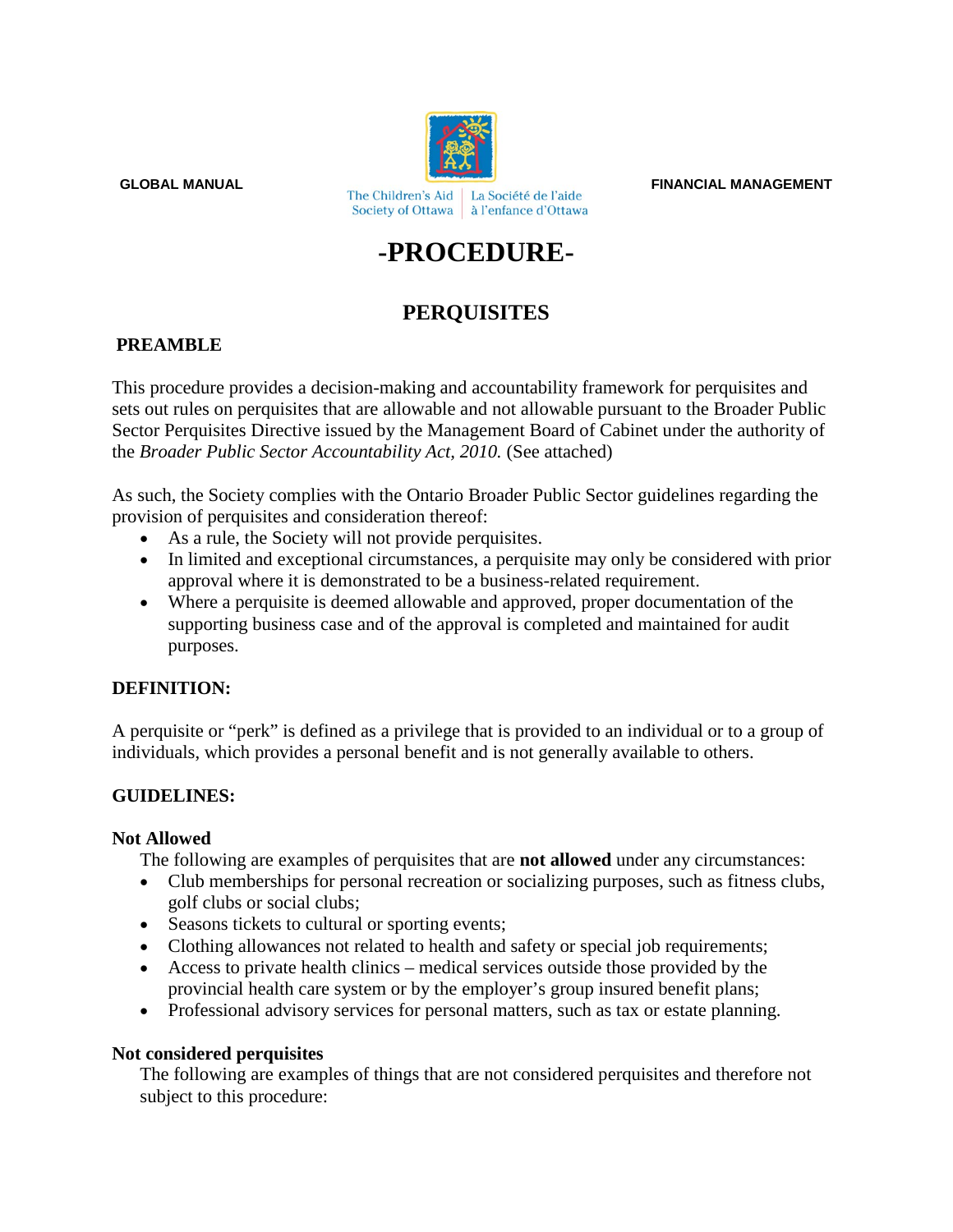- Provisions of collective agreements and/or terms and conditions of employment;
- Insured benefits:
- Items generally available on a non-discriminatory basis for all or most employees (e.g. an employee assistance program, pension plans or similar);
- Health and safety requirements (e.g. provision of personal protection equipment);
- Employment accommodations made for human rights and/or accessibility considerations (e.g. special workstations, work hours, religious holidays);
- Discounted corporate rates that are paid by members without reimbursement or subsidy from the Society;
- Expenses covered under an organization's rules on travel, meals and hospitality (established in accordance with the Broader Public Sector Expenses Policy);
- Training workshops, conferences and tuition reimbursement for work related courses;
- Overtime, compensatory time or in lieu time related to working additional hours.

## **ACCOUNTABILITY FRAMEWORK:**

All **management** employees are responsible for complying with this procedure and ensuring that unallowable perquisites are not provided by any means, including:

- An offer of employment letter, as a promise of a benefit
- An employment contract, or
- A reimbursement of an expense.

Prior approval, supported by a business case, must be obtained before offering an allowable perquisite.

- Requests for allowable perquisites for Board members and for staff members must be submitted to and approved by the **Executive Director**.
- Requests for allowable perquisites for the Executive Director must be submitted to and approved by the **President of the Board of Directors**.
- Where allowable perquisites were approved:
	- The **Executive Directo**r provides the Board of Directors with summary information about the approved perquisites and the annual perquisite expenditures;
	- The **Director, Finance and Administration**, ensures that a record of the perquisite business case and its approval is maintained for audit purposes as per usual requirements.

Approval under this procedure is not required for anything that is not considered to be a perquisite. (See examples listed above).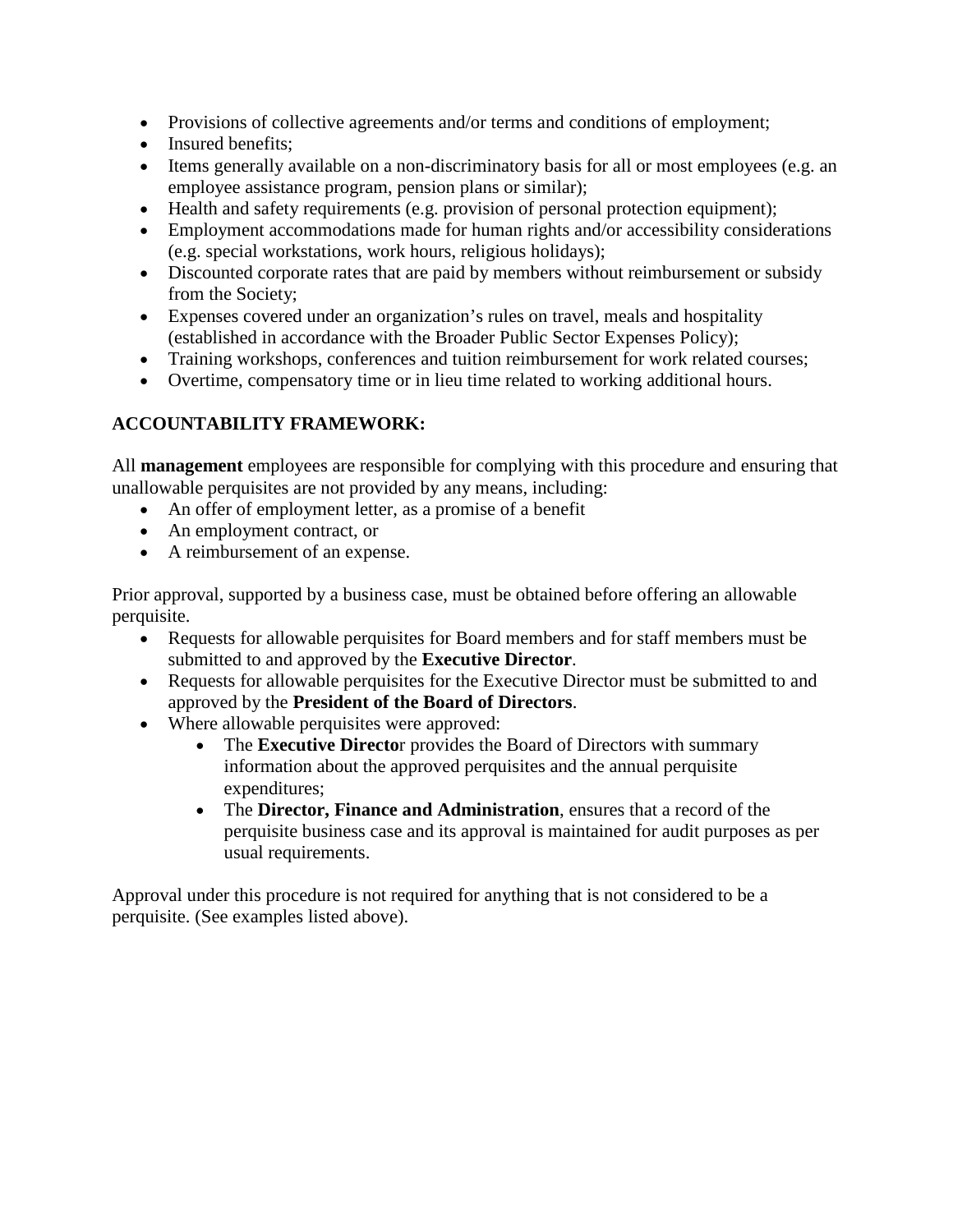

The Children's Aid | La Société de l'aide<br>Society of Ottawa | à l'enfance d'Ottawa

# **-PROCEDURE-**

## **PROCUREMENT: GOODS, SERVICES & PROFESSIONAL SERVICES**

#### **OVERVIEW**

The purpose of this procedure is to provide guidance for the procurement of goods, services and professional services in accordance with the Ontario Broader Public Service (BPS) Directive and the BPS Code of Ethics (See attached).

To this end, this procedure establishes:

- Principles governing the planning, acquisition and management of the goods and services needed by the Society;
- Requirements for adherence to those principles;
- Responsibilities of individuals / organizations involved in acquisition of goods and services and with the administration of this procedure;
- Prudent requirements for the competitive acquisition of goods and services;
- Requirement for documentation of adequate reasons for not adhering to the principles set out in this procedure.

#### TABLE OF CONTENTS

I. APPLICATION AND SCOPE II. PRINCIPLES AND GUIDELINES III. DEFINITIONS IV. ROLES AND RESPONSIBILITIES V. PROCUREMENT PROCESS VI. COMPETITIVE PROCUREMENT VALUE THRESHOLDS/APPROVAL LEVELS VII. VENDORS OF RECORD VIII. COMPETITIVE BIDDING REQUIREMENTS – DOCUMENTATION, PROCESS, TIMELINES IX. NON-COMPETITIVE PROCUREMENT X. CONTRACT MANAGEMENT APPENDICES: A. DEFINITIONS B. IRREGULARITIES CONTAINED IN BIDS C. OTHER D. PROCUREMENT PROCESS FLOW CHART BY VALUE AND TYPE ATTACHMENTS: BPS Directive and Supply Chain Code of Ethics Expenditure Authorization FORM Verbal Quotation FORM Written Quote FORM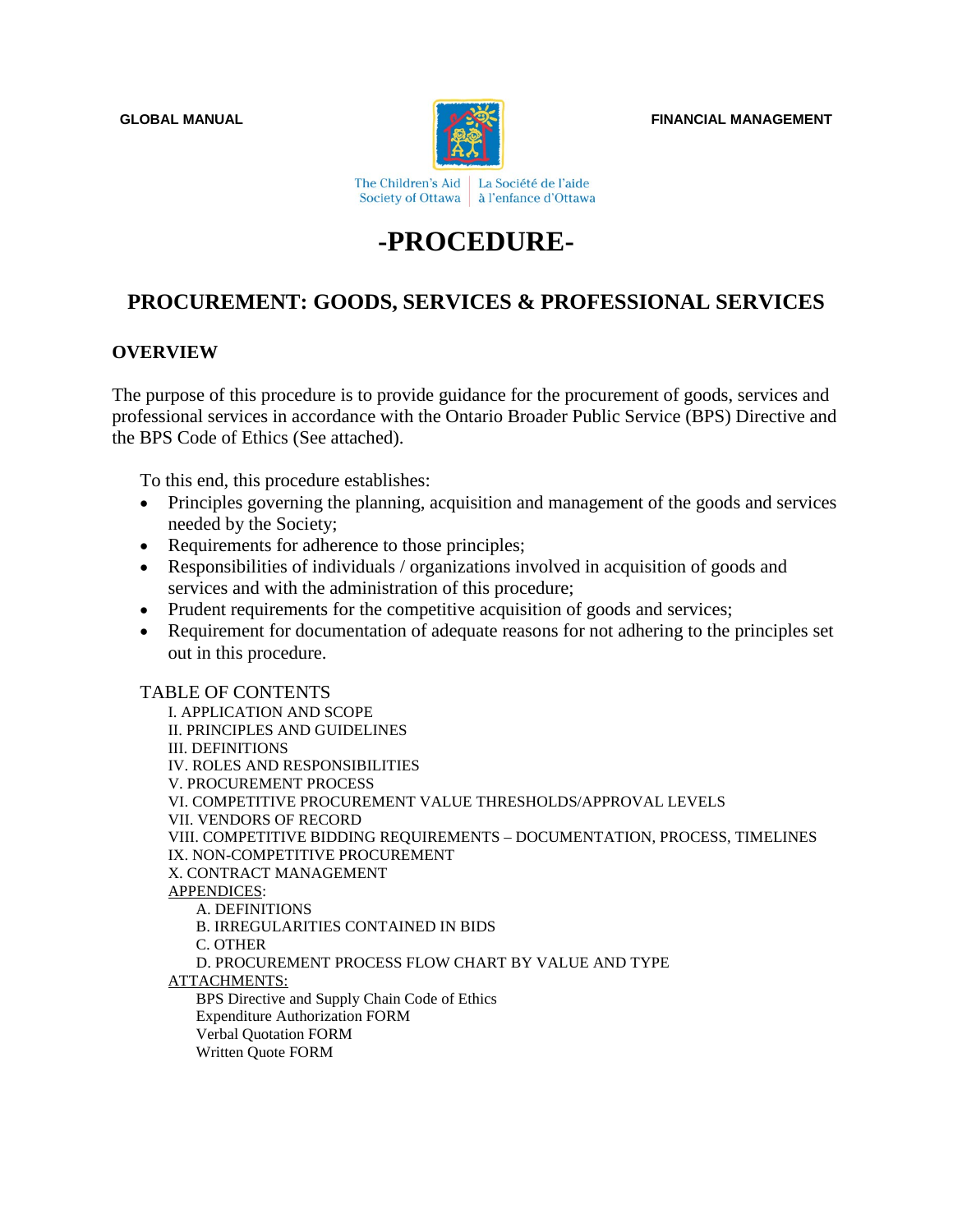## **I. APPLICATION AND SCOPE**

This procedure applies to the budget planning, commitment to purchase/acquire and the management of goods and services, including consulting and professional services. This procedure applies to Board members, Management and Employees of the Society and applies to all goods and services, including but not limited to IT and professional consulting services acquired by the Society.

The principles and requirements of this procedure apply to all Society acquisitions other than those specifically excluded within this procedure. Any exception to this policy needs to be justified and documented.

## **This procedure does not apply to the following non-competitive purchases:**

- Boarding expenditures (including boarding, relief, respite, training, experience and other related payments to care providers, special rate agreements, holding, unplanned discharge and guaranteed payments);
- Allowances and Expenditure reimbursements paid to Foster Parents (direct care, birthday, seasonal, clothing, spending allowances, mileage, etc.);
- Financial and service subsidy payments to adoptive parents;
- Health and related costs incurred on behalf of a Society client;
- Utilities, property taxes and other purchases where no alternative supply is possible or practical;
- Items covered by Collective Agreement, Terms and Conditions of Employment or Employment Contract;
- Small dollar purchases where the annualized aggregate is less than \$1,000 and each individual purchase is less than \$100 under Section VI of this procedure.

## **II. PRINCIPLES AND GUIDELINES**

Subject to the provisions and exemptions contained in this procedure, the overall objective is to acquire and supply at the right time and in the most economical manner the goods and services needed to meet Society mandatory requirements in keeping with the following principles and guidelines:

**Accountability -** The Society is at all times accountable for the results of its procurement decisions and the appropriateness of the process.

**Transparency -** The Society's procurement practices are transparent to all stakeholders. Wherever possible, stakeholders have equal access to information on procurement opportunities, processes and results.

**Value for Money -** The Society maximizes the value it receives from the use of public funds ensuring that goods and services are provided at the optimum total life-cycle cost.

**Quality Service Delivery** – Products and services provided by the Society are of optimal quality and provided on a timely basis to meet the needs of the Society and its clients.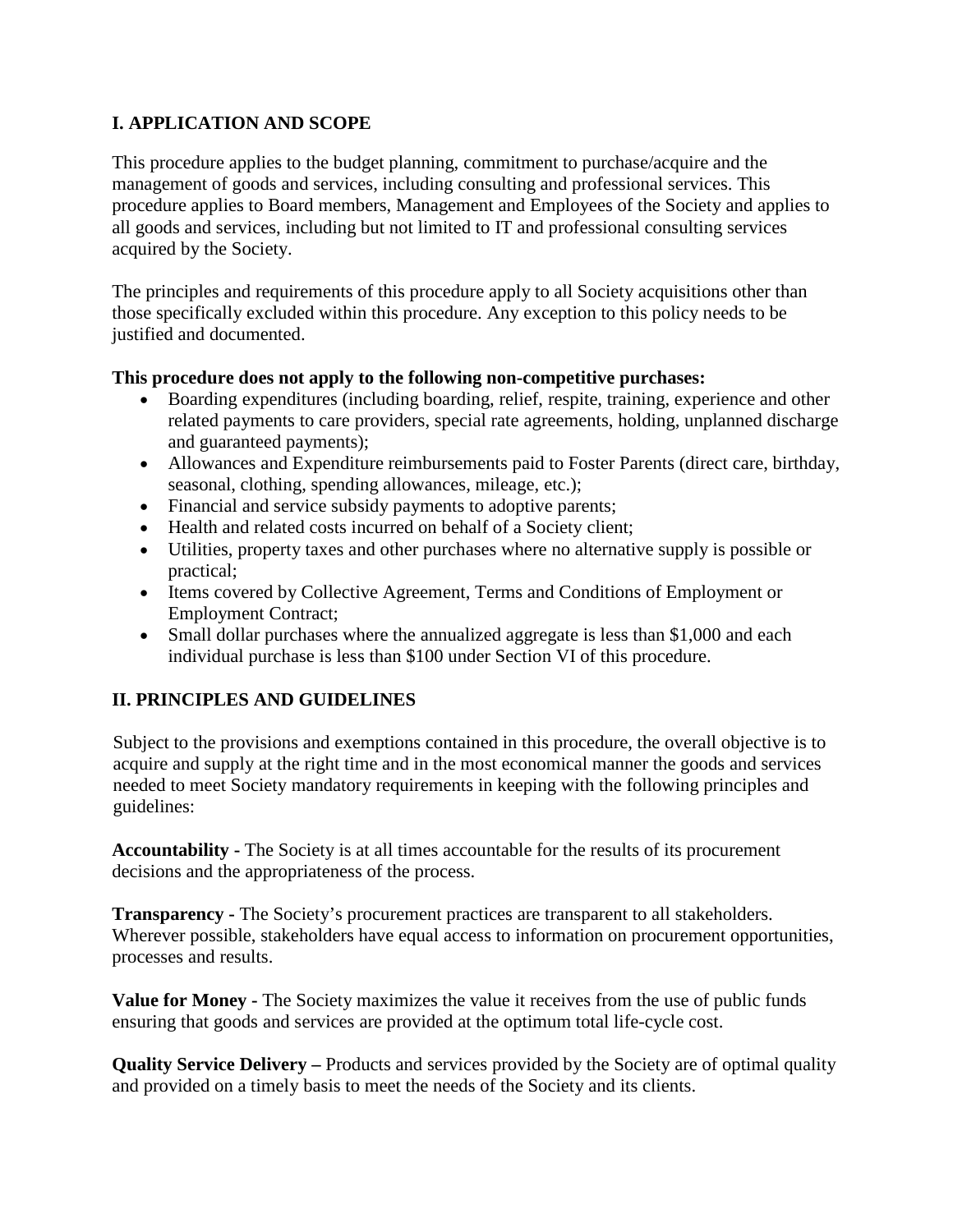**Process Standardization -** The Society utilizes standardized processes in its procurement practices to ensure an efficient and effective process and to ensure that a level playing field is maintained.

**Conflict of Interest -** The Society monitors any conflict of interest that may arise as a result of any employee or other organization member, advisor, supplier or other stakeholders' involvement with supply chain activities. Individuals involved with supply chain activities must declare actual or potential conflicts of interest. Where a conflict arises, it must be evaluated and appropriate mitigating action taken. (See Conflict of Interest Policy G 1-5-30 and Procedure G 1- 5-35)

## **III. DEFINITIONS**

Refer to Appendix "A" below for definitions.

## **IV. ROLES AND RESPONSIBILITIES**

## **Approval Authority**

The Society has established an expenditure authorization procedure (EAP) that identifies the level of authorization required to approve the procurement of goods and services. (see Expenditure Authorization Procedure G 2-2-30) Prior to commencement, any procurement must be approved by an appropriate authority in accordance with the EAP.

Where the procurement of goods and non-consulting services is determined to be noncompetitive – that is where the Society has decided to "sole-source" the procurement - the level of approval authority must be one level higher than the level for competitive procurement. For example, if a Manager would normally be able to approve a competitive purchase up to \$ 15,000 and the "sole source" procurement is for \$ 25,000, the Manager must document why the Society deviated from our procurement procedure and a Director must approve the procurement and deviation.

## **Segregation of Duties**

Under the BPS procurement directive, the Society is required to segregate at least three of the five functional procurement roles with different departments or, at minimum with different individuals. The 5 functional procurement roles and responsibilities are:

- Budgeting Director of Finance and Executive Director
- Commitment Department Directors, Managers and Supervisors
- Requisitioning Front line workers, administrative staff, others as directed
- Receipt Front line workers, administrative staff, others as directed
- Payment Finance department and cheque /payment approval as per the Society's banking resolution.

There is a provision within the directive that allows for organizations to develop adequate compensating controls where their size does not permit full segregation.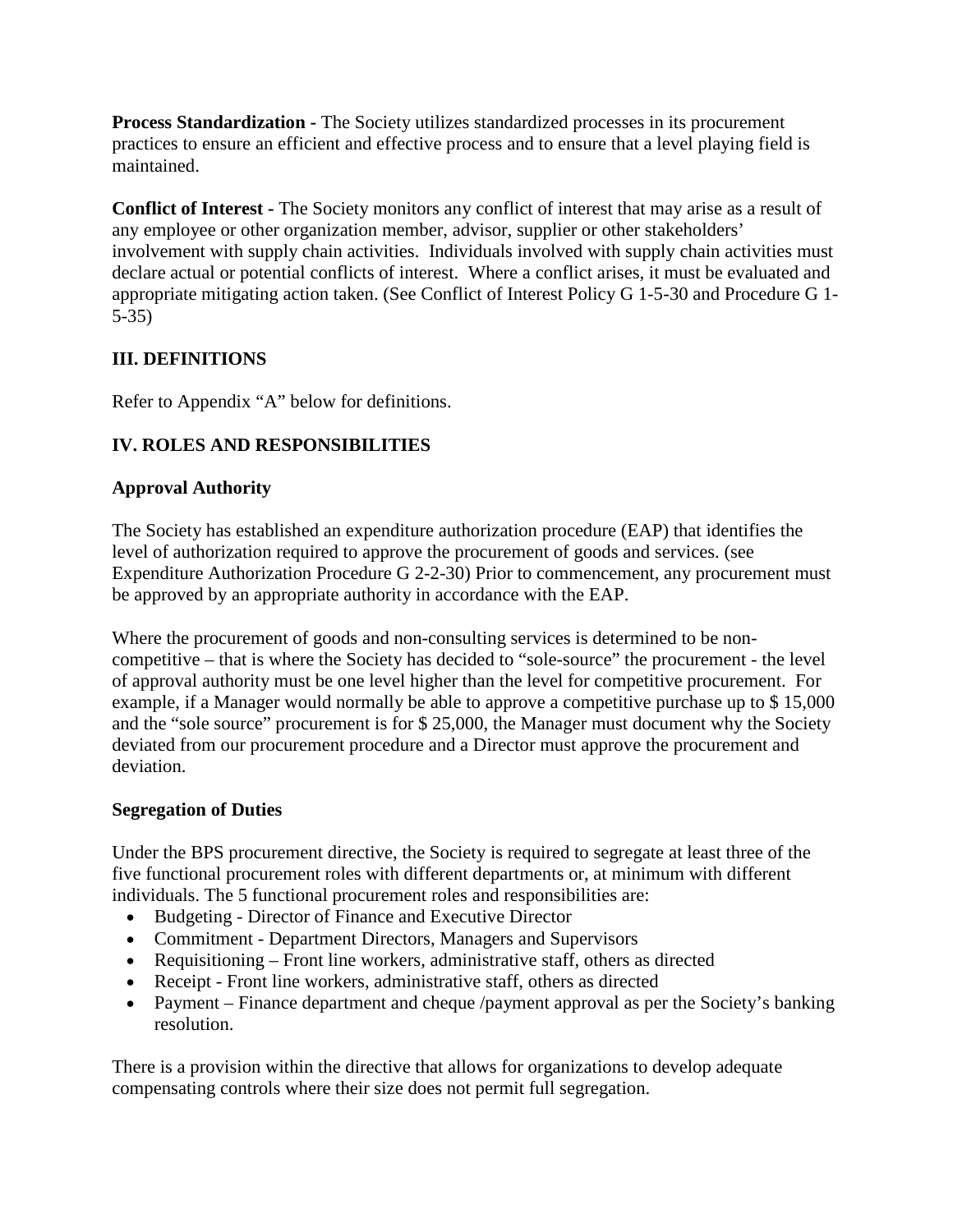## **V. PROCUREMENT PROCESS**

## **Planning, Needs and Budget**

The Society follows appropriate planning processes when determining whether goods and services are to be procured. For example, goods and services are only acquired after consideration of the needs, alternatives, appropriateness of good or service for the purpose required, timing and the overall Society supply strategy.

Procurement takes into consideration that the total value of the goods and services to be acquired is within the overall budgeted expenditures as approved annually by the Board of Directors. Those with budget responsibilities (Supervisors, Managers and Directors) are responsible to ensure that, in their area of responsibility, those employees who are initiating purchases are aware of the annual budget constraints.

The procurement value determines the procurement process to be followed:

- The total procurement value includes the cost of freight, installation but not taxes.
- When a series of purchases are being planned, the procurement value is the estimated total of the commitment.
- Multiple purchases may not be used to circumvent competitive procurements. For example, if the Society was committing to purchase toner in varying amounts over the next year, the procurement value would be the estimated total to be purchased in one year.
- For multi-year procurements; calculate the total projected value for the entire period of the anticipated agreement including optional renewals;

#### • **VI. COMPETITIVE PROCUREMENT VALUE THRESHOLDS/APPROVAL LEVELS**

## **For the Purchase of Goods, Non-Consulting Services and Construction"**

| Goods, ivon-Consulting Services and Construction |                                                                      |                                                                                        |                         |
|--------------------------------------------------|----------------------------------------------------------------------|----------------------------------------------------------------------------------------|-------------------------|
| <b>Procurement</b><br><b>Value</b>               | <b>Means of Achieving</b><br><b>Procurement</b>                      | <b>Requirements</b>                                                                    | <b>Alternate Means</b>  |
|                                                  | Petty cash to maximum                                                | None - reimbursement may                                                               |                         |
| $$0 - $99.99$                                    | \$50, incidental expense                                             | also be through incidental                                                             |                         |
| claim or credit card.                            |                                                                      | expense claim form.                                                                    |                         |
| \$100 - \$2,999.99                               | Purchase order, service<br>request or credit card.                   | A verbal quote documented as<br>part of the payment request or<br>credit card process. | Invitational, Open      |
| \$3,000 to<br>\$9,999.99                         | Purchase order, service<br>request or credit card.                   | A minimum of 2 verbal<br>quotations documented on<br>prescribed form.                  | Invitational, Open      |
| \$10,000 to<br>\$99,999.99                       | Invitational competitive<br>(minimum 3 suppliers)<br>invited to bid) | A minimum of 3 written<br>quotations received and<br>evaluated as per procedure.       | <b>Open Competitive</b> |
| $$100,000+$                                      | Open competitive process                                             | <b>RFP</b> posted on Society and<br><b>OBPA</b> website                                | None                    |

**Goods, Non-Consulting Services and Construction**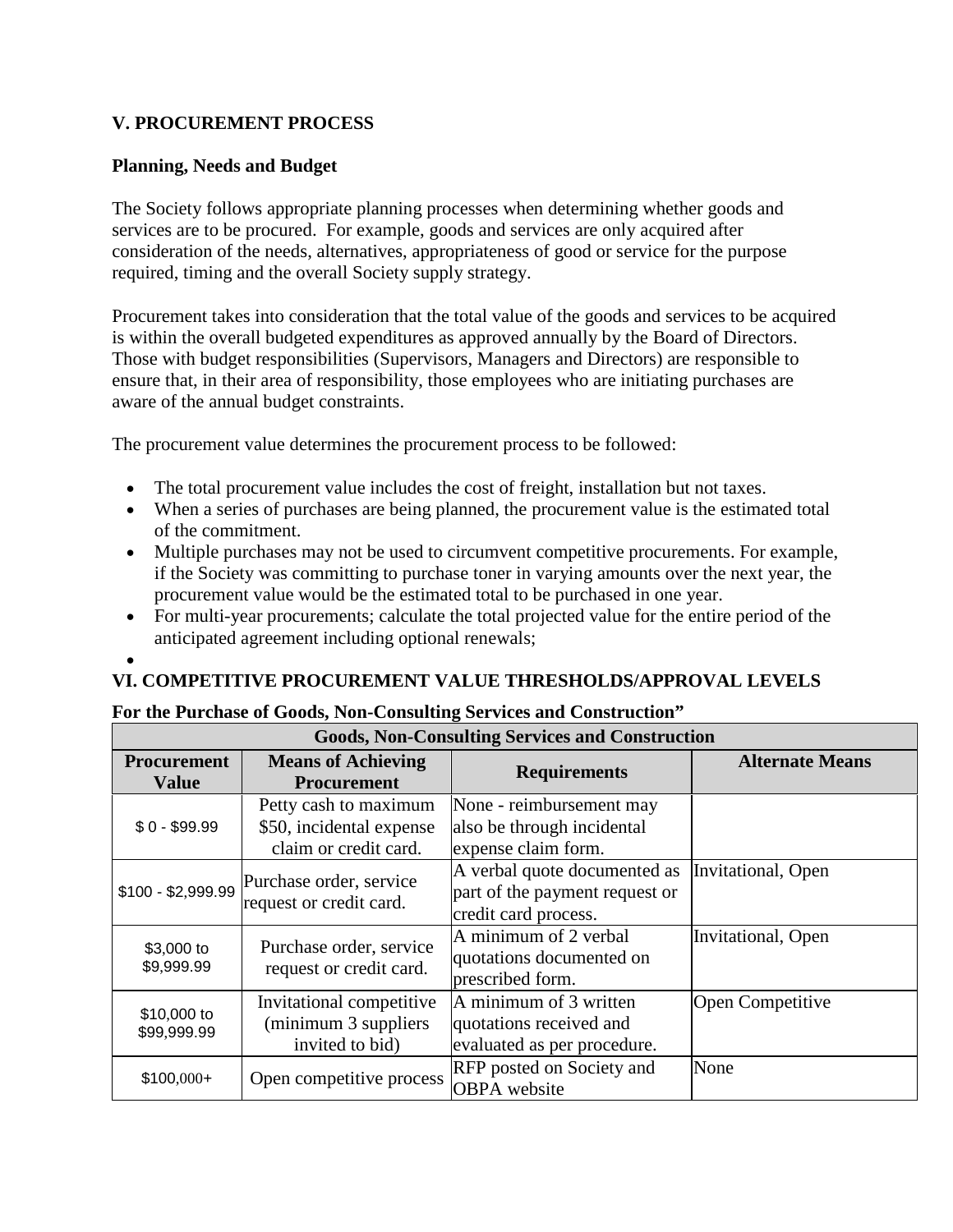## **For the Purchase of Consulting Services**

*Consulting is defined as "the provision of expertise or strategic advice that is presented for consideration and decision-making"*

*Invitational competitive is defined as "any form of requesting a minimum of three (3) qualified suppliers to submit a written proposal in response to the defined requirements outlined by an individual/ organization."* 

| <b>Consulting Services</b>         |                                                 |                                  |                        |
|------------------------------------|-------------------------------------------------|----------------------------------|------------------------|
| <b>Procurement</b><br><b>Value</b> | <b>Means of Achieving</b><br><b>Procurement</b> | <b>Requirements</b>              | <b>Alternate Means</b> |
| \$0-\$99,999.99                    | Invitational OR open<br>competitive process     | <b>RFP</b> posted on Society and | N/A                    |
| \$100,000+                         | Open competitive                                | <b>OBPA</b> website              | N/A                    |

Refer to Appendix "D" for the procurement process flowchart.

## **VII. VENDORS OF RECORD AND OTHER PROCUREMENT** – see Appendix C

## **VIII. COMPETITIVE BIDDING REQUIREMENTS – DOCUMENTATION, PROCESS, TIMELINES**

## • **Procurement Document Requirements:**

The Society's documentation for competitive procurement must include:

- 1. Evaluation criteria documented as follows:
	- Must be disclosed in the procurement documents provided to those bidding;
	- Must include mandatory, rated and other criteria that will be used in evaluation of submissions, including the weight of each criterion:
		- Maximum justifiable weight must be allocated to the cost/price component of the evaluation;
		- Mandatory criteria must be kept to a minimum to ensure that no bid is unnecessarily disqualified;
		- Criteria may not be structured to discriminate or provide preferential treatment to any supplier;
		- Evaluation criteria are to be altered only by means of addendum to the competitive procurement documents.
- 2. Disclosure of the methodology to be used to evaluate bids, including the method of resolving a tie score.
- 3. A statement that bids not meeting mandatory requirements will be disqualified.

4. A statement that alternative strategies or solutions will not be considered unless specifically requested in the procurement documents. Alternatively, if a competitive procurement requests that suppliers provide alternative strategies or solutions as part of their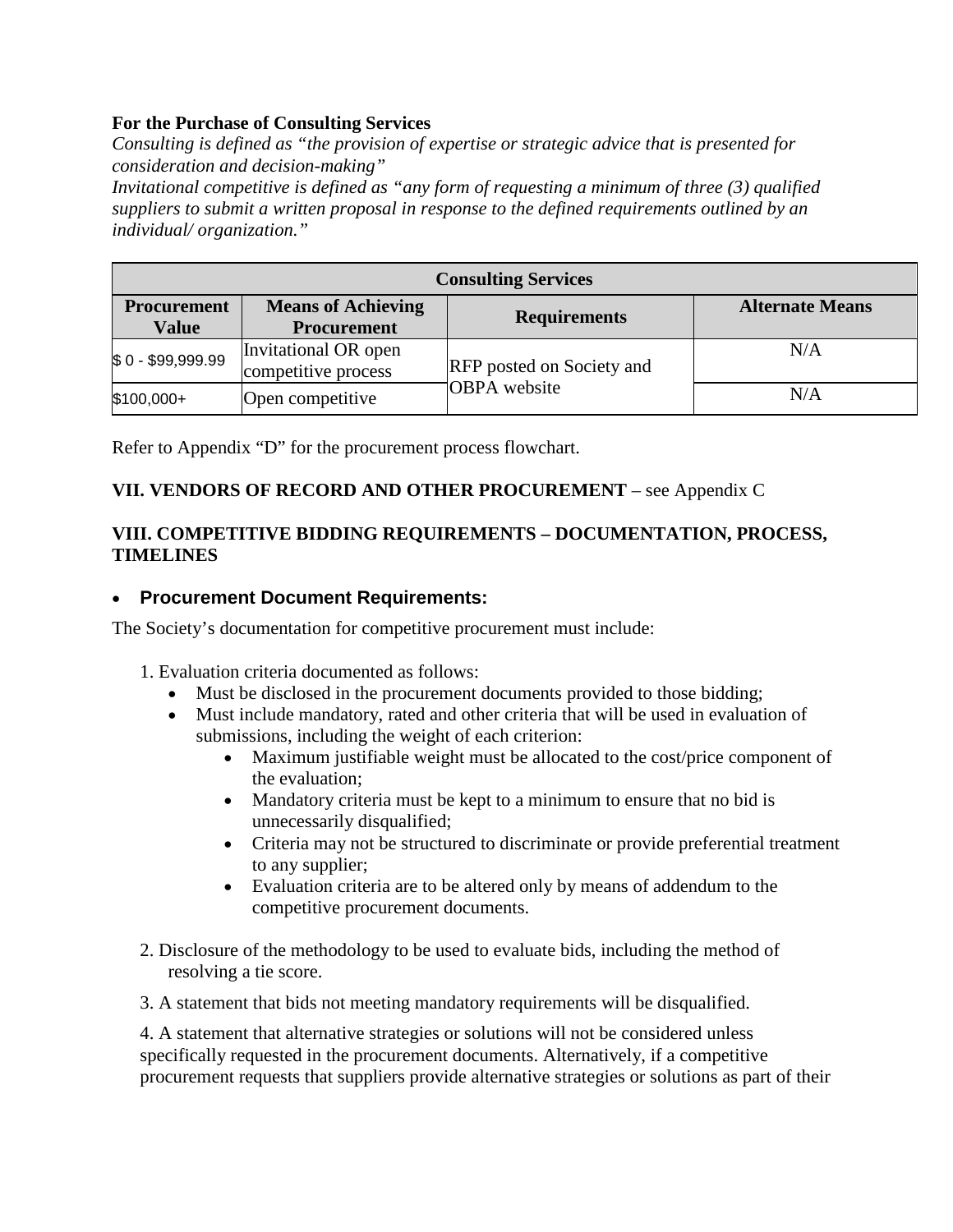submission, the procurement documents must disclose the criterion that will be used to evaluate alternative strategies and solutions.

5. The terms of the agreement and any options to extend the agreement. Note that extending beyond the terms as stated in the procurement documents amounts to a non-competitive procurement where the extension affects the value and/or stated deliverables of the procurement.

6. The bid submission date and closing time.

- Competitive procurement documents must clearly identify a bid submission date and time which falls on a regular working day (Monday to Friday, excluding holidays).
- Submissions received after the closing time must be returned unopened.

7. Competitive procurement documents will include bid dispute resolution procedures to ensure that any bid disputes are handled in fair, ethical, reasonable and timely fashion.

- Competitive bid documents must be made available through an electronic tendering system that is readily accessible by all Canadian suppliers, such as the Ontario Public Buyers Association, MERX and on the Society's external web-site.
- As per the BPS directive, the Society ensures that such resolution procedures comply with similar procedures set out in the Agreements on Internal Trade, Chapter 5, Article 514, Bid Protest Procedures.

## **Timelines**

Response times for vendors to bid must be a minimum 15 days for procurements valued at \$100,000 or more. For procurements with a higher degree of complexity, risk or value, a minimum response time of 30 days is required.

## **Evaluation of Bids – Criteria and Process**

The Society creates Evaluation Teams for the purposes of evaluating competitive bids. The evaluation criteria must be developed, reviewed and approved according to the Society's expenditure authorization procedure (EAP).

The Evaluation Team must:

- Be aware of restrictions related to use of confidential and commercially sensitive information collected through the procurement process;.
- Refrain from engaging in activities that create/appear to create a conflict of interest;
- Individually sign a conflict of interest declaration and non-disclosure agreement that is included in the evaluation documentation;
- Individually and independently complete an evaluation matrix to rate each submission;
- Ensure that all commentary or ratings are fair, factual and defensible;
- Not discriminate or exercise preferential treatment in awarding contracts as the result of the competitive procurement process;
- Where possible and practical, complete the evaluation of all non-monetary factors prior to opening/considering price/cost factors;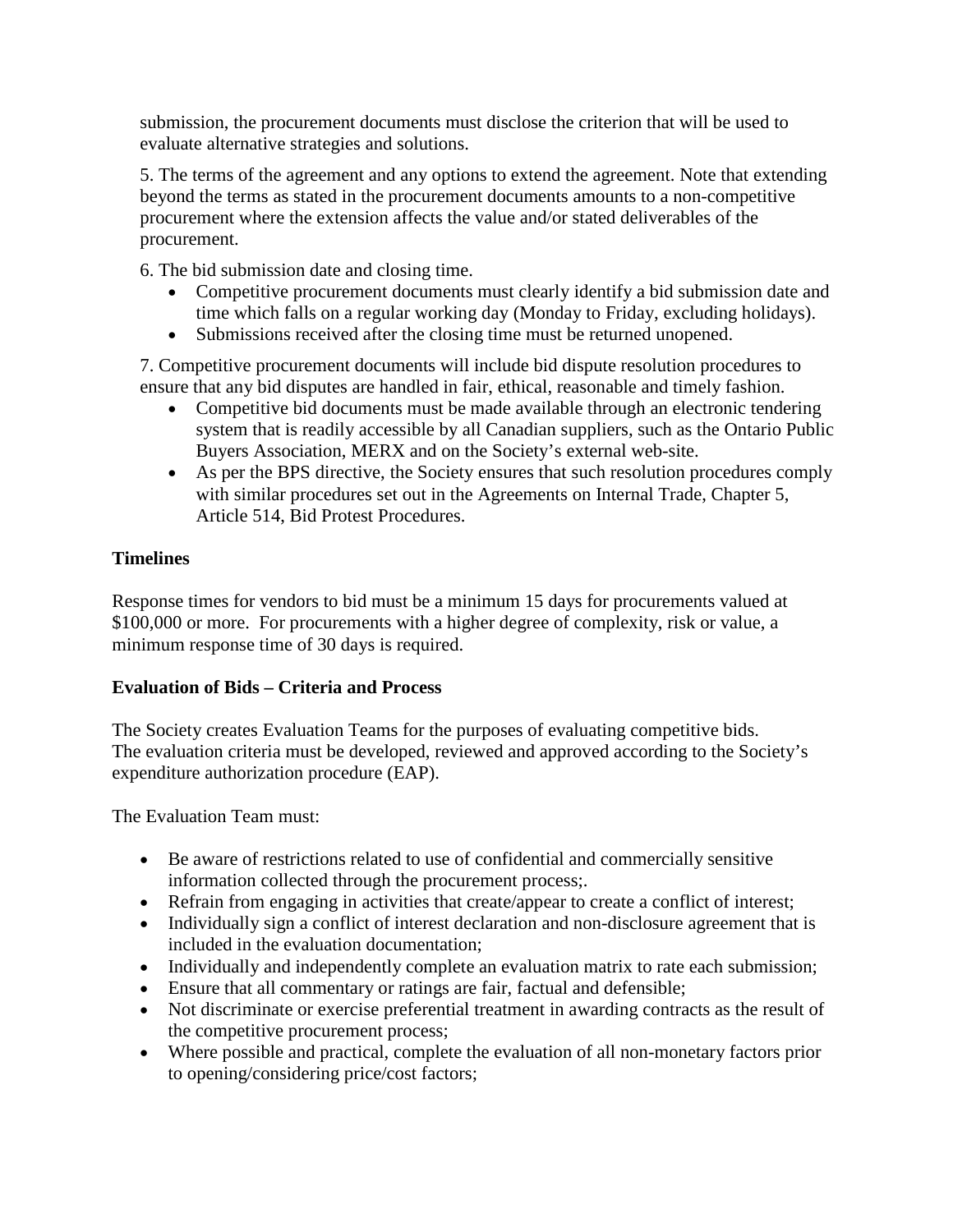• Declare the winning bid according to the supplier that receives the highest evaluation score and meets all the mandatory requirements set out in the procurement documents

## **Awarding & Establishing Contracts**

The agreement between the Society and the successful supplier is formally defined in a signed written contract or form of agreement (as per the procurement documents) before the provision or supplying of goods or services commences.

Where an immediate need exists for goods or services, and the Society and supplier are unable to finalize the contract as described above, an interim purchase order may be used. The justification of such decision must be documented and approved by the appropriate signing authority.

Contracts must:

- Include appropriate cancellation or termination clauses;
- For complex procurements including provision of professional services, Society should consider inclusion of assessment, cancellation or termination clauses at specific life cycle stages of the procurement;
- Include dispute resolution clauses as per procurement documentation.

Contracts for Services must include:

- Clear terms of reference including objectives, background, scope, constraints, staff responsibilities, tangible deliverables, timing, progress reporting, approval requirements and knowledge transfer requirements;
- Include rules for expense claim and reimbursement rules which are compliant with the Society's procedures and the Broader Public Sector Expense Directive.

Modifications to terms of agreements:

- May only be made when the terms of agreements and options to extend the agreement have been set out in the original procurement documents;
- Must be approved by the appropriate expenditure approval authority;
- Note that extensions beyond the dates set out in the procurement documents where the extension affects the value and/or stated deliverables of the procurement is a noncompetitive procurement.

Contract awards must be publicly posted for procurements valued at \$100,000 or more in the same manner as the procurement documents. This award notification will:

- Be posted after the agreement for delivery of goods/services has been finalized;
- Include the name of the successful supplier;
- Include the start and end dates of the agreement;
- Include information on extension options.

For procurements in excess of \$100,000, the Society informs all unsuccessful suppliers concerning their entitlement to a supplier debriefing. The Society allows unsuccessful suppliers 60 calendar days following the contract award notification date to request a debriefing.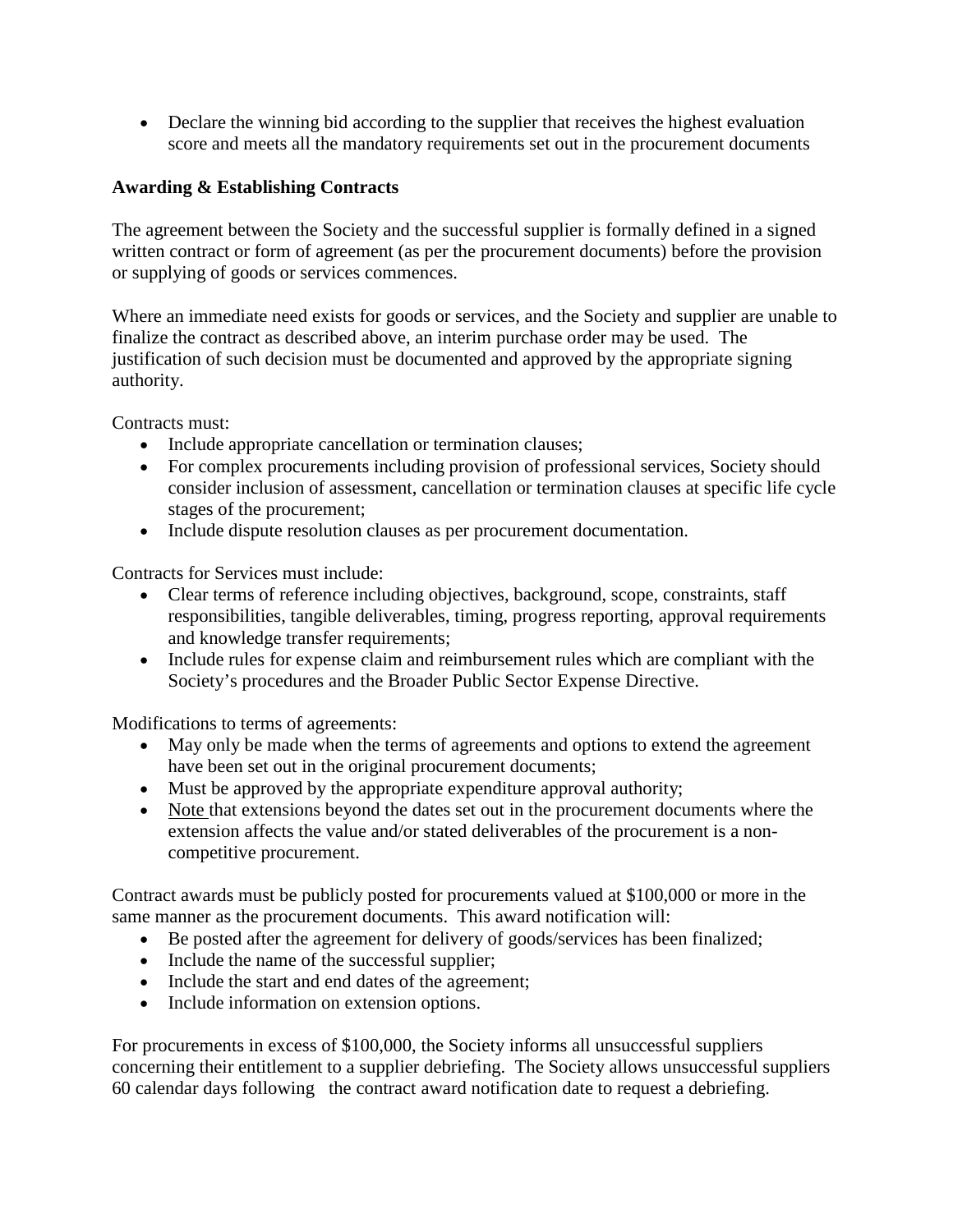## **IX. NON-COMPETITIVE PROCUREMENT**

The Society may engage in non-competitive procurements only under the circumstances outlined in Appendix "C". Where the procurement of goods and non-consulting services is determined to be non-competitive – that is where the Society has decided to "sole-source" the procurement the level of approval authority must be one level higher than the level for competitive procurement.

Supporting documentation must be completed and approved prior to commencement of noncompetitive procurement including:

- The rationale for selection of the particular supplier or over available suppliers;
- How fees charged are commensurate with services being procured.

## **X. CONTRACT MANAGEMENT**

The Society ensures that:

- All procurements and the resulting contracts are managed responsibly and effectively;
- Payments are made in accordance with the terms of the contract;
- Invoices contain detailed information sufficient to warrant payment;
- Any overpayments are recovered in a timely manner;
- Supplier performance is managed and documented;
- Contracts for services include statements that expense claims must be compliant with the Society's expense claim limitations that are compliant with the Broader Public Sector Expenses Directive and are claimed only as explicitly permitted by the contract

## **Retention of Procurement Documentation**

For reporting and auditing purposes, all procurement documentation, as well as any other pertinent information must be retained in a recoverable form for a period of seven years.

Upon completion of any Invitational or Competitive process the following documentation shall be forwarded to the Finance Department for Record retention:

- A copy of the procurement justification or business case;
- Information about supplier consultations, including requests for information, undertaken in the process of development of the procurement documents;
- Evidence that all required approvals were obtained;
- Copies of all procurement documents used to qualify and select suppliers;
- Where procurement was conducted using a non-competitive method, justification, applicable exemptions and associated approvals;
- Copies of all advertisements of procurement documents;
- Copies of all successful and unsuccessful submissions, including conflict-of-interest declarations and other attached forms;
- Information regarding any procurement process issues; evaluation of all submissions; all supplier debriefings, including written documentation of the offer of supplier debriefing;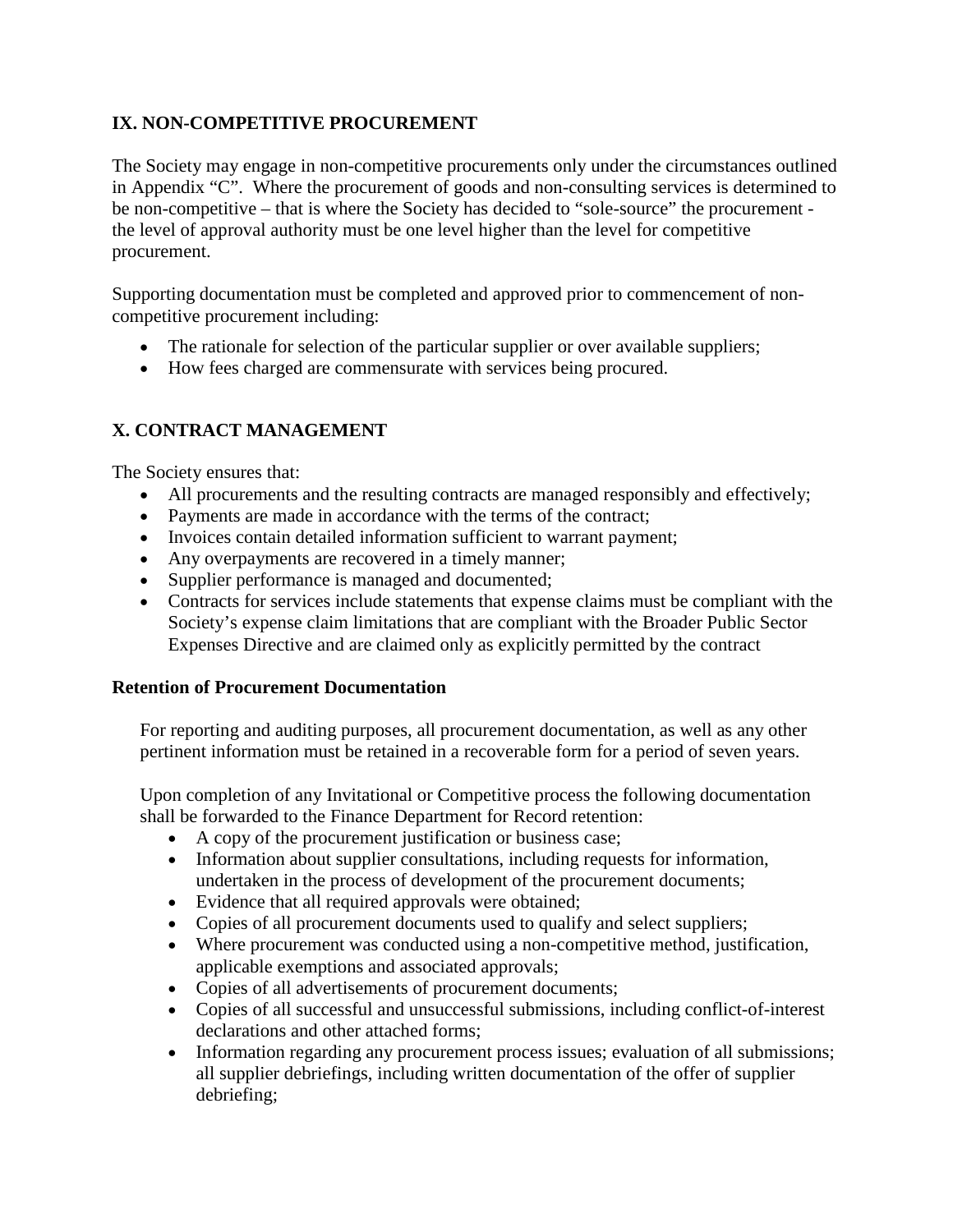- Copies of all award letters, notices and posted announcements;
- Copies of all agreements;
- Information regarding all changes to the terms and conditions of the agreement, including any changes that resulted in an increase in the agreement price;
- Information regarding supplier performance after agreement execution, including performance monitoring and management, as well as the knowledge transfer mechanisms;
- Information regarding risk assessments and contingency plans;
- Contractor security screening decisions;
- Information regarding procurement-related protests, disputes or supplier complaints, including any agreement disputes;
- Evidence of receipt of the deliverables.

The Society shall handle, store and maintain Supplier confidential and commercially sensitive information. Staff handling and having access to this information are aware of the Society's requirement to protect commercially sensitive information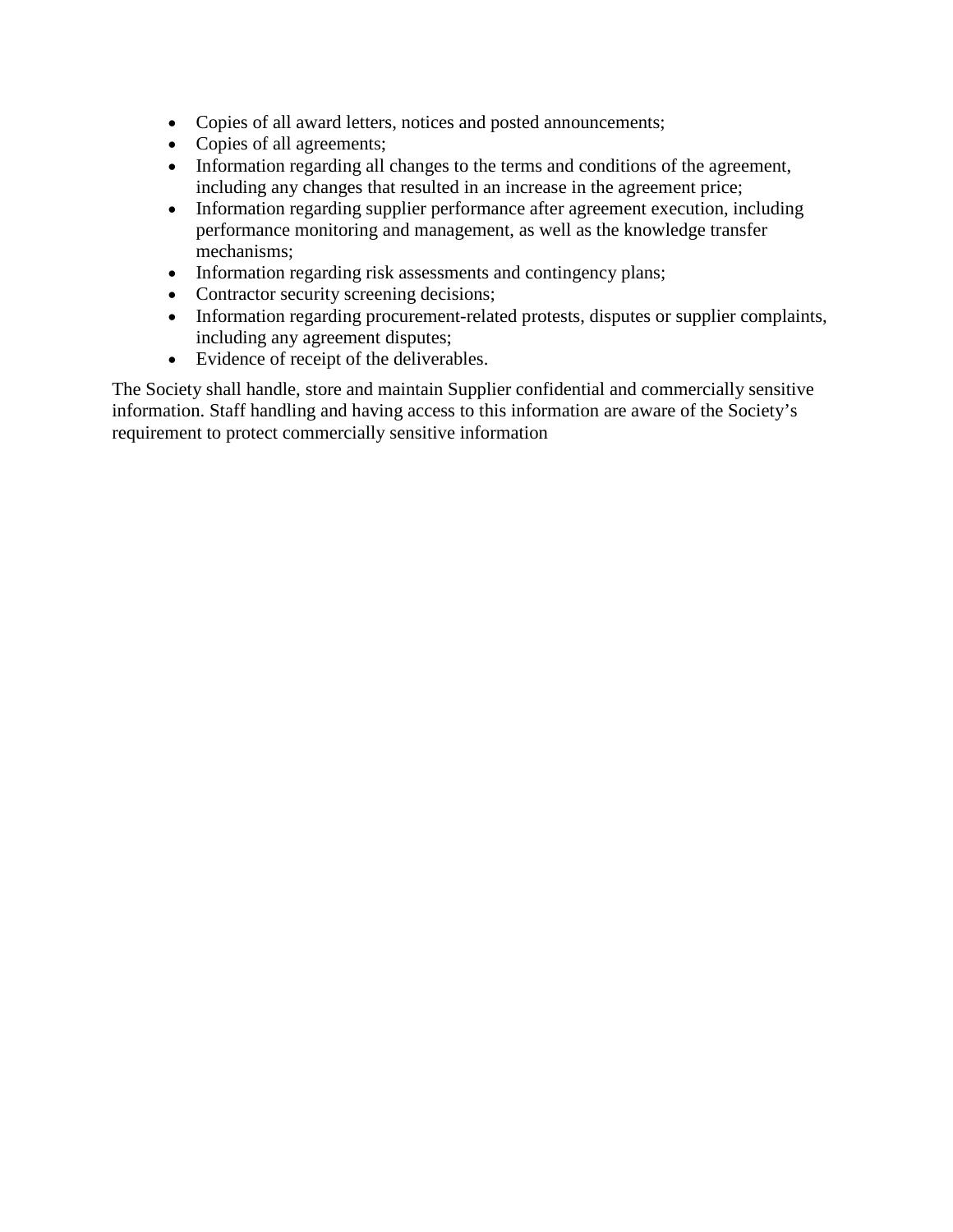## **APPENDIX A - DEFINITIONS**

| Accountability                   | The obligation of an employee, agent or other person to be accountable for          |  |
|----------------------------------|-------------------------------------------------------------------------------------|--|
|                                  | work, action or failure to act following delegated authority.                       |  |
| Agreement                        | A formal written agreement or contract for supply of goods, services,               |  |
|                                  | equipment or construction.                                                          |  |
| Agreement on                     | A national agreement that regulates trade between the provinces to ensure equal     |  |
| Internal Trade (AIT)             | access to public-sector procurement for all Canadian suppliers. The agreement       |  |
|                                  | aims to reduce barriers to the movement of persons, goods, services and             |  |
|                                  | investments within Canada.                                                          |  |
|                                  | http://www.ic.gc.ca/eic/site/ait-aci.nsf/eng/home                                   |  |
| <b>Approval Authority</b>        | The authority delegated by the Organization to a person designated to occupy a      |  |
|                                  | position to approve on its behalf one or more procurement functions within the      |  |
|                                  | plan-to-pay cycle up to specified dollar limits subject to the applicable           |  |
|                                  | legislation, regulations and procedures in effect at such time.                     |  |
| Approval Level                   | Criteria, often dollar levels that define which approvals are needed for various    |  |
|                                  | business transactions. Limits are set on the size and nature of the business        |  |
|                                  | transactions and are assigned to the individual or job role authorized to execute   |  |
|                                  | based on the appropriate level of responsibility.                                   |  |
| Award                            | The notification to a proponent of acceptance of a proposal, quotation or tender    |  |
|                                  | that brings a contract into existence.                                              |  |
| <b>Best Value</b>                | The optimal balance of performance and cost determined in accordance with a         |  |
|                                  | predefined evaluation plan; best value may include a time horizon that reflects     |  |
|                                  | the overall life cycle of a given asset.                                            |  |
| <b>Bid</b>                       | A proposal, quotation or tender submitted in response to a solicitation from a      |  |
|                                  | contracting authority. A bid covers the response to any of the three principal      |  |
|                                  | methods of soliciting bids, i.e., Request For Proposal, Request For Tender and      |  |
|                                  | <b>Request For Quotation.</b>                                                       |  |
| <b>Bid Protest</b>               | A dispute effected against the methods employed or decisions made by a              |  |
|                                  | contracting authority in the administration of a proposal, tender or quotation      |  |
|                                  | process.                                                                            |  |
| <b>Bidder's Conference</b>       | A meeting chaired by the soliciting Organization to discuss with potential          |  |
|                                  | proponents, technical, operational and performance specifications, and/or the       |  |
|                                  | full extent of financial, security and other contractual obligations related to a   |  |
|                                  | bid solicitation.                                                                   |  |
| <b>Bid Repair</b>                | A term used to describe the improper alteration or modification of a bid either     |  |
|                                  | by the bidder or by the procuring entity after the deadline for the receipt of bids |  |
|                                  | has passed.                                                                         |  |
| Blanket purchase contract        | Any contract for the purchase of goods and services which will be required          |  |
|                                  | frequently or repetitively but where the exact amount of goods and services         |  |
|                                  | required may not be precisely known or the time period during which the goods       |  |
|                                  | and services are to be delivered may not be precisely determined.                   |  |
| Broader Public Sector (BPS)      | As defined in the Broader Public Sector Accountability Act, 2010.                   |  |
| <b>BPS</b> Procurement Directive | BPS Procurement Directive, which replaces the BPS Supply Chain Guideline            |  |
|                                  | issued by the Ministry of Finance in 2009.                                          |  |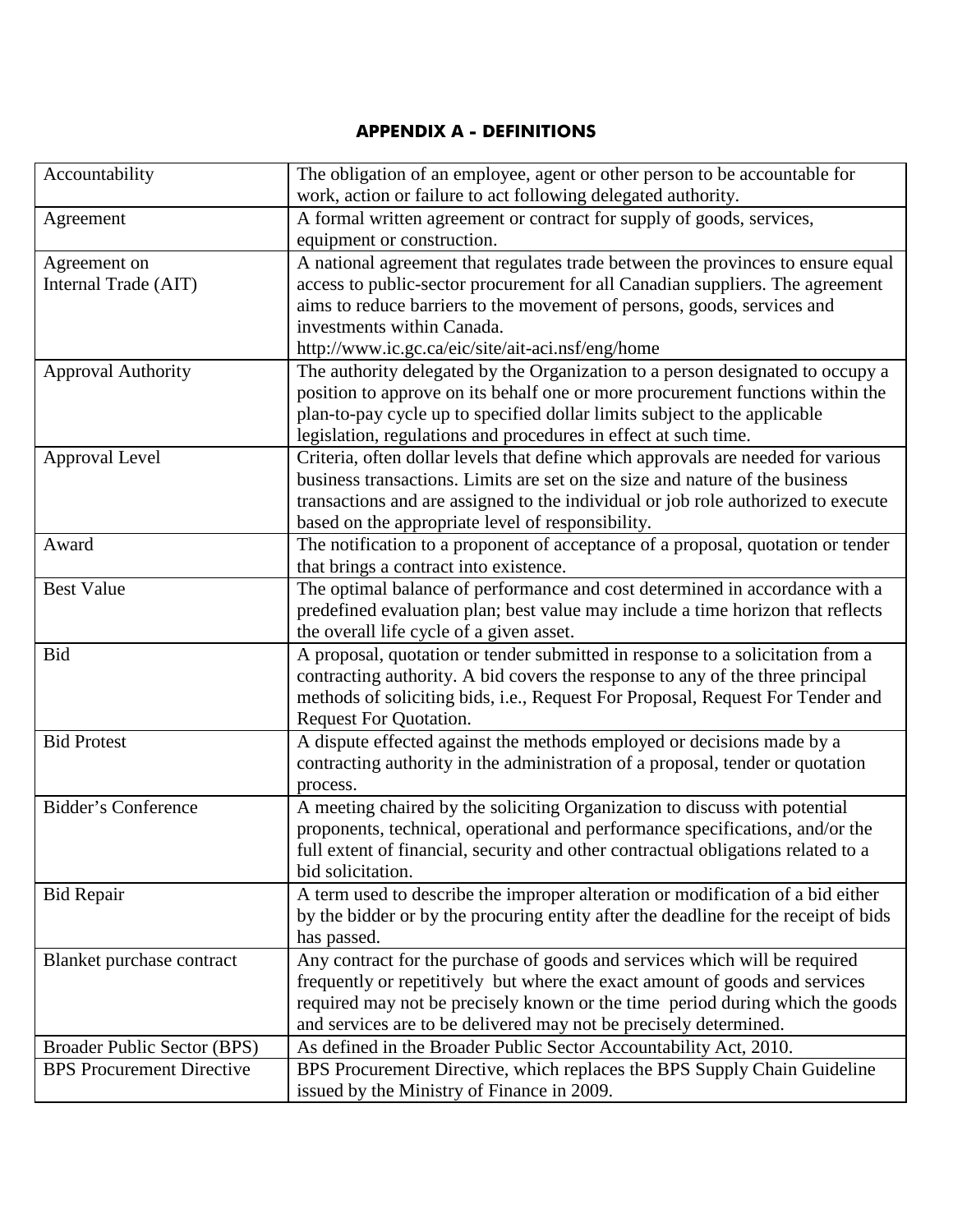| Ceiling Price of VOR           | Dollar value of an individual procurement under the VOR arrangement above            |  |
|--------------------------------|--------------------------------------------------------------------------------------|--|
| Arrangement                    | which Organizations must conduct procurement using an open competitive               |  |
|                                | process instead of utilizing the VOR arrangement.                                    |  |
| <b>Chief Executive Officer</b> | Refers to the head of operations at organizations.                                   |  |
| <b>Competitive Procurement</b> | A set of procedures for developing a procurement contract through a bidding or       |  |
|                                | proposal process. The intent is to solicit fair, impartial competitive bids.         |  |
| Conflict of Interest           | A situation in which financial or other personal considerations have the             |  |
|                                | potential to compromise or bias professional judgment and objectivity. An            |  |
|                                | apparent conflict of interest is one in which a reasonable person would think        |  |
|                                | that the professional's judgment is likely to be compromised.                        |  |
| Construction                   | Construction, reconstruction, demolition, repair or renovation of a building,        |  |
|                                | structure or other civil engineering or architectural work and includes site         |  |
|                                | preparation, excavation, drilling, seismic investigation, the supply of products     |  |
|                                | and materials, the supply of equipment and machinery if they are included in         |  |
|                                | and incidental to the construction, and the installation and repair of fixtures of a |  |
|                                | building, structure or other civil engineering or architectural work, but does not   |  |
|                                | include professional consulting services related to the construction contract        |  |
|                                | unless they are included in the procurement.                                         |  |
| Consultant                     | A person or entity that under an agreement, other than an employment                 |  |
|                                | agreement, provides expert or strategic advice and related services for              |  |
|                                | consideration and decision-making.                                                   |  |
| <b>Consulting Services</b>     | The provision of expertise or strategic advice that is presented for consideration   |  |
|                                | and decision-making.                                                                 |  |
|                                |                                                                                      |  |
| Contract                       | An obligation, such as an accepted offer, between competent parties upon a           |  |
|                                | legal consideration, to do or abstain from doing some act. It is essential to the    |  |
|                                | creation of a contract that the parties intend that their agreement shall have legal |  |
|                                | consequences and be legally enforceable. The essential elements of a contract        |  |
|                                | are an offer and an acceptance of that offer; the capacity of the parties to         |  |
|                                | contract; consideration to support the contract; a mutual identity of consent or     |  |
|                                | consensus ad idem; legality of purpose; and sufficient certainty of terms.           |  |
| Contract A                     | Contract A is a contract that may arise between an organization and a supplier       |  |
|                                | after the supplier submits a response to an RFP, RFQ or RFSQ and sets the            |  |
|                                | terms for awarding Contract B to a supplier. Contract A is a binding agreement       |  |
|                                | on both the organization and a supplier who submits a bid response. It sets out      |  |
|                                | the selection process, evaluation criteria and any other terms that the parties      |  |
|                                | must follow during the competitive procurement process. Whether Contract A           |  |
|                                | is formed will depend on the intent of the parties to enter into contract and can    |  |
|                                | be determined by the terms of the competitive procurement documents. Terms           |  |
|                                | that tend to indicate the intent include: 1) irrevocability of a bid; and 2) a non-  |  |
|                                | refundable deposit.                                                                  |  |
| Contract B                     | Contract B is a contract between the organization and the supplier that was          |  |
|                                | selected pursuant to the competitive procurement process for the supply of           |  |
|                                | goods or services. Contract B sets out the terms of the work project such as         |  |
|                                | price, timeframe and any other terms that the parties must follow for the            |  |
| Directive                      | duration of the project.<br>See BPS Procurement Directive.                           |  |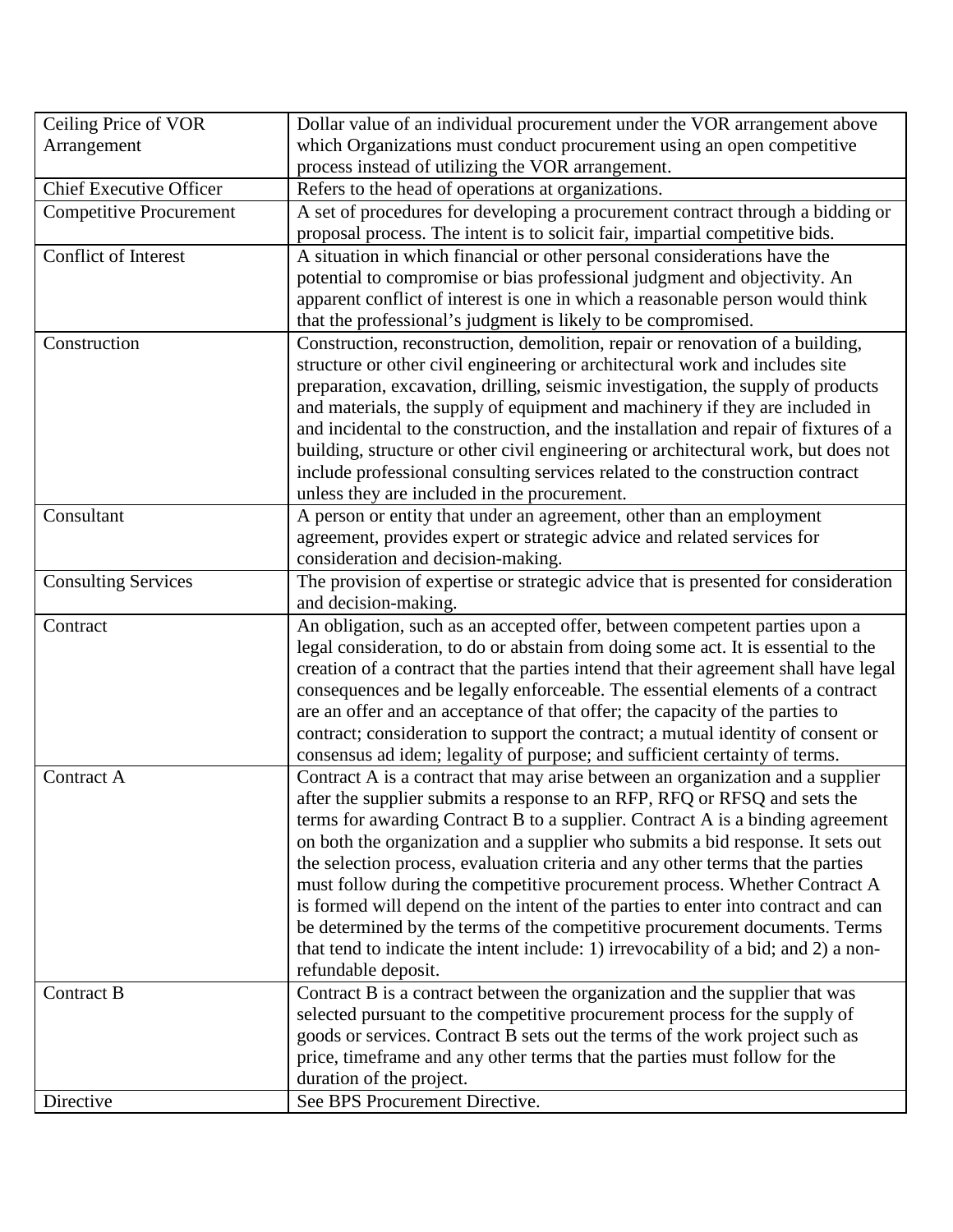| <b>Electronic Tendering</b>                    | A computer-based system that provides suppliers with access to information<br>related to open competitive procurements.                                                                                                                                                                                                                                                                                                                                                                                                                                                      |  |
|------------------------------------------------|------------------------------------------------------------------------------------------------------------------------------------------------------------------------------------------------------------------------------------------------------------------------------------------------------------------------------------------------------------------------------------------------------------------------------------------------------------------------------------------------------------------------------------------------------------------------------|--|
| Equipment                                      | All capital equipment, supplies, operational and service documents to be<br>delivered, including all parts provided during the warranty period, and further<br>includes all work necessary to deliver and install the equipment.                                                                                                                                                                                                                                                                                                                                             |  |
| <b>Evaluation Criteria</b>                     | A benchmark, standard or yardstick against which accomplishment,<br>conformance, performance and suitability of an individual, alternative, activity,<br>product or plan is measured to select the best supplier through a competitive<br>process. Criteria may be qualitative or quantitative in nature.                                                                                                                                                                                                                                                                    |  |
| <b>Evaluation Matrix</b>                       | A tool allowing the evaluation team to rate supplier proposals based on multiple<br>pre-defined evaluation criteria.                                                                                                                                                                                                                                                                                                                                                                                                                                                         |  |
| <b>Evaluation Team</b>                         | A group of individuals designated/responsible to make an award<br>recommendation. The evaluation team would typically include representatives<br>from the purchasing organization and subject-matter expert(s). Each member<br>participates to provide business, legal, technical and financial input.                                                                                                                                                                                                                                                                       |  |
| <b>Evaluation Team Lead</b>                    | The individual responsible for coordinating the evaluation process                                                                                                                                                                                                                                                                                                                                                                                                                                                                                                           |  |
| Fair Market Value                              | The price that would be agreed to in an open and unrestricted market between<br>knowledgeable and willing parties dealing at arm's length who are fully<br>informed and not under any compulsion to transact.                                                                                                                                                                                                                                                                                                                                                                |  |
| Goods                                          | Moveable property (including the costs of installing, operating, maintaining or<br>manufacturing such moveable property) including raw materials, products,<br>equipment and other physical objects of every kind and description whether in<br>solid, liquid, gaseous or electronic form, unless they are procured as part of a<br>general construction contract.                                                                                                                                                                                                           |  |
| Goods and Services, Goods or<br>Services       | All goods and/or services including construction, consulting services and<br>information technology.                                                                                                                                                                                                                                                                                                                                                                                                                                                                         |  |
| <b>Information Technology</b>                  | The equipment, software, services and processes used to create, store, process,<br>communicate and manage information.                                                                                                                                                                                                                                                                                                                                                                                                                                                       |  |
| <b>Invitational Competitive</b><br>Procurement | Any form of requesting a minimum of three (3) qualified suppliers to submit a<br>written proposal in response to the defined requirements outlined by an<br>individual/organization.                                                                                                                                                                                                                                                                                                                                                                                         |  |
| Irregular result                               | In any procurement process where competitive bids or proposals are submitted<br>and any of the following has occurred is likely to occur:<br>The lowest responsive bid or proposal exceeds the estimated cost or<br>$\circ$<br>budget allocation<br>For any reason the award of the contract to or the purchase from the<br>$\circ$<br>lowest responsive bidder or proponent is procedurally inappropriate or not<br>in the best interest of the Society<br>The specifications of a tender call or request for proposal cannot be met<br>$\circ$<br>by two or more suppliers |  |
| Irregularities contained in bids               | Defined in appendix "B" and includes the appropriate response to those<br>irregularities                                                                                                                                                                                                                                                                                                                                                                                                                                                                                     |  |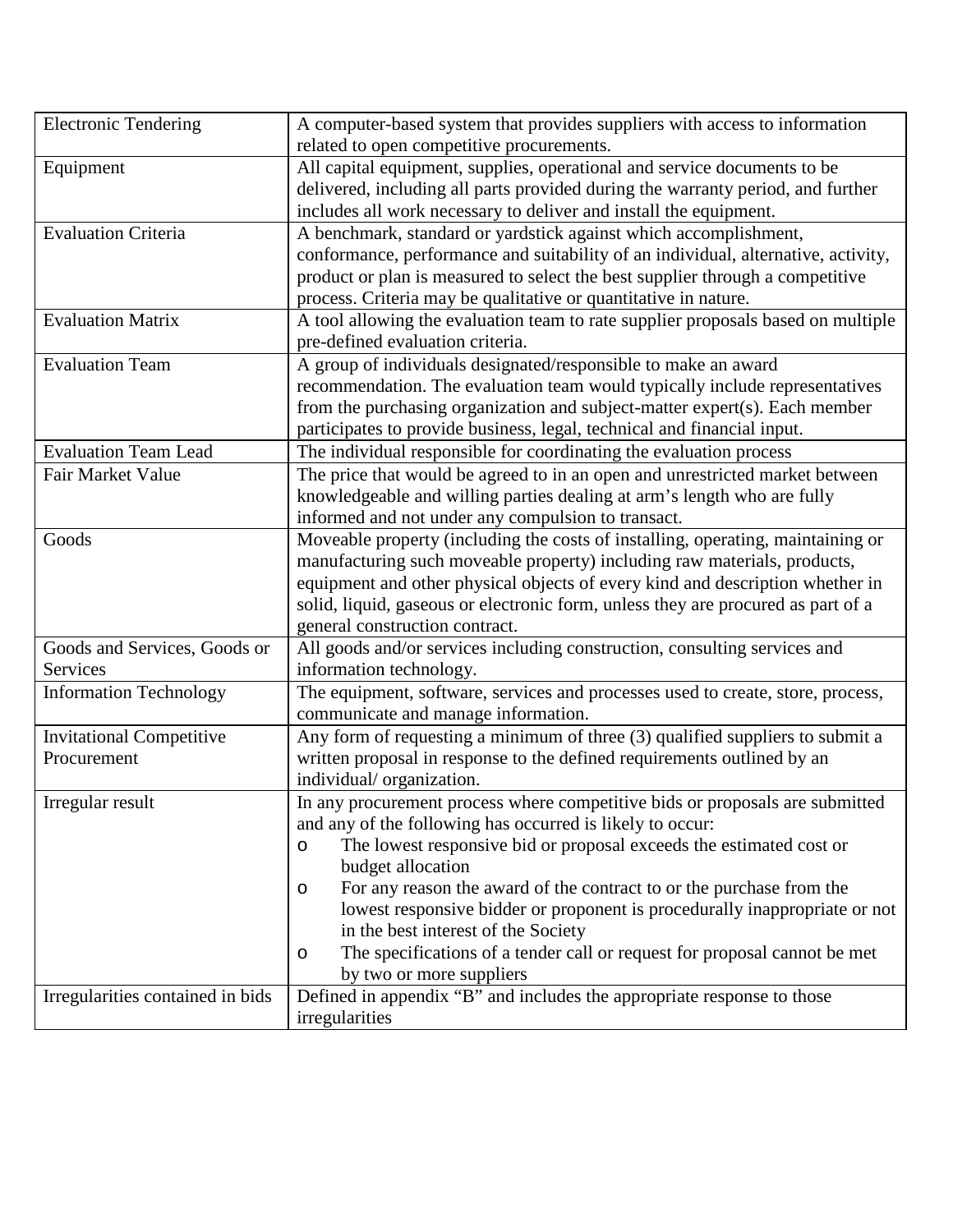| Irrevocable letter of credit    | An irrevocable letter on the financial institution's standard form containing a    |  |
|---------------------------------|------------------------------------------------------------------------------------|--|
|                                 | request that the party to whom it is addressed pay the bearer or a person named    |  |
|                                 | therein money as a result of failure to perform or fulfil all the covenants,       |  |
|                                 | undertakings, terms, conditions and agreements contained in the contract.          |  |
| Invitational                    | Invitational competitive procurement is the contractual acquisition (purchase or   |  |
|                                 | lease) by an Organization of any good or service, which enables some but not       |  |
|                                 | all suppliers to compete in a fair and open environment.                           |  |
| Members of an Organization      | All trustees, members of the board of directors, senior executives and             |  |
|                                 | employees of the Organization or their equivalent                                  |  |
| Non-Discrimination              | Fairness in treating suppliers and awarding contracts without prejudice,           |  |
|                                 | discrimination or preferred treatment.                                             |  |
| Offer                           | A promise or a proposal made by one party to another, intending the same to        |  |
|                                 | create a legal relationship upon the acceptance of the offer by the other party.   |  |
| <b>Open Competitive Process</b> | Open competitive procurement is the contractual acquisition (purchase or lease)    |  |
| (RFP, RFQ or Request for        | by an Organization of any good or service, which enables all suppliers to          |  |
| Tender)                         | compete in a fair and open environment.                                            |  |
|                                 | Open competitive procurement ensures the highest level of fairness,                |  |
|                                 | impartiality, and transparency; it maximizes suitability and the value for money   |  |
|                                 | of the obtained goods or services.                                                 |  |
| Organization                    | Every organization that is in scope for all purposes of the Directive.             |  |
| Procurement                     | Acquisition by any means, including by purchase, rental, lease or conditional      |  |
|                                 | sale of goods or services.                                                         |  |
| Procurement Card                | An organizational credit card program primarily used for low-cost,                 |  |
| $(P-Card)$                      | non-inventory, non-capital items, such as office supplies. The card allows         |  |
|                                 | procurement or field employees to obtain goods and services without going          |  |
|                                 | through the requisition and authorization procedure. P-cards may be set up to      |  |
|                                 | restrict use to specific purchases with pre-defined suppliers or stores, and offer |  |
|                                 | central billings.                                                                  |  |
| Procurement Lead                | An individual assigned to each procurement to ensure that it is conducted in an    |  |
|                                 | ethical, lawful, effective and accountable manner.                                 |  |
| Procurement Policies and        | A framework and mandatory requirements to govern how Organizations                 |  |
| Procedures                      | conduct sourcing, contracting and purchasing activities, including approval        |  |
|                                 | segregation and limits, competitive and non-competitive procurement, conflict      |  |
|                                 | of interest and contract awarding.                                                 |  |
| <b>Procurement Value</b>        | The estimated total financial commitment resulting from procurement, taking        |  |
|                                 | into account optional extensions.                                                  |  |
| Professional service supplier   | A supplier of services requiring professional skills for a defined service         |  |
|                                 | requirement including: Lawyers, Psychologists, management and financial            |  |
|                                 | consultants: and firms or individuals having specialized competence in planning    |  |
|                                 | or other disciplines.                                                              |  |
| <b>Purchase Order</b>           | A written offer made by a purchaser to a supplier formally stating the terms and   |  |
|                                 | conditions of a proposed transaction.                                              |  |
| Purchase requisition            | A written or electronically produced request in an approved format and duly        |  |
|                                 | authorized to obtain goods and services                                            |  |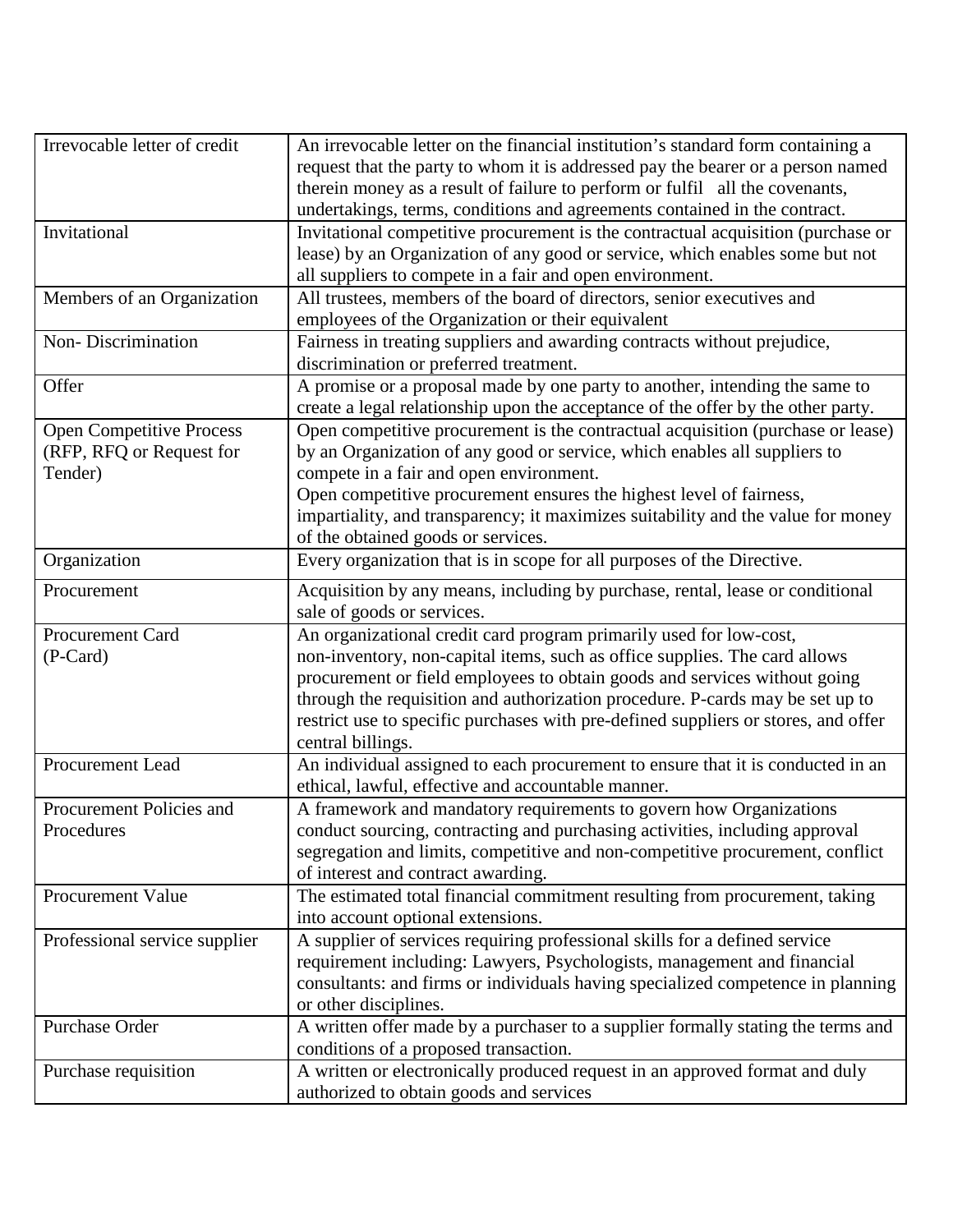| Request For Expressions of         | A document used to gather information about supplier interest in an opportunity       |
|------------------------------------|---------------------------------------------------------------------------------------|
| Interest (RFEI)                    | or information about supplier capabilities/qualifications. This mechanism may         |
|                                    | be used when a BPS organization wishes to gain a better understanding of the          |
|                                    | capacity of the supplier community to provide the services or solutions needed.       |
|                                    | A response to a RFEI must not pre-qualify a potential supplier and must not           |
|                                    | influence their chances of being the successful proponent on any subsequent           |
|                                    |                                                                                       |
|                                    | opportunity.                                                                          |
| Request For Information (RFI)      | A document issued to potential suppliers to gather general supplier, service or       |
|                                    | product information. It is a procurement procedure whereby suppliers are              |
|                                    | provided with a general or preliminary description of a problem or need and are       |
|                                    | requested to provide information or advice on how to better define the problem        |
|                                    | or need, or alternative solutions. A response to an RFI must not pre-qualify a        |
|                                    | potential supplier and must not influence their chances of being the successful       |
|                                    | proponent on any subsequent opportunity.                                              |
| <b>Request For Proposal (RFP)</b>  | A document used to request suppliers to supply solutions for the delivery of          |
|                                    | complex products or services or to provide alternative options or solutions. It is    |
|                                    |                                                                                       |
|                                    | a process that uses predefined evaluation criteria in which price is not the only     |
|                                    | factor.                                                                               |
| <b>Request For Quotation (RFQ)</b> | A document similar to an RFT where an Organization describes exactly what             |
|                                    | needs to be purchased and the evaluation is based solely on price.                    |
| <b>Request For Supplier</b>        | A document used to gather information on supplier capabilities and                    |
| Qualifications (RFSQ)              | qualifications with the intention of creating a list of pre-qualified suppliers. This |
|                                    | mechanism may be used either to identify qualified candidates in advance of           |
|                                    | expected future competitions or to narrow the field for an immediate need.            |
|                                    | Organizations must ensure that the terms and conditions built into the RFSQ           |
|                                    | contain specific language that disclaims any obligation on the part of the            |
|                                    | Organization to call on any supplier to provide goods or services as a result of      |
|                                    | the pre-qualification.                                                                |
|                                    |                                                                                       |
| <b>Request For Tender (RFT)</b>    | A document used to request supplier responses to supply goods or services             |
|                                    | based on stated delivery requirements, performance specifications, terms and          |
|                                    | conditions. An RFT usually focuses the evaluation criteria predominantly on           |
|                                    | price and delivery requirements.                                                      |
| Requisition                        | A formal request to obtain goods or services made within an                           |
|                                    | Organization, generally from the end user to the procurement department.              |
| Sealed bid                         | A formal sealed response received as part of the quotation, tender or proposal        |
| <b>Segregation of Duties</b>       | A method of process control to manage conflict of interest, the appearance of         |
|                                    | conflict of interest, and errors or fraud. It restricts the amount of power held by   |
|                                    | any individual. It puts a barrier in place to prevent errors or fraud that may be     |
|                                    | perpetuated by one individual.                                                        |
|                                    |                                                                                       |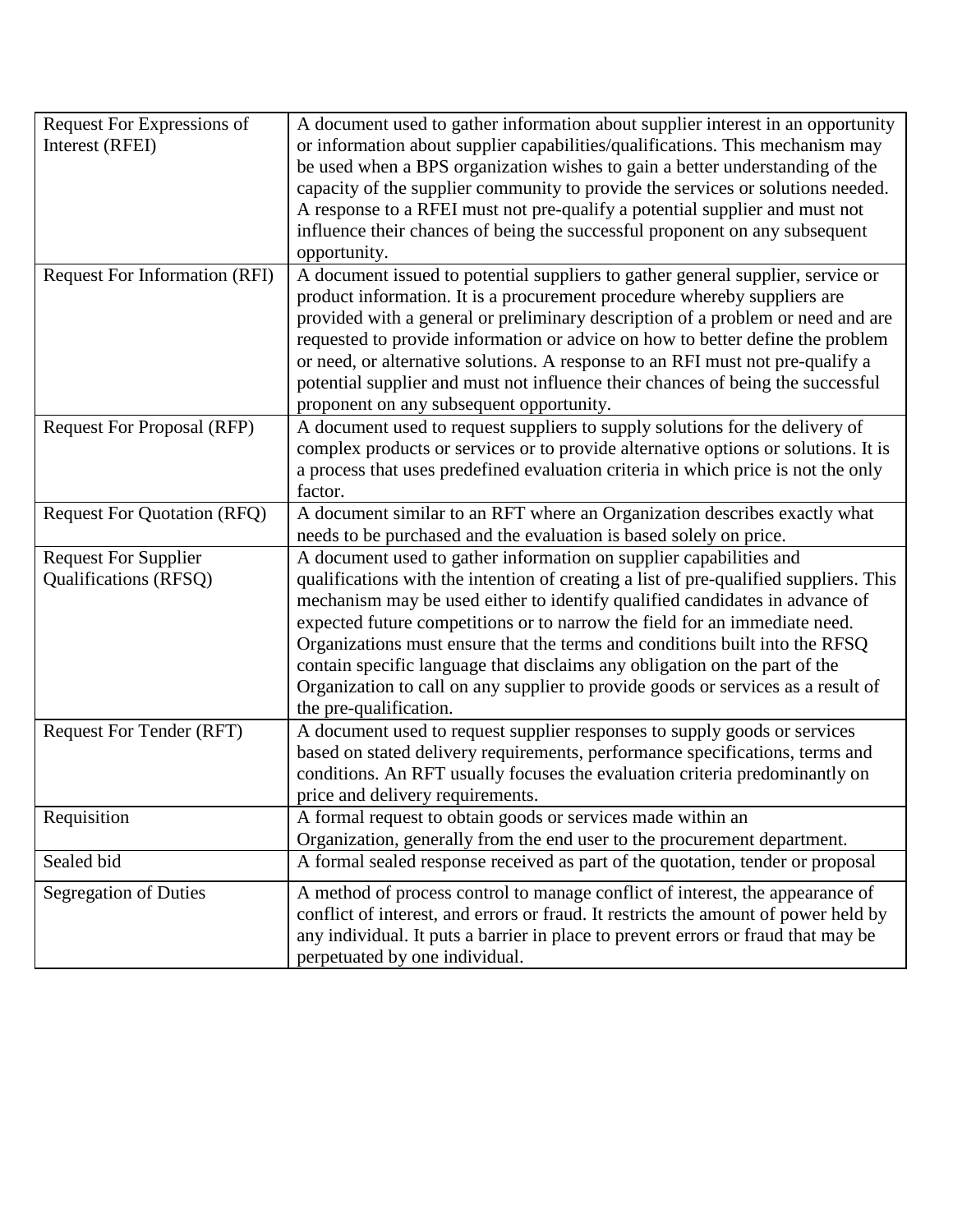| Service                        | An intangible product that does not have a physical presence. No transfer of         |  |
|--------------------------------|--------------------------------------------------------------------------------------|--|
|                                | possession or ownership takes place when services are sold and they (1) cannot       |  |
|                                | be stored or transported, (2) are instantly perishable, and (3) come into            |  |
|                                | existence at the time they are bought or consumed.                                   |  |
| <b>Single Sourcing</b>         | A non-competitive method of procurement of goods or services from a supplier         |  |
|                                | in situations where there is or may be another supplier or suppliers capable of      |  |
|                                | delivering these goods or services.                                                  |  |
| Sole Source                    | The use of a non-competitive procurement process to acquire goods or services        |  |
|                                | where there is only one available supplier for the source of the goods or service.   |  |
| Supplier/Vendor                | Any person or organization that, based on an assessment of that person's or          |  |
|                                | organization's financial, technical and commercial capacity, is capable of           |  |
|                                | fulfilling the requirements of procurement.                                          |  |
| <b>Supply Chain Management</b> | The full range of processes that manage the flow of goods, services, information     |  |
|                                | and funds between suppliers and end users, as well as the supporting                 |  |
|                                | infrastructure required to enable these processes.                                   |  |
| <b>Supply Chain-Related</b>    | All activities, whether directly or indirectly related to the organization's plan,   |  |
| <b>Activities</b>              | source, procure, move and pay processes.                                             |  |
| Tender                         | A sealed bid which contains an offer in writing to execute some specified            |  |
|                                | services, or to supply certain specified goods, at a certain price, in response to a |  |
|                                | publicly advertised request for bids                                                 |  |
| <b>Total Cost of Ownership</b> | Total cost of ownership includes items such as the purchase price,                   |  |
|                                | implementation fees, upgrades, maintenance contracts, support contracts,             |  |
|                                | license fees and disposal costs.                                                     |  |
| Total life-cycle cost          | The total cost of using goods, equipment or services over the entire time of use     |  |
|                                | or service including initial, operating and maintenance costs.                       |  |
| <b>Trade Agreements</b>        | Any applicable trade agreement to which Ontario is a signatory (e.g.,                |  |
|                                | Agreement on Internal Trade and Ontario-Quebec Trade and Cooperation                 |  |
|                                | Agreement).                                                                          |  |
| Value for Money/ Best Value    | A value-for-money approach aims to deliver products and services with a lower        |  |
|                                | total life-cycle cost while maintaining a high standard.                             |  |
| Vendor-of-Record (VOR)         | A procurement arrangement that authorizes organizations to select a supplier         |  |
| Arrangement                    | from pre-qualified supplier(s) through a formal second-stage process, for a          |  |
|                                | defined period, on terms and conditions set out in the VOR arrangement               |  |
| 1 Verbal quote:                | Verbal quote documentation includes a brief description of the goods or              |  |
|                                | services, the name(s) of the vendor(s) solicited; the date of the quote(s) and the   |  |
|                                | rationale for choosing a specific vendor whenever multiple quotations are            |  |
|                                | required.                                                                            |  |
| <b>Written Quote:</b>          | Written quote document includes a description of the goods or services; a copy       |  |
|                                | of the documentation provided to vendors to solicit quotations; a list of all        |  |
|                                | vendors invited to quote including a note on any vendor who declined to              |  |
|                                | provide a quote; copies of all quotes received; and the rationale for choosing the   |  |
|                                | successful vendor                                                                    |  |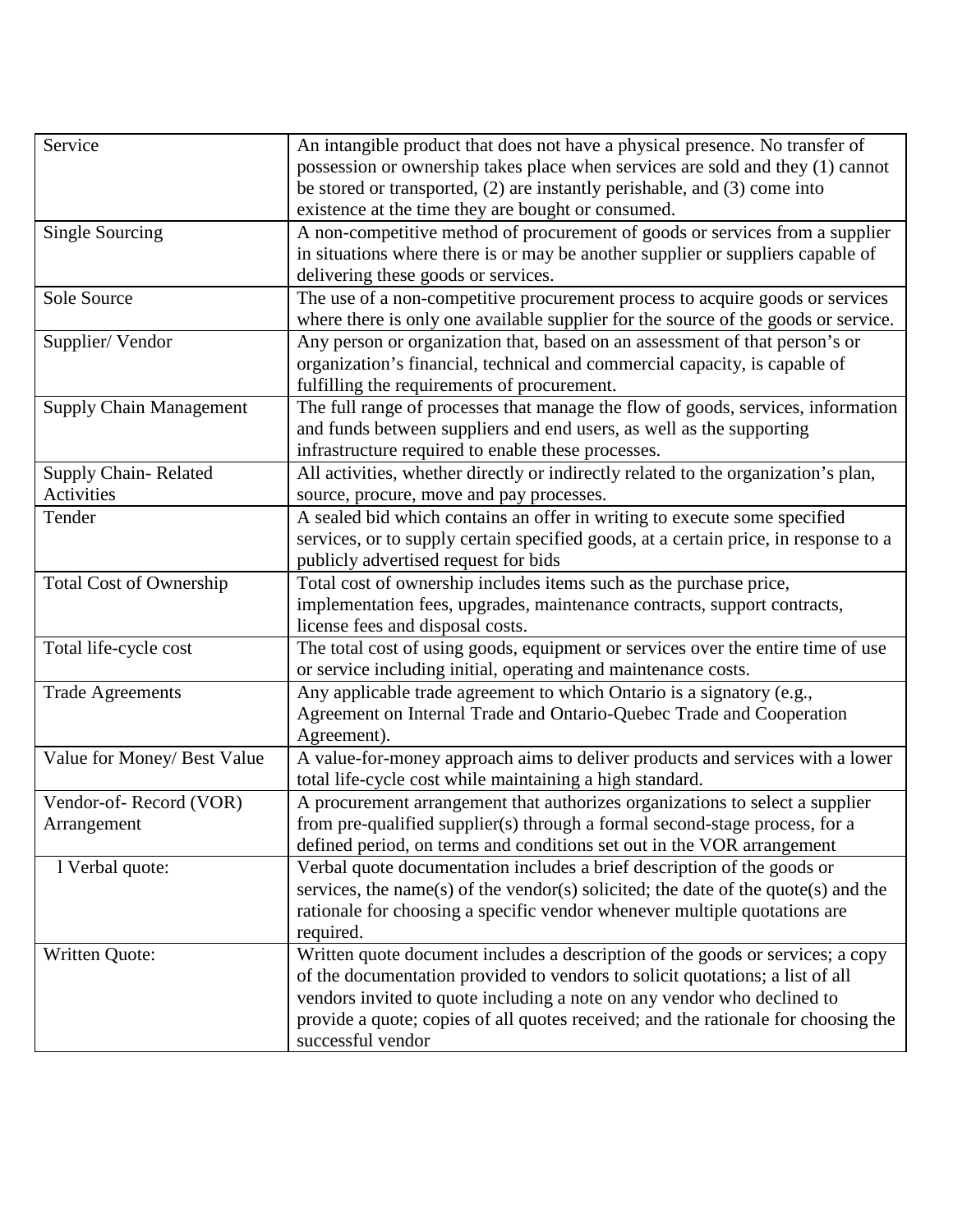## **Appendix B - IRREGULARITIES CONTAINED IN BIDS**

| <b>IRREGULARITY</b>                                           | <b>RESPONSE</b>                                                                                                                       |  |
|---------------------------------------------------------------|---------------------------------------------------------------------------------------------------------------------------------------|--|
| Late Bids                                                     | Automatic rejection; not read publicly and returned unopened                                                                          |  |
|                                                               | to the bidder.                                                                                                                        |  |
| <b>Unsealed Envelopes</b>                                     | Automatic rejection                                                                                                                   |  |
| Incomplete, illegible or obscure bids or bids                 | May be rejected as informal                                                                                                           |  |
| which contain additions not called for, erasures,             |                                                                                                                                       |  |
| alterations, errors or irregularities of any kind.            |                                                                                                                                       |  |
| Documents, in which all necessary Addenda Automatic rejection |                                                                                                                                       |  |
| have not been acknowledged.                                   |                                                                                                                                       |  |
| Failure to attend mandatory site visit.                       | Automatic rejection                                                                                                                   |  |
| Failure to include signature of the person                    | Automatic rejection                                                                                                                   |  |
| authorized to bind the Contract.                              |                                                                                                                                       |  |
| Conditions placed by the Proponent on the                     | Automatic rejection                                                                                                                   |  |
| <b>Total Contract Price.</b>                                  |                                                                                                                                       |  |
| <b>Bids Containing Minor Mathematical Errors</b>              | If the amount tendered for a unit price item does not agree with                                                                      |  |
|                                                               | the extension of the estimated quantity and the tendered unit                                                                         |  |
|                                                               | price, or if the extension has not been made, the unit price shall                                                                    |  |
|                                                               | govern and the total price shall be corrected accordingly                                                                             |  |
|                                                               | If both the unit price and the total price are left blank, then both<br>shall be considered as zero.                                  |  |
|                                                               |                                                                                                                                       |  |
|                                                               | If the unit price is left blank but a total price is shown for the<br>item, the unit price shall be established by dividing the total |  |
|                                                               | price by the estimated quantity.                                                                                                      |  |
|                                                               | If the total price is left blank for a lump sum item, it shall be                                                                     |  |
|                                                               | considered as zero.                                                                                                                   |  |
|                                                               | If the Tender contains an error in addition and/or subtraction                                                                        |  |
|                                                               | and/or transcription in the approved tender documentation                                                                             |  |
|                                                               | requested (i.e. not the<br>additional<br>format<br>supporting                                                                         |  |
|                                                               | documentation supplied), the error shall be corrected and the                                                                         |  |
|                                                               | corrected total contract price shall govern.                                                                                          |  |
|                                                               | Tenders containing prices which appear to be so unbalanced as                                                                         |  |
|                                                               | to likely affect the interests of the Society adversely may be                                                                        |  |
|                                                               | rejected.                                                                                                                             |  |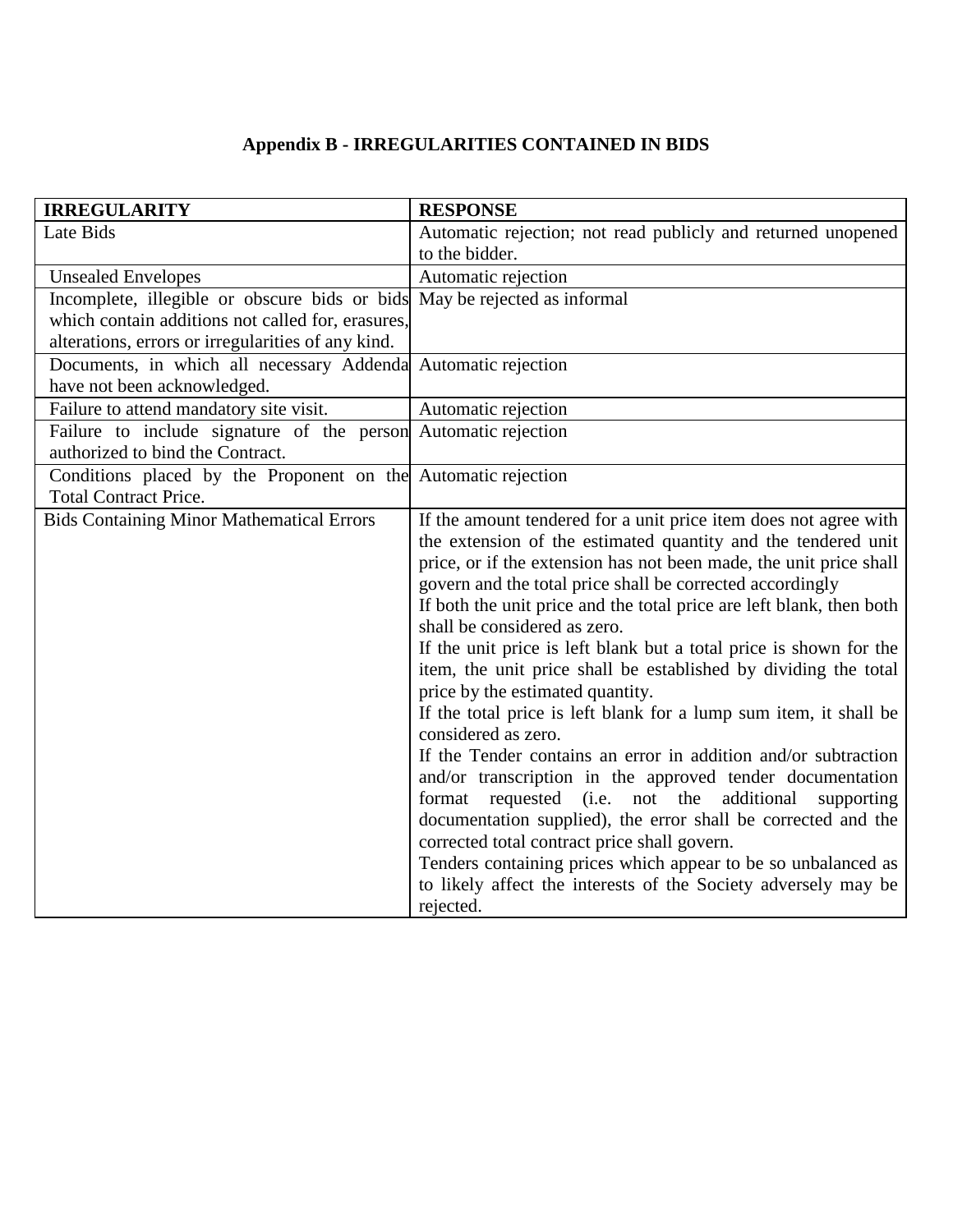## **APPENDIX C - OTHER**

## **NON-COMPETTIVE PROCUREMENT, VENDORS OF RECORD, REQUESTS FOR INFORMATION, EXPRESSION OF INTEREST, PRE-QUALIFICATION**

## **EXEMPTIONS/EXCEPTIONS TO COMPETITIVE PROCUREMENT REQUIREMENTS**

The Society should employ a competitive procurement process to achieve optimum value for money. It is recognized however that certain circumstances and activities may require an agency to use non-competitive procurement. The circumstances and activities that will be excluded from the competitive procurement requirements of this policy are noted below. These exceptions are generally consistent with the Agreement on Internal Trade (AIT) or other trade agreements.

Note, the exception is for a non-competitive procurement of the good or service that falls within the categories listed, and is not an exemption with respect to the administration, documentation, contract management, or other requirement of the procurement policy.

## **Licensed Professional and Specific Services for Children and Youth in Care:**

The procurement of services from licensed professionals including medical doctors and dentists, pharmacists, nurses, psychologists and lawyers as well as boarding rate expenditures including reimbursable expenses paid to Foster Parents and Outside Paid Resources and support services for the case of children and youth that have been placed by the Society are excluded form this procedure.

#### **Single Source Supply:**

Where only one supplier is available to meet the requirements of the Society procurement including the following circumstances:

- to ensure compatibility with existing products, to recognize exclusive rights, such as exclusive licenses, copyright and patent rights, or to maintain specialized products that must be maintained by the manufacturer or its representative;
- where there is an absence of competition where the goods or services can be supplied only by a particular supplier and no alternative or substitute exists;
- for work to be performed on the behalf of the Society through a building lease agreement where the lessor will invoice costs back to the lessee;
- for work to be performed according to provisions of a warranty or guarantee held in respect of the original work;
- for the procurement of a prototype or a first good or service to be developed that may be needed for research purposes, a particular study or other original purposes;
- for the purchase of goods under duress such as bankruptcy or receivership, where the Society has clearly documented the advantageous value that would be received;
- for the procurement of real property.

#### **Limiting Circumstances:**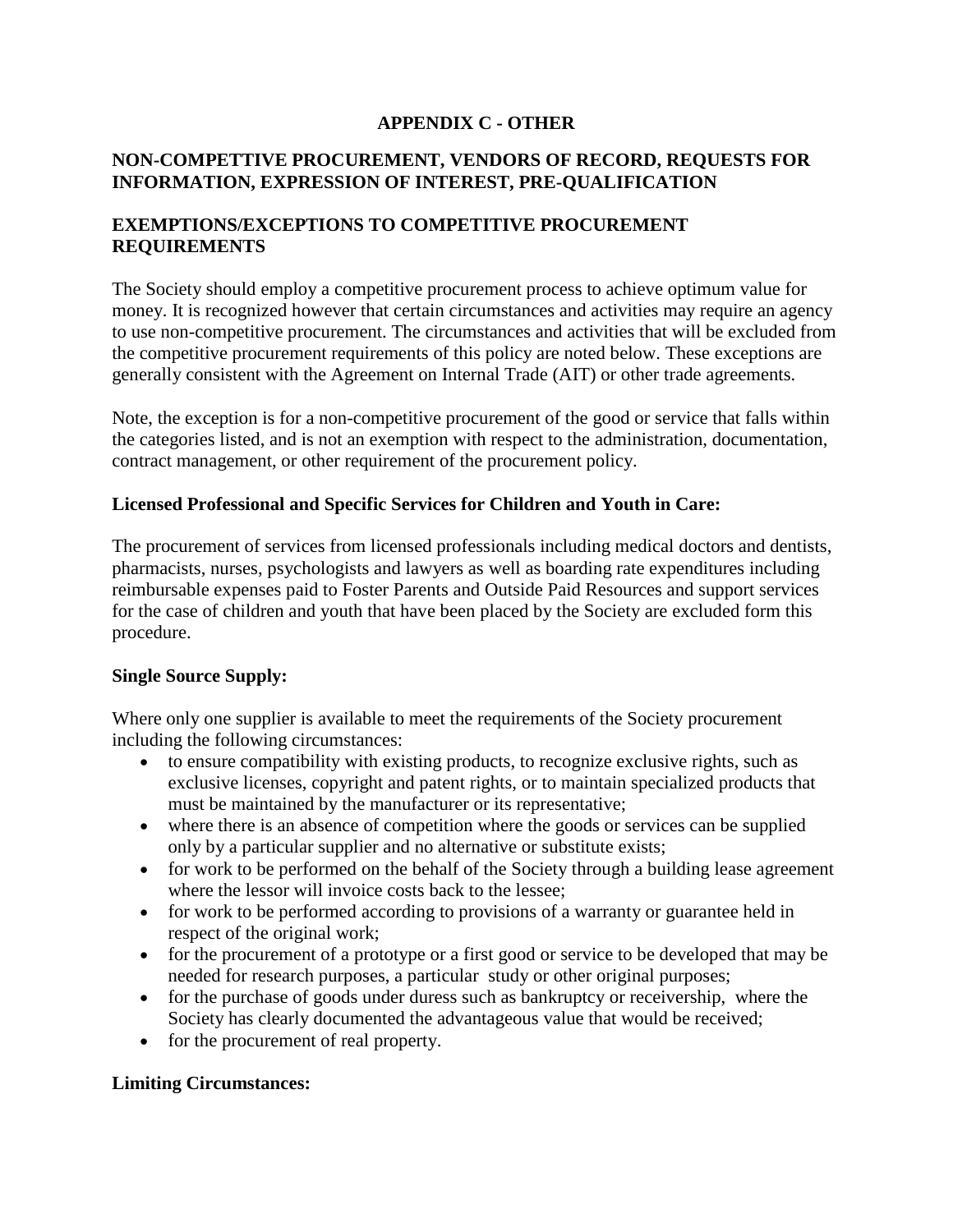Limiting circumstances may exist where inherent factors limit the procurement process that can be undertaken. Under limiting circumstances, the Society can deviate from competitive procurement requirements provided it does not do so for the purpose of avoiding competition between suppliers or in order to discriminate against suppliers. Limiting circumstance may include:

- where goods or consulting services regarding matters of a confidential or privileged nature are to be purchased and the disclosure of those matters through an open tendering process could reasonably be expected to compromise government confidentially, cause economic disruption or otherwise be contrary to the public interest;
- where compliance with open tendering provisions would interfere with the Society's ability to maintain security or order;
- in the absence of a receipt of any bids in response to a call for tenders made in accordance with the directive.

## **Emergency Situations:**

For the purpose of this procedure, an "Emergency" means a situation where the immediate purchase of goods and services is essential to prevent serious delays in service delivery or to prevent or remedy damage to Society property or to restore an essential service.

An "Emergency" includes an imminent or actual danger to the life, health or safety of an official or an employee while acting on the Society's behalf (e.g. emergency boiler repairs or replacement), an imminent or actual danger of injury to or destruction of real or personal property belonging to the Society.

Under emergency circumstances, the Executive Director has the authority to take the necessary steps to address the emergency and will subsequently inform the Board of Directors of the actions taken setting out the details of any purchases made pursuant to this authority and the circumstances justifying the action taken.

If the cost to remedy the emergency exceeds \$100,000 or will result in an increase to the approved annual budget, the President of the Board of Director will authorize the purchase based on the Executive Director's recommendation.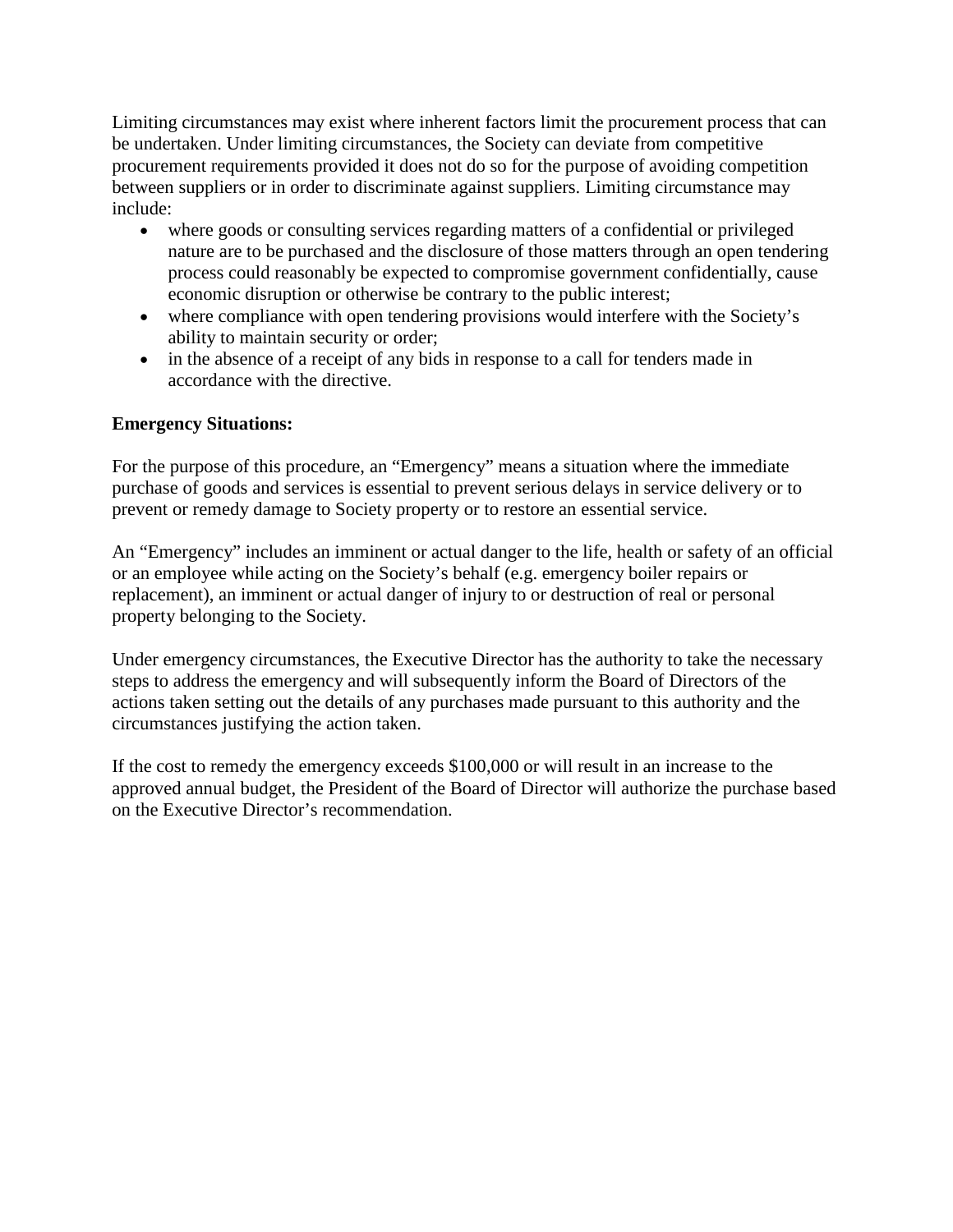## **VENDOR OF RECORD:**

A Vendor-of-Record arrangement is defined as "a procurement arrangement that authorizes the Society to select a supplier from pre-qualified supplier(s) through a formal second-stage process, for a defined period, on terms and conditions set out in the VOR arrangement"

#### **On-going purchases/services**

Employees responsible for purchasing goods or services obtain, on an annual or applicable periodic basis, quotations from prospective vendors for goods such as office equipment and vehicles, and for professional services where acquisitions/services are required on an on-going but unpredictable basis. These constitute periodic quotations and the vendors will be identified as Vendors of Record. The periodic quotations from Vendors of Record are retained and used for on-going purchases/services for the duration of the quotation period. If the lowest priced vendor is unable to meet delivery time frames, the Society goes to the next lowest priced vendor from the periodic quotations.

#### **Cyclical review of on-going agreements for the purchase of goods and services**

The Society reviews its multi-year purchasing commitments within 6 months of the end of the each agreement and follows the appropriate procurement process for renewal of these agreements. (Examples include Building Cleaning Services, Headstart Transportation Services, Security Services, etc.) Copies of these contractual agreements and the timetable for renewal is maintained in the Finance Department.

In addition, the Society is committed to reviewing agreements for the following professional services in the timeframes shown:

| <b>Service</b>                         | <b>Reviewed Every</b> | <b>Last/Next Review</b> |
|----------------------------------------|-----------------------|-------------------------|
| <b>Audit Services</b>                  | 8 years               | Mar 31/09 - 2016        |
| <b>Banking Services</b>                | 10 years              | Deviation               |
| <b>Insurance Broker Services</b>       | 6 years               | Mar 31/14 - 2020        |
| Corporate Legal Services               | 8 years               | Mar 31/12 - 2020        |
| <b>Employee Assistance Services</b>    | 8 years               | Mar 31/13 - 2021        |
| <b>Benefit Administration Services</b> | 8 years               | Mar 31/13 - 2021        |
| $\cdot$                                |                       |                         |
|                                        |                       |                         |

#### **Professional Consulting Services**

A Vendor of Record arrangement was created in December 2011 for professional consulting services and identified 13 consultants who would be used to fulfil the Society's requirements. Subsequently 2 additional consultants were added to fill gaps in subject matter expertise for Aboriginal, Victims Services and Resource Development.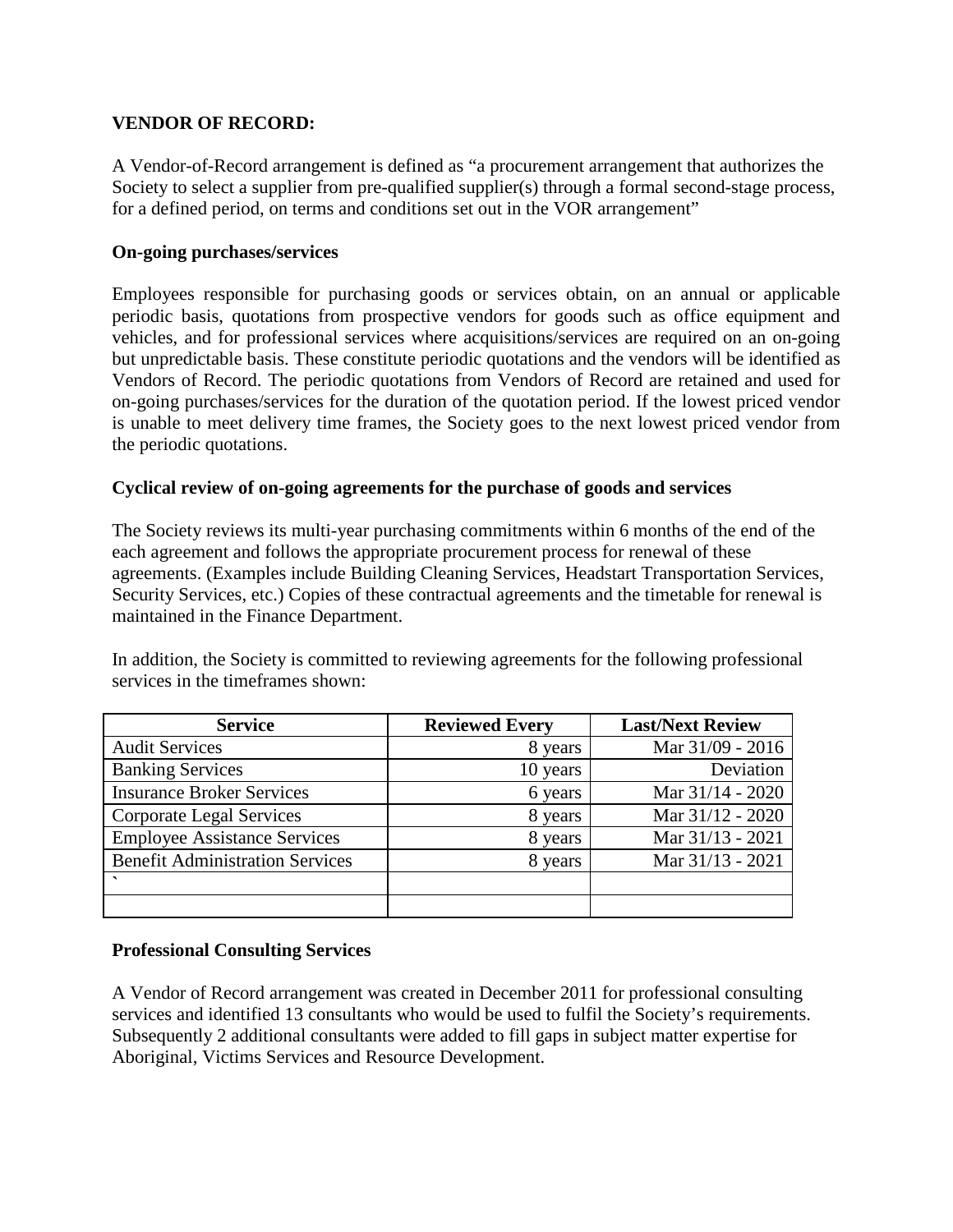#### **INFORMATION GATHERING**

The Society may choose to use a formal process such as Request for Information (RFI) or Request for Expression of Interest (RFEI), where the results of informal information gathering are not sufficient and where the time and effort required conducting such processes is seen as warranted.

An RFI and RFEI must not be used to pre-qualify vendors. An RFI or RFEI may not alter or influence the opportunity for a participating supplier to become the successful bidder in any subsequent opportunity. Information gathered during an RFI and RFEI process is subject to all documentation management requirements of this procedure.

## **SUPPLIER PRE-QUALIFICATION**

Suppliers may be pre-qualified to either gather information about supplier capabilities and or qualifications for an immediate purchase or in advance of expected future competitive procurements. In development of "Request for Supplier Qualification" the Society includes language to ensure there is no obligation to purchase goods or services as the result of prequalification.



## **APPENDIX D - PROCUREMENT PROCESS FLOW CHART**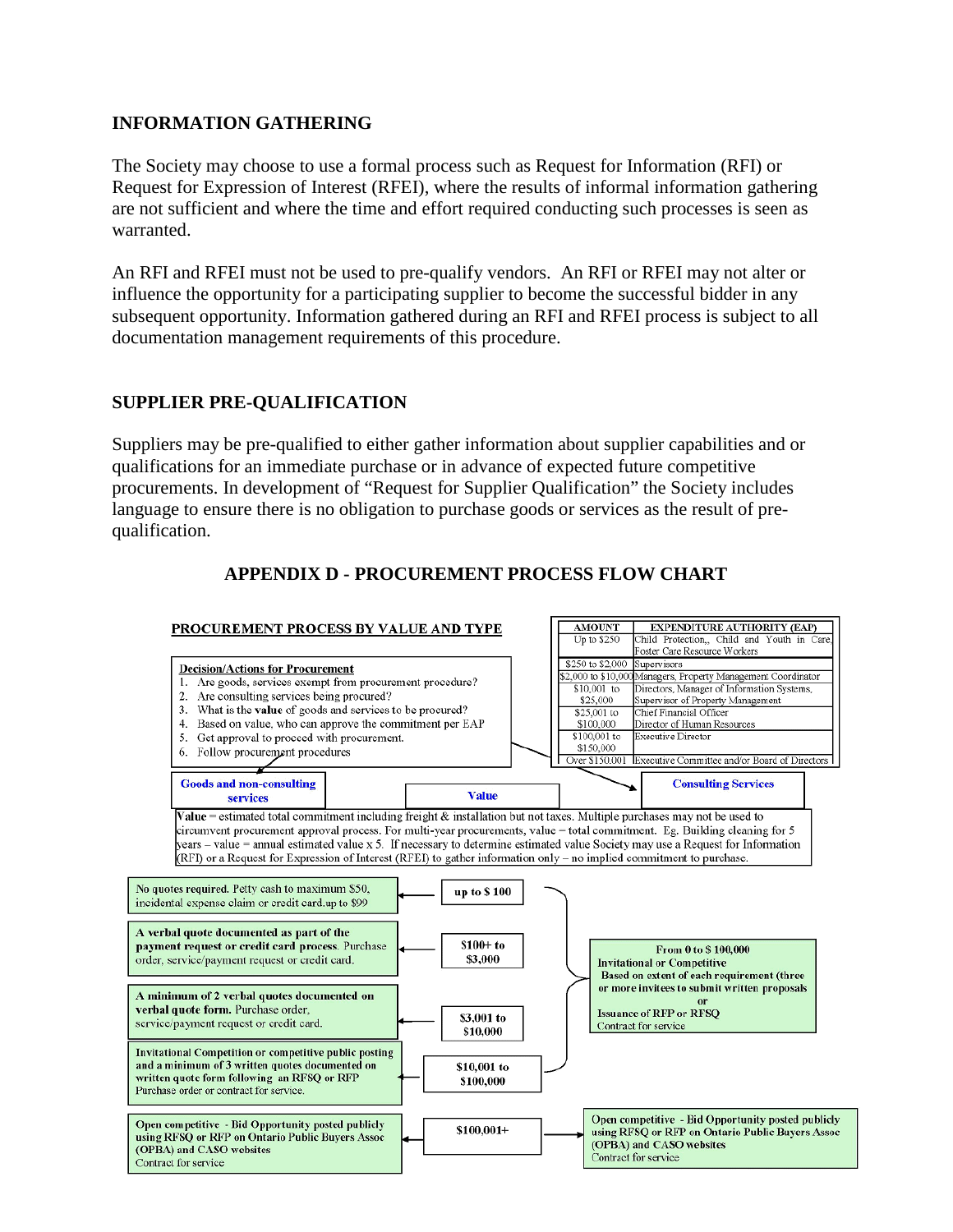**GLOBAL MANUAL**



# **PROCEDURE-**

## **PURCHASE/PROVISION OF BEVERAGES AND FOOD FOR INTERNAL MEETINGS AND EVENTS**

## **OVERVIEW**

This procedure outlines the Society's procedures and criteria for supplying food and beverages for internal meetings and events including:

- Staff training events (see requirements below)
- Board activities

The Society does not supply food and beverages for activities that involve only employees including team days, retirement parties and similar staff only functions.

The Society permits the purchase/provision of beverages and food for staff training events and Board activities using the following criteria:

- **Coffee/Drinks and/or Snacks** can be provided if a training event or Board function is 3 hours or more in duration. The cost of these services is not to exceed \$3.50 per person attending (including taxes).
- **Lunch** can be provided if the training event or Board function is 3 hours or more in duration and requires attendees to work through their normal mid-day meal hour and where providing lunch can be demonstrated to be cost efficient rather than taking a lunch break. The total cost of the lunch is not to exceed \$ 12 per person attending (including taxes).
- **Dinner** can be provided if the training event or Board function is 3 hours or more in duration and requires attendees to work through their normal evening meal hour and where providing dinner can be demonstrated to be cost efficient rather than taking a dinner break. The total cost of the dinner is not to exceed \$20 per person attending (including taxes).

The above criteria apply to all Society training events and Board or Committee meetings where employees, clients, volunteers and others attend.

The above criteria do not apply to the Foster Parent and Youth recognition events (see Procedure S 4-6-90), Staff Recognition (see Procedure G 5-4-90) or planned team days.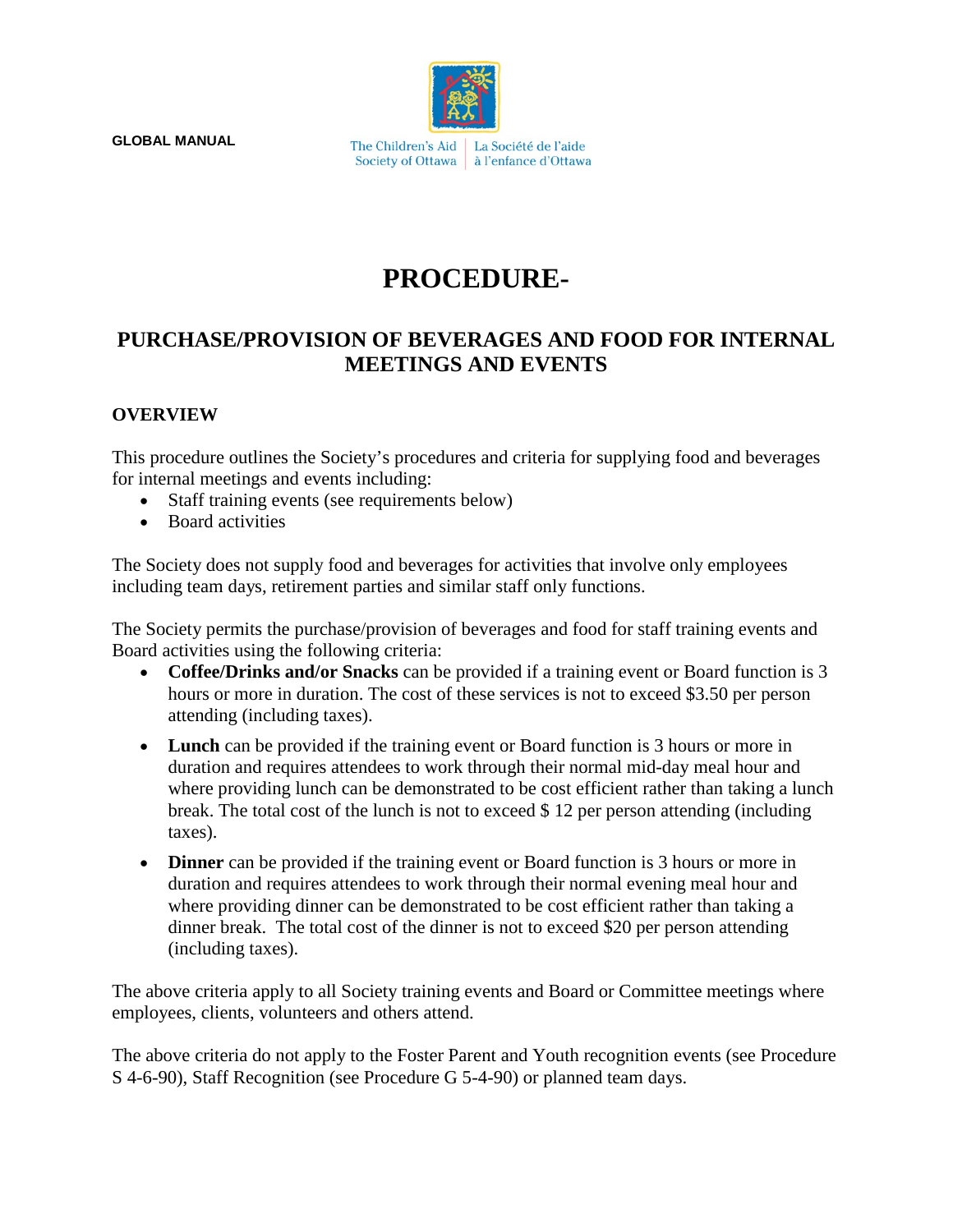## **Hospitality - exception:**

When a Society business meeting or event includes parties that are not employees, volunteers or foster parents, a Manager or Director may approve the purchase of food and beverages as part of the Society's hospitality process. (For example, a meeting with our OPR partners that was held to discuss new standards for child in care service) In these circumstances, the meeting or event would not have to meet the above time/number of participants criteria, but would still be required to adhere to the financial criteria. (also see Procedure G 2-2-60 Hospitality)

## **PROCEDURE:**

- I. The **Supervisor/Manager** requests that the **Administrative or Unit Assistant** make the arrangements for the meeting/event and advises what food and/or beverages are required, the number of attendees and the proposed length of time for the event.
- II. The **Administrative or Unit Assistant** responsible for making the arrangements for the meeting/event determines if the meeting/event qualifies using the above criteria. If there are any concerns with respect to whether the meeting or event will meet the criteria, the **Administrative or Unit Assistant** consults with their Supervisor or other direct report before purchasing or placing an order for food or beverages.
- III. If ordering from our Society cafeteria (there is a minimum 1 day notice required)
	- A. The **Administrative or Unit Assistant** creates and signs the 3 part purchase order form requesting the items agreed to and itemizing the date, time, purpose of the meeting, number of attendees and the total price.
	- B. The Supervisor/Manager approves the purchase order form.
	- C. The **Administrative or Unit Assistant** sends/delivers the white copy of the purchase order to the Society Cafeteria.
	- D. The Cafeteria completes service and, within 1 week, prepares an invoice and submits this to the **Administrative or Unit Assistant** responsible.
	- E. The **Administrative or Unit Assistant** reviews the invoice, attaches the yellow copy of the purchase order, codes the invoice to the appropriate cost centre and line item and submits the invoice/purchase order to the Supervisor for approval.
	- F. Once approved the invoice is submitted by the **Administrative or Unit Assistant** to Accounts for payment.
- IV. If purchasing food and/or beverages from elsewhere, the **individual purchasing the items** submits an incidental expense claim form with all receipts attached, approved by their **Supervisor/Manager**, that includes the following details:
	- Date and length of time for the meeting/event
	- Purpose of the meeting/event
	- The number of attendees.

## **Deviations:**

In the event that

• food/beverages were purchased for an event/meeting that does not qualify using the above criteria OR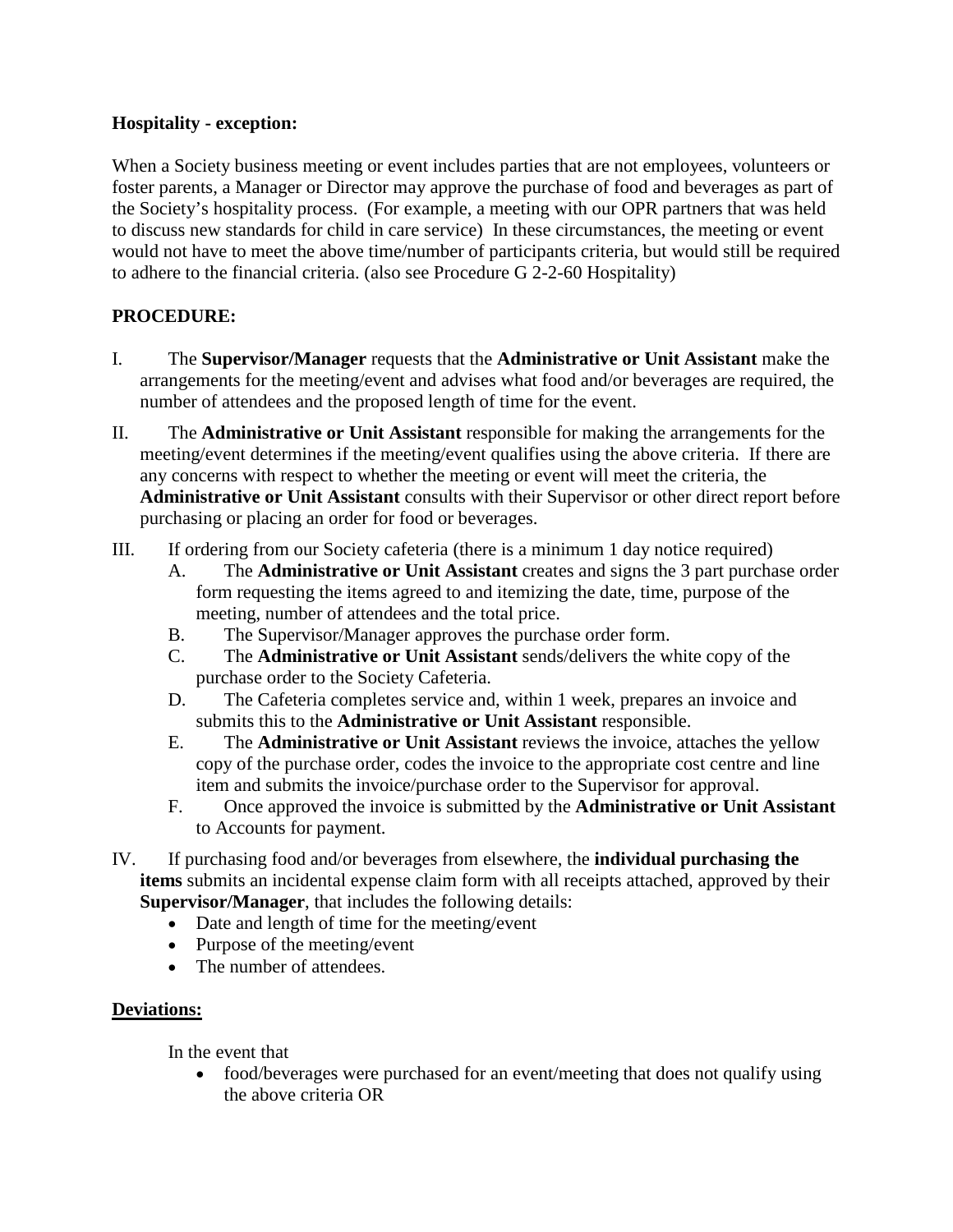- the limits as set out above have been exceeded:
- I. The person who originally authorized the purchase documents the explanation for the deviation from this procedure and submits it with the Cafeteria invoice to their immediate supervisor for approval. **The Supervisor** reviews the explanation and, where appropriate, approves it with or without directions; Note that the person who approves the deviation must be one management level above the person that had approved the original purchase.
- II. The **Administrative or Unit Assistant** submits the invoice and/or incidental expense form and the approved deviation to Accounts for payment.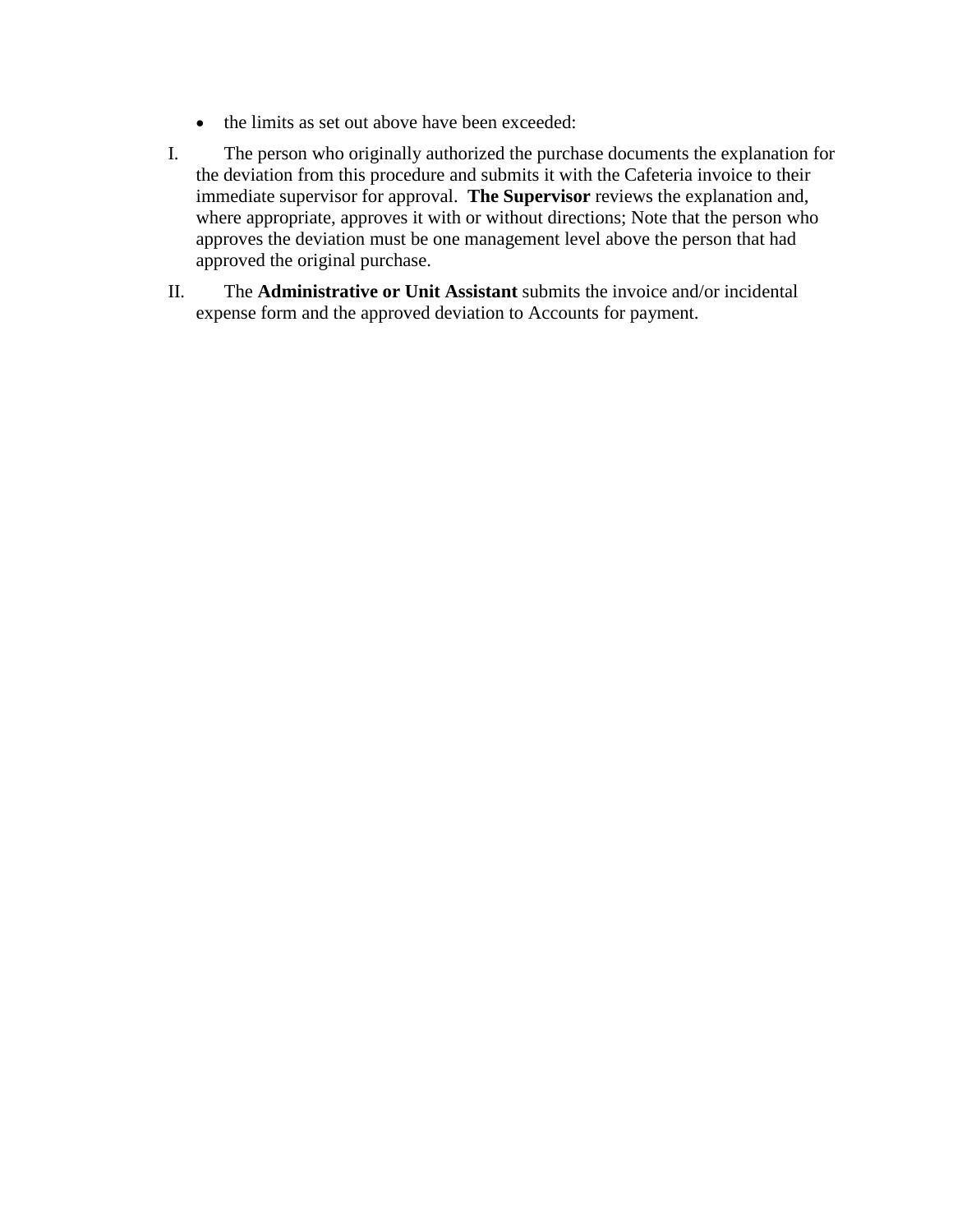**GLOBAL MANUAL CONSUMING A REPORT OF A REPORT OF A REPORT OF A REPORT OF A REPORT OF A REPORT OF A REPORT OF A REPORT OF A REPORT OF A REPORT OF A REPORT OF A REPORT OF A REPORT OF A REPORT OF A REPORT OF A REPORT OF A REP** 



# $\begin{tabular}{|c|c|c|c|} \hline \textbf{The Children's Aid} & La Société de l'aide \\ \hline Society of Ottawa & à l'enfance d'Ottawa \\ \hline \end{tabular}$

# **-PROCEDURE-**

## **TRAVEL AND EXPENSE REIMBURSEMENT - BOARD MEMBERS**

## **PREAMBLE**

The Society has comprehensive travel and expense reimbursement procedures that apply to staff as they conduct business on behalf of the Society. The purpose of this procedure is to provide a summarized version for Board Members to support their requirements.

Generally, Board Members are not expected to travel extensively on behalf of the Society as Board meetings and other business activities take place within the Ottawa area. The Society does not reimburse its volunteer Board Members for mileage to/from meetings or events within the Ottawa area, but out of pocket costs associated with conducting business on behalf of the Society would be reimbursed. (e.g., parking to attend an advocacy meeting)

When out of town travel is required (mostly to Toronto and Eastern Ontario cities), the Society will provide reimbursement for all costs incurred as per the following procedure.

## **APPROVAL FOR TRAVEL**

Travel plans and costs are to be approved by the Board President before travel occurs. If the Board President is travelling, the Board Vice President must approve the travel plan.

## **EXPENDITURES/REIMBURSEMENT ACCOUNTABILITY PRINCIPLES**

The following principles govern the Society's travel expense reimbursement practices. In general, expenses must be business related, modest and appropriate and strike a balance between economy and efficiency of operations.

#### **Non-Reimbursable Expenses**

Expenses of a personal nature are not reimbursed. These include but are not limited to:

- Recreational purposes (e.g. video rentals, mini-bars)
- Personal items
- Traffic/parking violations
- Alcoholic drinks, unless part of hospitality
- Expenses incurred on behalf of friends/family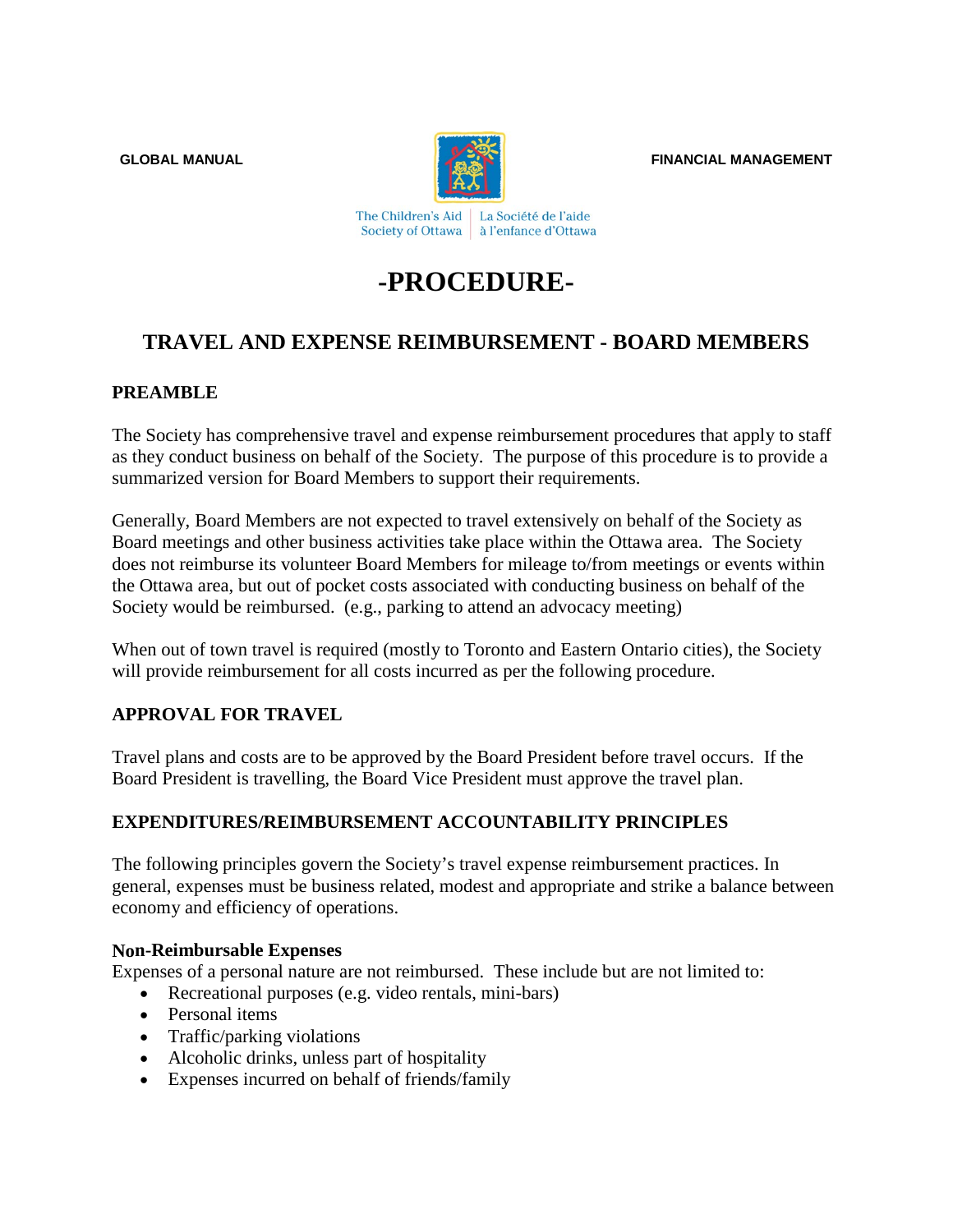## **Receipts**

- Original receipts (not photocopies) are submitted with Expense Claims. Credit card slips by themselves are not sufficient to support a claim for reimbursement.
- In the event of missing receipts, a deviation, approved by the Board President, and accompanied with appropriate documentation from the claimant that a receipt has been misplaced, may be considered for reimbursement.
- In the event of an overpayment of expense claims, such overpayment will be recovered promptly from the claimant.
- The Board Members' Expense Claim Reconciliation Form is submitted to support all travel reimbursement. (see attached)

#### **Time Limit for Claims**

The Society assumes no obligation to pay expenses submitted more than 90 days after the date they are incurred. Exceptions will only be at the discretion of the Board President.

## **Travel Arrangements**

- Board Members are encouraged to make travel arrangements through the Society's Executive Office (613-216-6375) to ensure that the most cost effective mode of transportation is selected.
- If Board Members choose to make travel arrangements themselves, 3 cost quotations must be sought, documented and submitted when requesting reimbursement. The option chosen should be the most practical and economical choice.

#### **Car Rental**

- A rental vehicle is required for all business travel that exceeds 350 km.
- The size of the rental car is not to exceed a mid-size car. Upgrades to full size cars are permitted if the rate charged does not exceed mid-size car rental rates. Exceptions are to be documented and approved in writing. In no case will the Society reimburse for the rental of a luxury vehicle or sports car.
- The rental car must be re-fuelled before returning it, in order to avoid higher gasoline charges imposed by the rental car agency.
- Board Members who choose to use their personal vehicle instead of renting a car, may submit a mileage claim for a maximum of 350 km for that trip.

#### **Taxi travel**

- Where practical, local public transit/hotel shuttles should be used. Receipts for reimbursement are not required. Where other means of travel are not available or practical, taxi travel will be reimbursed only with receipts.
- A taxi is to be used where group travel is more economical than the total cost if the individuals had travelled separately.

#### **Rail Transportation**

Travel by rail (coach class) is permitted when this is the most practical and economical way to travel.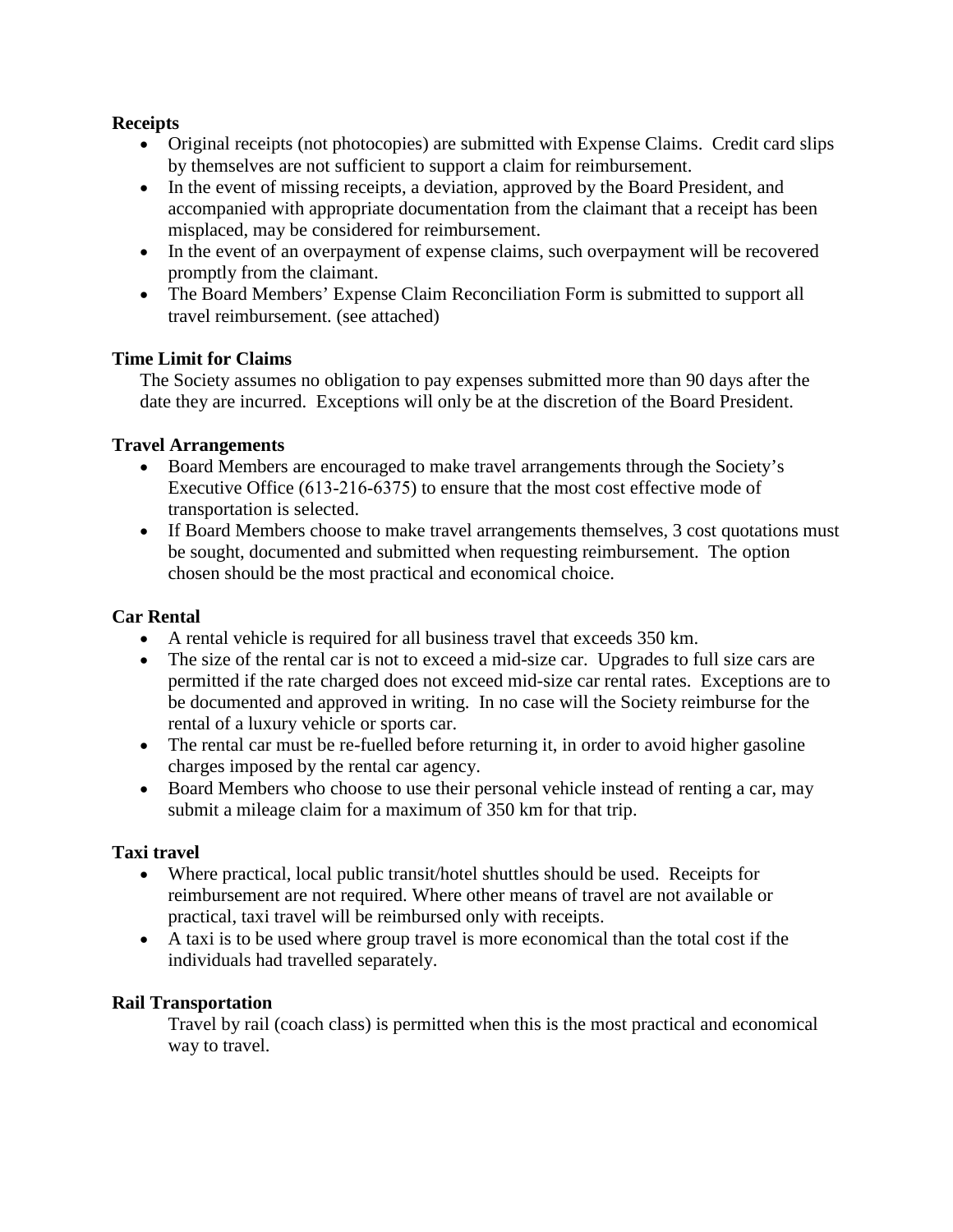## **Air Transportation**

- Travel by air (economy class) is permitted when this is the most practical and economical way to travel.
- Travel in fare classes above economy class will only be reimbursed at the economy class rate.

## **Accommodation**

- Reimbursement will be made for the equivalent cost of single accommodation in a standard hotel room. Suites, executive floors or concierge level accommodation will only be reimbursed at the equivalent cost of single room accommodation at the same location.
- Private stays with family and friends are encouraged. A maximum of \$30.00 per night for gratuitous lodging is allowed. No receipt is required.
- For extended stays out of town at a single location, long term accommodation arrangements are encouraged to take advantage of lower weekly or monthly rates. This may include the rental of a housekeeping facility. Long term stay out of town requires approval of the Board President.

## **Meal Expenses**

- Reasonable and appropriate meal expenses are reimbursed subject to approval, when a Board Member is required to travel out of town.
- Original, itemized receipts must be provided. Reimbursement must not exceed the amount actually spent, (including taxes and gratuities) as validated by a receipt.
- Reimbursement of meal costs will not include cost of alcoholic beverages.
- Meal Rates:

| o Breakfast | \$9.00  |
|-------------|---------|
| o Lunch     | \$15.00 |
| o Dinner    | \$26.00 |

For a full day of meal claims, (i.e.: breakfast, lunch and dinner) you have the discretion to allocate the daily total three meal rate of \$50.00 among meals with a suggested cap of \$26.00 for any single meal. For less than a full day of meal claims, you are to be guided by the schedule of rates above.

#### **Other out of pocket expenses**

- Reasonable gratuities for meals, hotel room services and taxis as well as for parking meters, bus tickets and subway tokens while out of town will be reimbursed.
- Receipts are not necessary to support reimbursement of these out of pocket expenses.

## **Additional Business Expenses**

- While travelling on Society business, additional business expenses may be incurred not otherwise specifically contemplated in this procedure. Such reasonable expenses such as business calls, air/rail phones, computer access charges, photocopying, fax expenses will be reimbursed with receipts.
- Reimbursement will be made for reasonable costs for necessary personal calls home for each night away.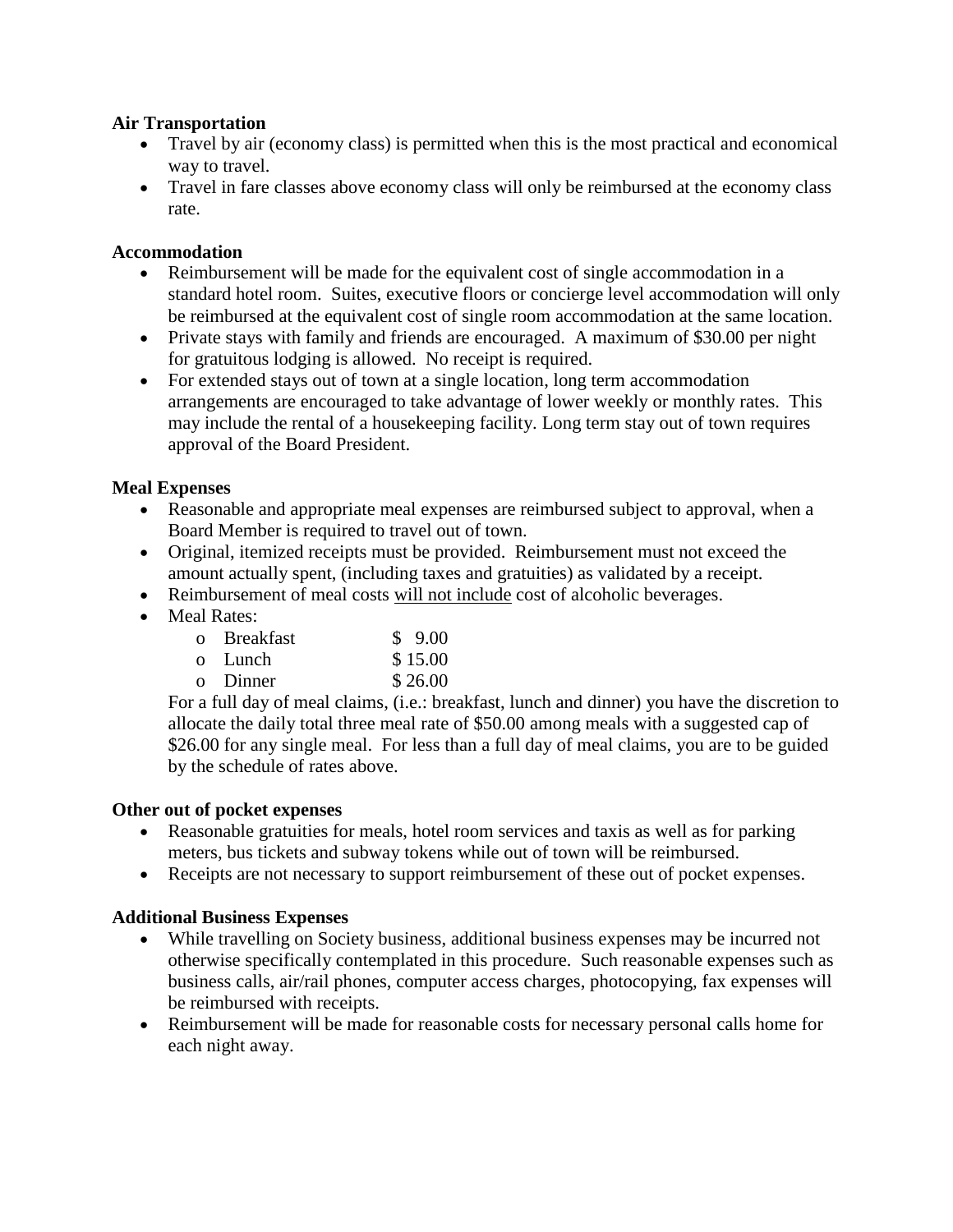## **PROCEDURE**

- I. The **Board President** determines and authorizes when business travel is necessary and, where appropriate, gives consideration to alternatives to travel such as teleconferencing and videoconferencing;
- II. The **Board President** ensures that travel arrangements made by **Board Members** are consistent with this procedure;
- III. Upon receiving approval for travel, the **Board Member** makes travel arrangements as follows:
	- Contacts the Executive Office (613-216-6375) to make travel arrangements where appropriate;
	- If arranging for their own travel, **Board Members** follow the travel procedures above (e.g. Accepts the lowest common carrier fare/provides quotes to support);
	- Upon return, the **Board Member** submits an expense claim using the attached Board Members Travel Expense Claim Reconciliation Form;
	- Expense claims are submitted on a timely basis (Note The Society assumes no obligation to pay expenses that are submitted more than 90 days after the date they are incurred.);
	- Explanations are documented for expenses that do not comply with the above procedure;
	- Original receipts and appropriate descriptions are provided for all expenses claimed;
- IV. In approving a travel expense claim, **the Board President**:
	- Ensures that all expenses submitted qualify for reimbursement in accordance with this procedure;
	- Ensures that appropriate, original receipts are provided to support expense claims;
	- Ensures that any expenses that are not in compliance with this procedure are appropriately explained or that proof was given for prior approval;
	- Ensure the rationale for an exception is documented and accompanies the expense claim.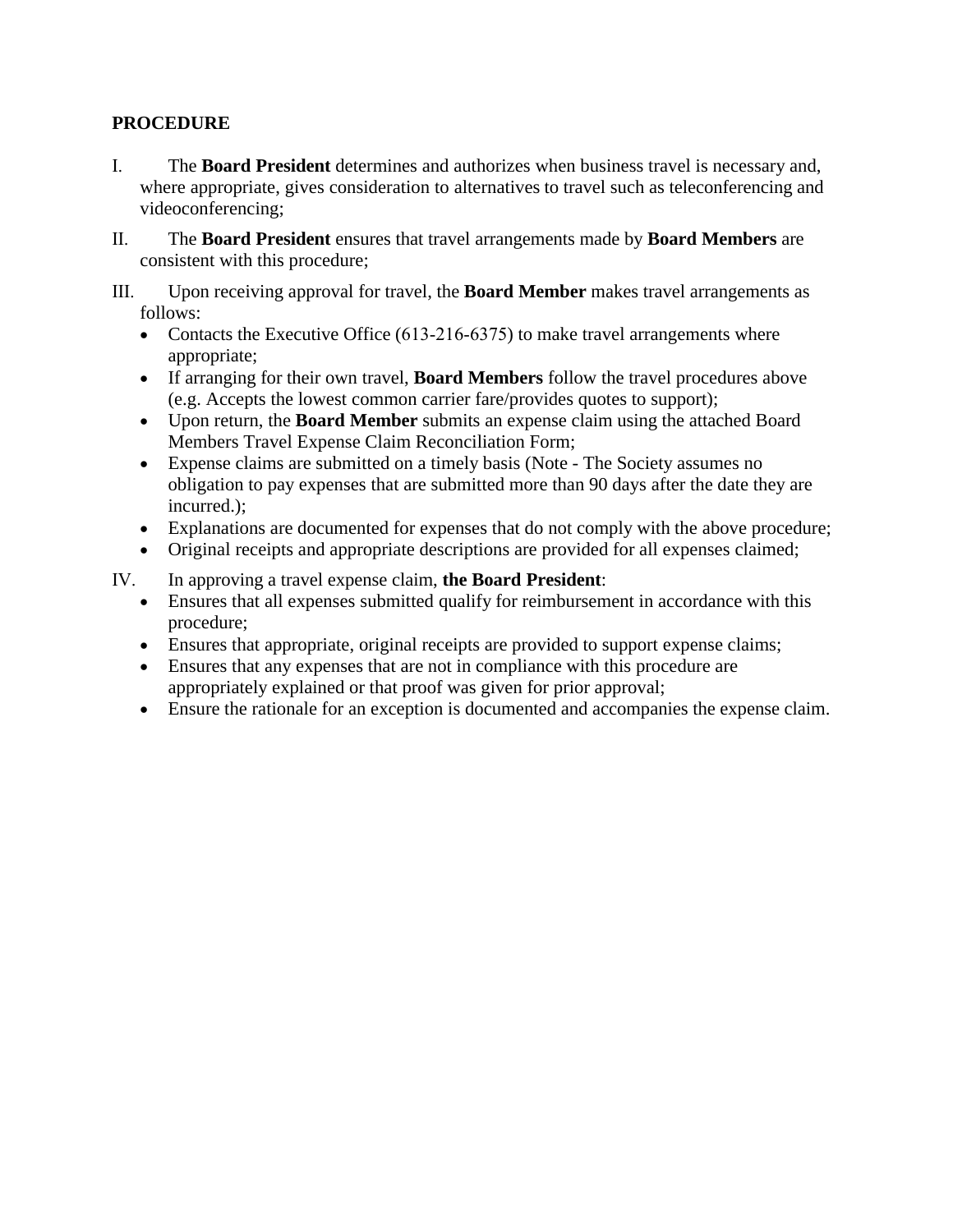

**GLOBAL MANUAL CONSTRUCTED BEING A SEXUAL FINANCIAL MANAGEMENT** 

The Children's Aid | La Société de l'aide Society of Ottawa | à l'enfance d'Ottawa

# **-PROCEDURE-**

## **TRAVEL EXPENSES**

## **PREAMBLE**

Employees are entitled to reimbursement for travel and miscellaneous expenses incurred in the course of their work on behalf of the Society for the purpose of providing direct service or conducting other Society business.

This Procedure provides a decision-making and accountability framework for reimbursement of such travel expenditures.

The Society assumes no obligation to reimburse expenses that do not comply with this procedure.

Employees should familiarize themselves with this procedure and seek clarification from their Supervisors, if needed, prior to incurring any travel expenditures for which they wish to be reimbursed by the Society.

Supervisors ensure compliance with this procedure and take remedial action if required.

## **APPROVAL FOR TRAVEL**

- Normal travel related to a direct service or other Society business and within the Society's area of geographical jurisdiction does not require prior approval – such claims are approved after incurrence. For purposes of this procedure "geographical jurisdiction" is defined to include bordering jurisdictions in close proximity. For Ottawa this includes travel to West Quebec including the former municipalities of Aylmer, Gatineau and Hull. (See G 2-3-10 Mileage Claims Procedure)
- Travel outside the Society's geographical jurisdiction requires prior approval from an employee's immediate supervisor.
- Employees who are planning to travel outside of Ontario need to complete a travel plan identifying the reason for the travel, the method of travel to be used, the estimated costs of the travel. This plan must be approved prior to travel taking place. **(See Travel Plan for Travel Outside of Ontario Procedure G 2-3-40)**
- Long term stay out of town requires approval of a Director or Executive Director.
- Travel outside of Ontario (excluding West Quebec and Montreal) requires prior approval from a Director or Executive Director.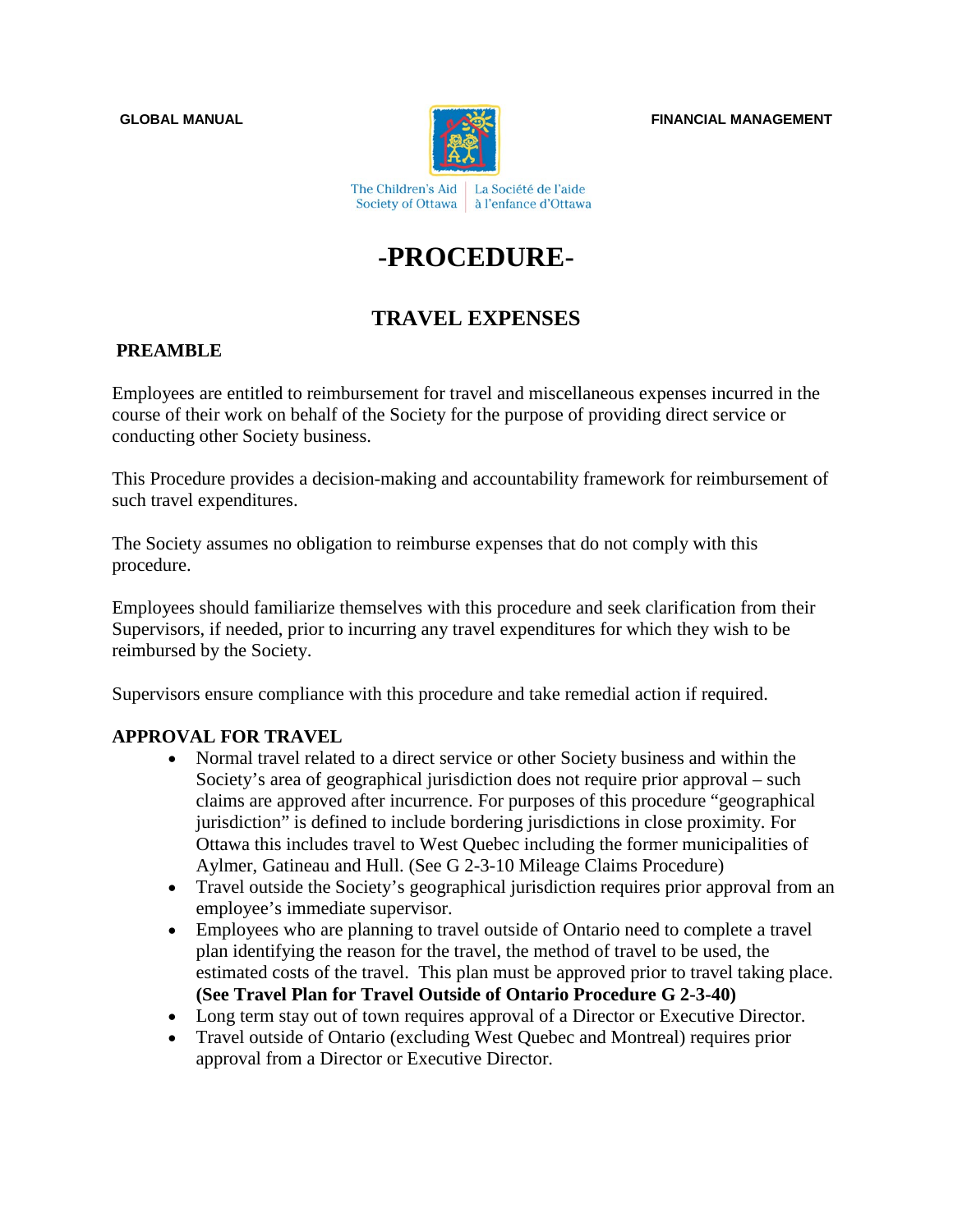• Travel outside of Canada requires prior approval from the Executive Director. A detailed proposed cost of travel will be inherent in the approval process but in no circumstances will expenses of a personal nature be reimbursed by the Society.

## **EXPENDITURES / REIMBURSEMENT ACCOUNTABILITY PRINCIPLES**

The following principles govern travel expense reimbursement practices at the Society.

Expenses must be:

- Work related
- Modest and appropriate
- Strike a balance between economy and efficiency of operations

In the event of an overpayment of expense claims, such overpayment once discovered will be recovered promptly from the payee.

## **Non-Reimbursable Expenses**

Expenses of a personal nature will not be reimbursed. Such expenses include but are not limited to:

- · Recreational purposes (e.g. video rentals, mini-bars)
- Personal items
- · Traffic/parking violations
- · Alcoholic drinks, unless part of hospitality
- · Expenses incurred on behalf of friends/family

## **Receipts**

- Original receipts (not photocopies) must be submitted with all Travel Expense Claims. Credit card slips by themselves are not sufficient to support a claim for reimbursement.
- In the event of missing receipts, a deviation, approved by the manager, and only with appropriate documentation from the claimant that a receipt has been misplaced, may be considered.
- Original receipts plus credit card slips, if applicable, obtained via the use of Society credit cards must in all cases be submitted to Finance Department monthly for reconciliation to the credit card statement (see attached Master Card Reconciliation Form).
- Travel Expense Claim Reconciliation Form (see attached form) are to be submitted to support all travel reimbursement.

## **Time Limit for Claims**

The Society assumes no obligation to pay expenses submitted more than 90 days after the date they are incurred. Exceptions will only be at the discretion of a Director or Executive Director.

## **Verification**

Those having responsibility for approving expense claims are responsible for monitoring compliance with this procedure and for taking remedial action if required.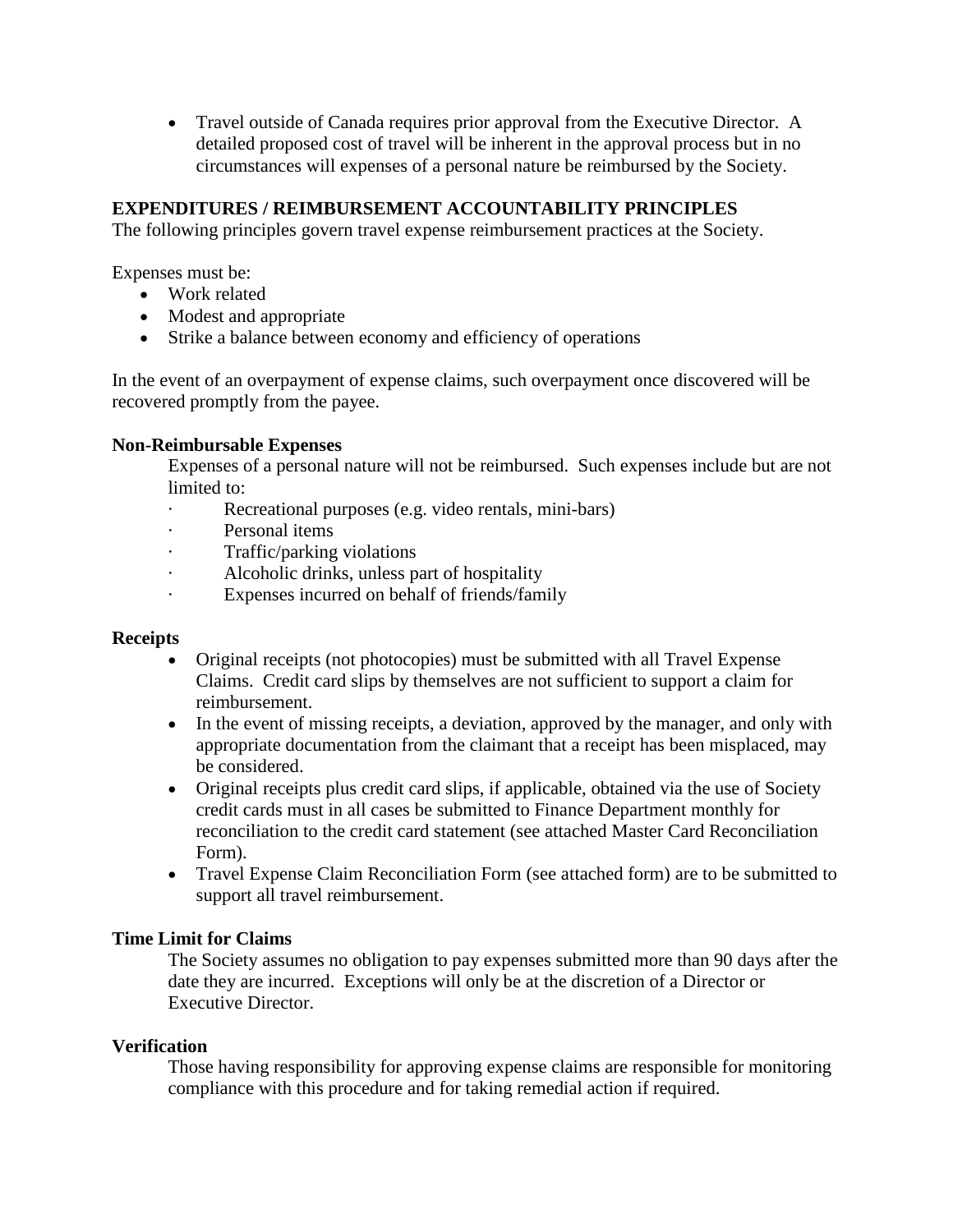Expense approval limits are as defined in the Society's designated signing authority procedure (G 2-2-30).

## **Exceptions Approval**

Decisions whether to approve exceptional reimbursement must be reviewed on a case by case basis and approved by an employee's Director or the Executive Director. Where a Director decides to exercise discretion in making an exception and in order to ensure a proper record for audit purposes, the rationale for the exception must be documented and accompany the expense claim.

## **Travel Advances**

- Where travel is expected to be of a longer duration (more than two days) a cash advance may be provided at the discretion of the Director of Finance & Administration. Travel advances from petty cash or in amounts lower than \$100.00 will not be provided. Exceptions may be made from time to time with the approval of a Director or Executive Director
- All employees when on assignment, required to travel and obtain accommodation at least one hundred and sixty (160) kilometres or more from their place of employment, may apply and receive an advance of one hundred dollars (\$100.00) per day for expenses from which meals, accommodation, travel and ground transportation shall be paid by the employee.

## **Loyalty Programs**

Employees may participate in loyalty programs (i.e. frequent traveller programs) provided they abide by the requirements of this procedure and select the most costeffective means of travel through a Society approved vendor, where applicable.

## **Medical/Health Insurance**

- Employees travelling within Canada are not reimbursed for the cost of privately arranged medical/health travel insurance where such coverage is already offered by OHIP or QHIP; employees with specific needs or concerns in this respect review their need for coverage with their immediate supervisors prior to purchasing any coverage.
- Employees travelling outside of Canada and wishing to be reimbursed for medical/health insurance coverage, review their need for coverage with their immediate supervisors and seek approval for the purpose of a reimbursement prior to purchasing any coverage; consideration is given to coverage which may be available through the Society's Health Plan, where applicable

## **Vehicle Insurance**

- Only employees with a valid driver's licence (excluding Ontario's G1 licence or other provinces' learning permit) are authorized to drive their own or other vehicles in the course of Society business.
- Personal vehicles used for Society business must be insured at the vehicle owner's expense for personal motor vehicle liability. Coverage of two million dollars (\$ 2,000,000) in liability insurance is required as per the Society's procedure Vehicles Owned and Rented by the Society G 7-2-10 and drivers are obliged to ensure that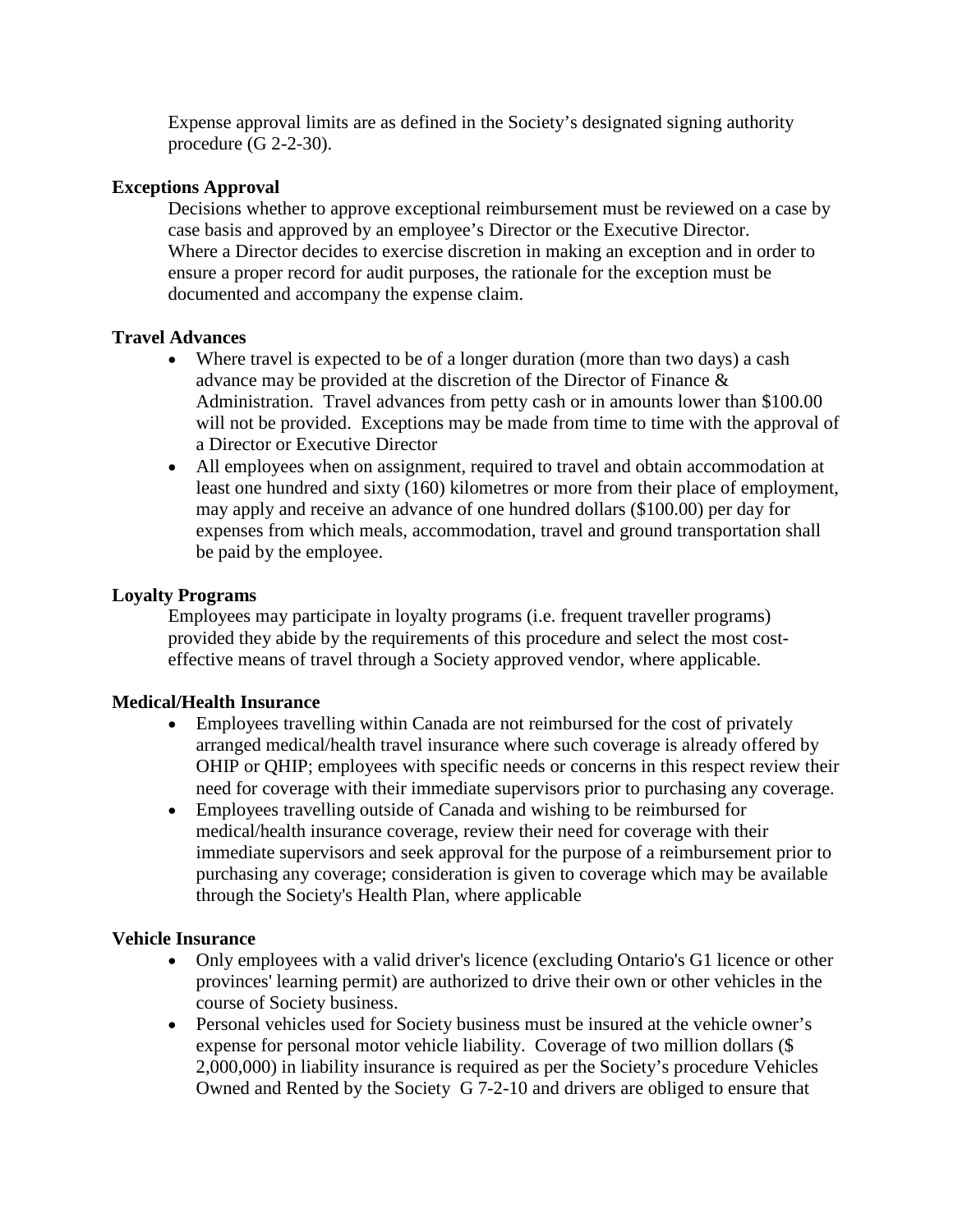their motor vehicle insurance coverage includes business use of their vehicles. The Society provides an insurance subsidy to designated employees as per the Collective Agreement and Standard Terms and Conditions of Employment to assist with the added cost of business use coverage and liability coverage as stated in Society Mileage Procedure G 2-3-10.

- The Society assumes no financial responsibility for privately owned vehicles other than paying the rate per kilometre when used for Society business. The Society is not responsible for reimbursing deductible amounts related to insurance coverage except as per the Collective Agreement and Standard Terms and Conditions of Employment. Those driving a personal vehicle on Society business cannot make claim to the Society for damages as a result of a collision.
- Accidents must be reported immediately to local law enforcement authorities, the rental car agency (if applicable), the automobile insurance company (if using a personal vehicle) and the person's immediate supervisor as per Society Accident Reporting procedure G 5-5-21.

## **Car Rental**

- A rental vehicle will be required for all business travel that exceeds 350 km.(Procedure G 7-2-10)
- The size of the rental car is not to exceed a mid-size car. Upgrades to full size cars are permitted if the rate charged does not exceed mid-size car rental rates. Exceptions are to be documented and approved in writing. In no case will luxury or sports car rentals be reimbursed.
- The rental car must be refuelled before returning it, in order to avoid higher gasoline charges imposed by the rental car agency.
- Employees travelling to the Toronto area and beyond may choose to use the 407 ETR route (barrier-free toll highway that stretches for 130 km between Oshawa and Burlington). ETR Mileage charges will be reimbursed by the Society either to the rental car company or to the employee provided appropriate documentation accompanies the expense claim.
- Employees who, instead of renting a car as per Procedure G 7-2-10, choose to use their personal vehicle, may not submit a mileage claim for more than 350 km for that trip.

## **Kilometre Reimbursements Rates for Personal Vehicle Use**

- Rates of reimbursement are pursuant to the Society's Collective Agreement and Standard Terms and Conditions of Employment for all staff.
- Mileage claims are to be submitted on the Society approved mileage card as per Society Mileage Claim procedure G 2-3-10.
- In all cases, travel is reimbursed from the employee's permanent location to their destination. Travel from home to location of work is not reimbursable.
- For one trip where the round trip exceeds 350 km, see previous heading.

## **Taxi travel**

• Where practical, local public transit/hotel shuttles must be used. Receipts for reimbursement are not required.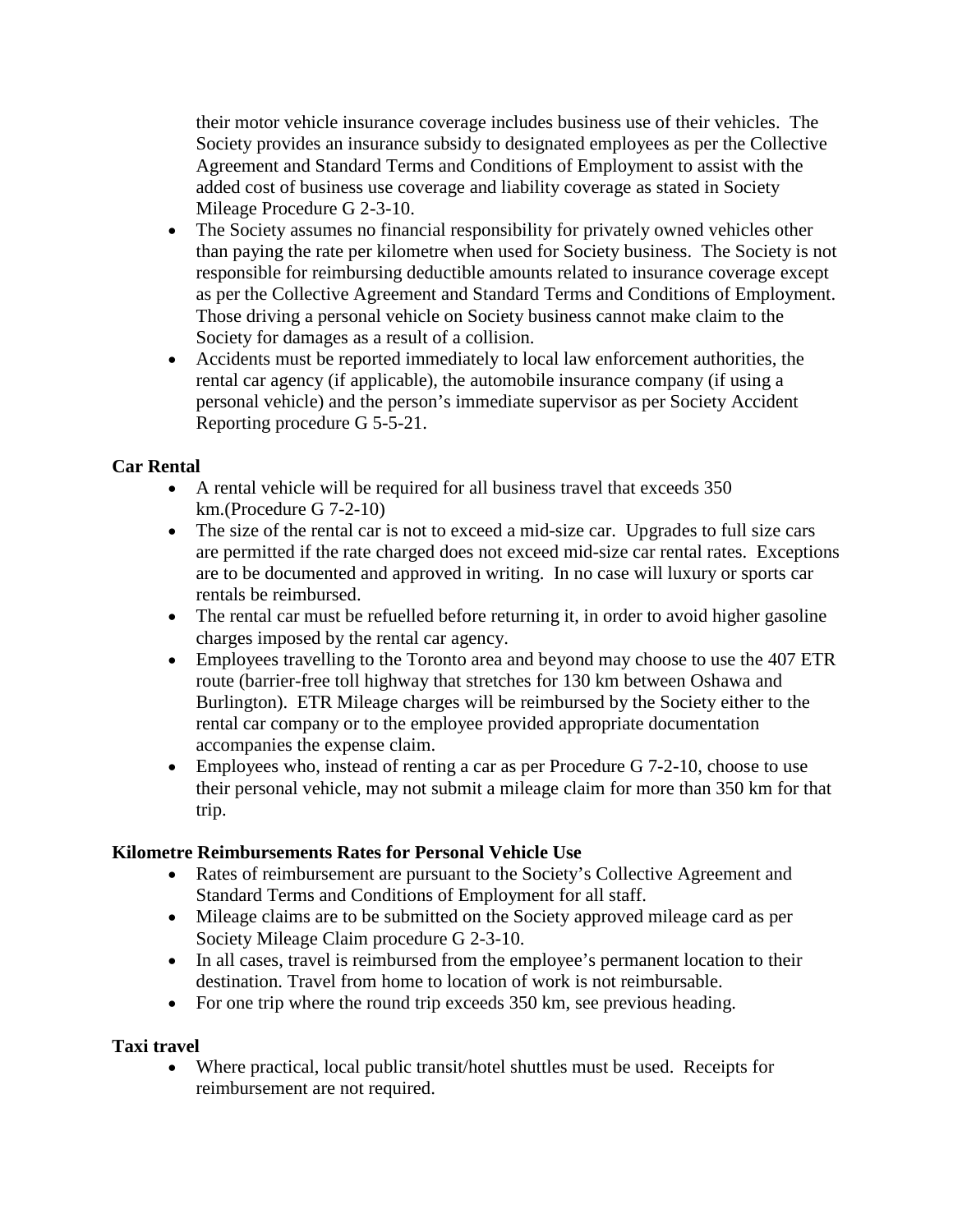- Where other means of travel are not available or practical, taxi travel will be reimbursed only with receipts.
- A Taxicab is to be used where group travel is more economical than the total cost, had individuals travelled separately.

## **Rail Transportation**

• Travel by rail (coach class) is permitted when this is the most practical and economical way to travel.

## **Air Transportation**

• Travel by air is permitted when this is the most practical and economical way to travel. The standard is economy class. Travel in fare classes above economy class will only be reimbursed at the economy class rate.

## **Travel Arrangements:**

- Staff may choose to make travel arrangements themselves or use the Society's corporate travel agent, Hudson Travel Group. If using HTG for travel arrangements, see Travel Arrangements as per Society Corporate Credit Cards procedure G 2-2-35.
- If staff choose to make travel arrangements themselves, 3 cost quotations must be sought, documented and submitted to Accounts when requesting reimbursement. The option chosen should be the most practical and economical choice.

## **Other Travel Expenses**

- Reimbursement claims for hotel accommodation in the Society's geographical jurisdiction area will not be accepted unless pre-approved by a Director.
- For trips requiring an overnight stay, reimbursement will be made for the equivalent cost of single accommodation in a standard room. Employees who use suites, executive floors or concierge levels will be reimbursed for the equivalent cost of single room accommodation at the same location.
- Private stays with family and friends are encouraged. A maximum of \$30.00 per night for gratuitous lodging is allowed. No receipt is required.
- For extended stays out of town at a single location, long term accommodation arrangements are encouraged to take advantage of lower weekly or monthly rates. This may include the rental of a housekeeping facility. Long term stay out of town requires approval of a Director or Executive Director.

## **Other out of pocket Expenses**

- Reasonable gratuities for meals, hotel room services and taxies will be reimbursed.
- While on an out-of-town trip, reasonable expenses related to parking meters, bus tickets and subway tokens will be reimbursed.
- Receipts are not necessary to support reimbursement of these out of pocket expenses.

## **Calls to Home**

• Reimbursement will be made for reasonable costs for necessary personal calls home for each night away.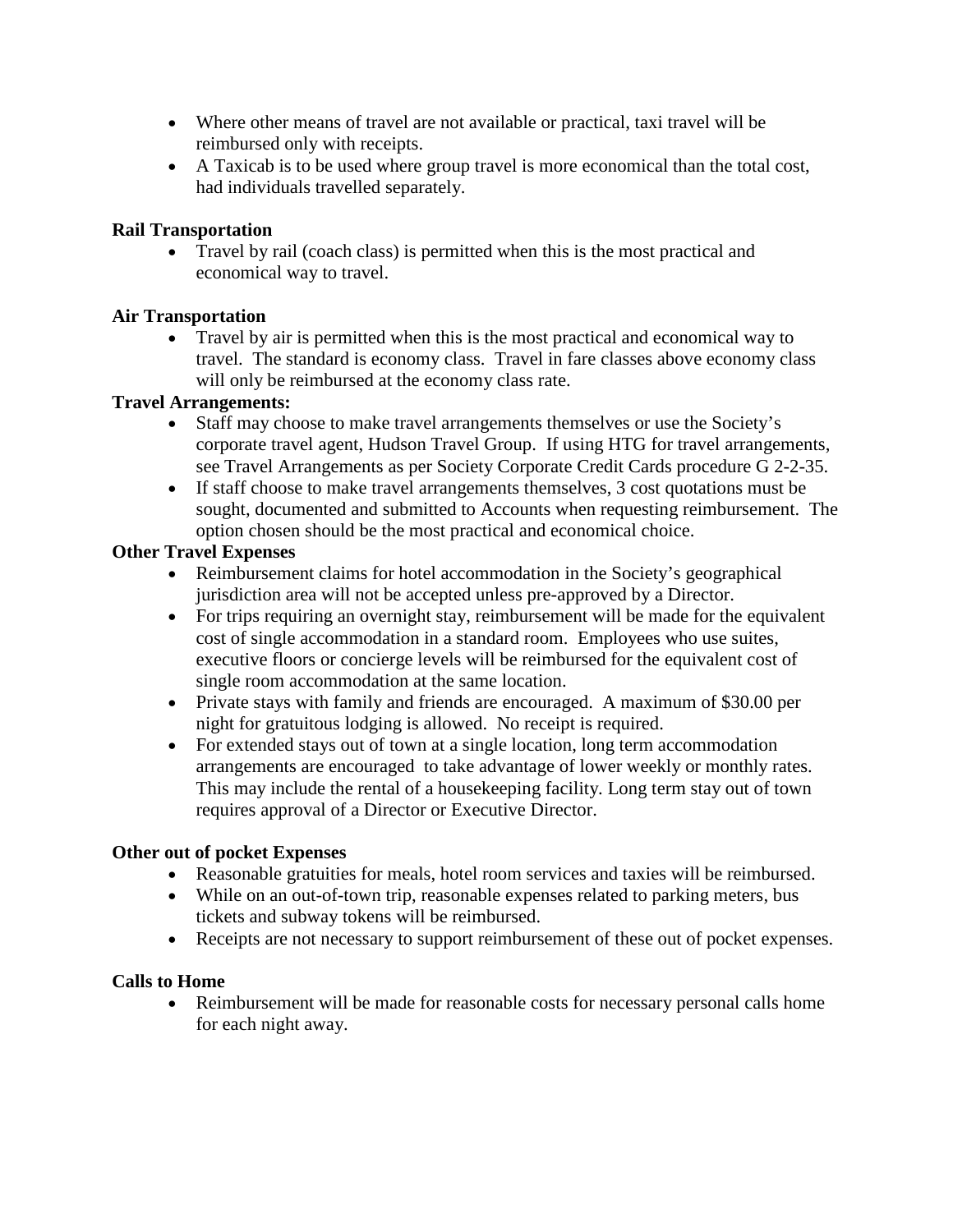## **Additional Business Expenses**

While travelling on Society business, additional business expenses may be incurred not otherwise specifically contemplated in this procedure. Such reasonable expenses such as business calls, air/rail phones, computer access charges, photocopying, fax expenses will be reimbursed with receipts.

## **Meal Expenses**

• Reasonable and appropriate meal expenses are reimbursed subject to approval, when an employee is required to be away from his or her work location over a normal meal period.

Example: for a worker away for 2 days including travel, lunch and dinner on day one and breakfast and lunch on day two would be allowable.

- Original, itemized receipts must be provided. Reimbursement must not exceed the amount actually spent, (including taxes and gratuities) as validated by a receipt.
- Receipts for meals and accommodation expenses shall be submitted to the Society by the employee within thirty (30) days of the event. The employer reserves the right to restrict expenses if they are found excessive.
- Reimbursement of meal costs will not include cost of alcoholic beverages.
- No reimbursement will be made for meals consumed at home prior to departure or on return, or for meals included in the cost of transportation, accommodation, seminars and/or conferences.

Meal Rates:

| <b>Breakfast</b> | \$9.00  |
|------------------|---------|
| Lunch            | \$15.00 |
| Dinner           | \$26.00 |

For a full day of meal claims, (i.e.: breakfast, lunch AND dinner) employees have the discretion to allocate the daily total three meal rate of \$50.00 among meals with a suggested cap of \$26.00 for any single meal.

For less than a full day of meal claims, employees are to be guided by the schedule of rates above.

#### **Credit Cards**

- Credit card purchases must be substantiated by detailed receipts provided to accounting for reconciliation of the credit card statement. A credit card slip is not deemed sufficient detail.
- Refer to Society Corporate Credit Card procedure G 2-3-500 for further details.

## **PROCEDURE**

- I. **Direct Supervisors** (hereafter Supervisors; as the case may be ( Supervisor, Manager, Director, Executive Director) determine and authorise when business travel is necessary and, where appropriate, give consideration to alternatives to travel such as teleconferencing and videoconferencing;
- II. **Supervisors** ensure that travel arrangements made by employees reporting to them are consistent with this procedure; where needed, **Supervisors** provide guidance to assist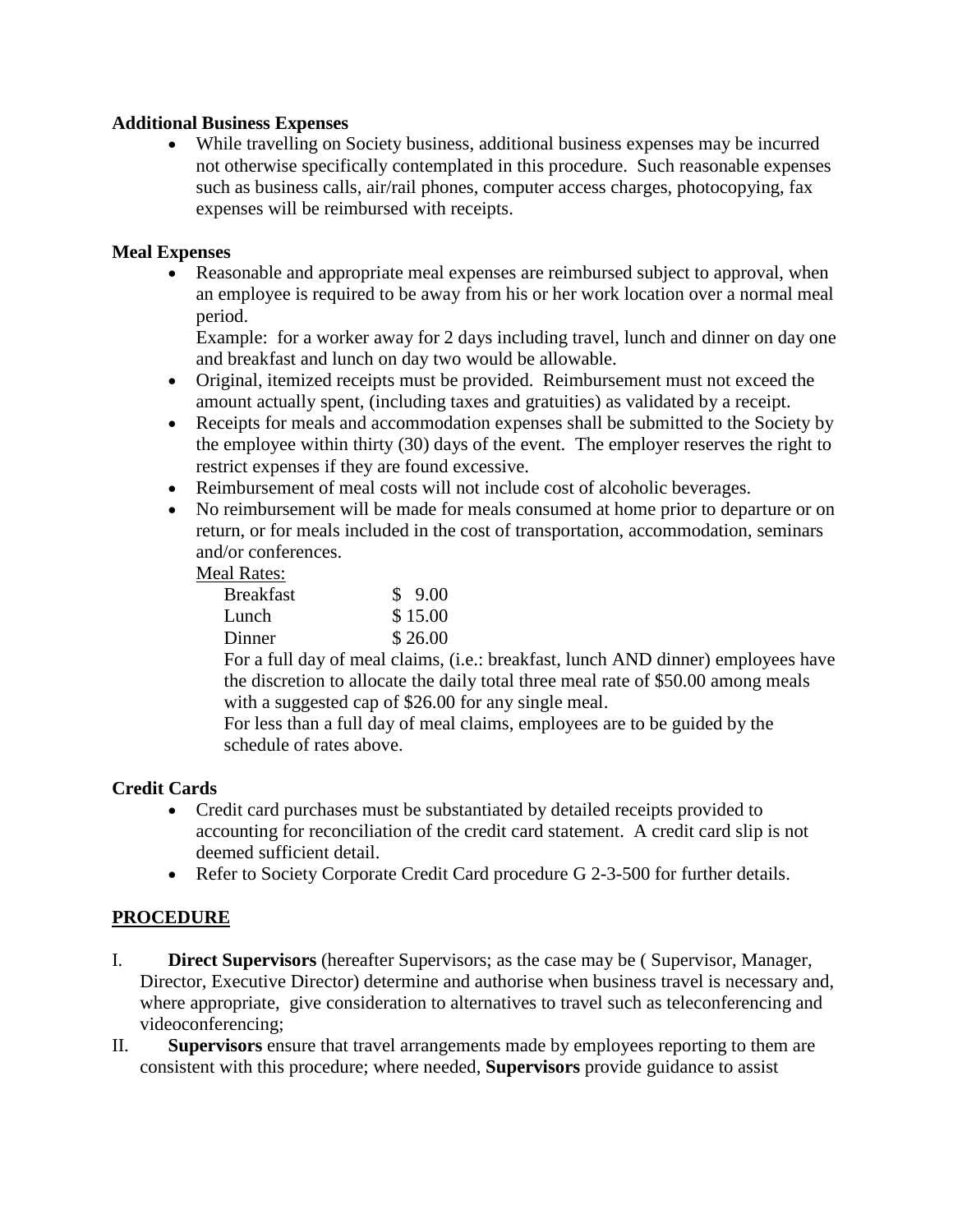employees in applying the accountability principles of this procedure to their particular circumstances and needs;

- III. **Supervisors** seek next level approval for any deviation by submitting a documented rationale for the deviation, where required;
- IV. Upon receiving supervisory approval for travel, the **employee** makes travel arrangements as follows:
	- Use service providers designated by the Society where appropriate;
	- Request and accept lowest common carrier fare;
	- Use the corporate charge card to prepay hotel accommodations where possible;
	- Supply an itinerary to and notify their **Supervisor** of any changes so that travellers may be contacted in an emergency;
	- Where applicable, cancel hotel bookings prior to 6:00 p.m. to avoid no-show charges;
- V. Upon returning, the **employee** submits expense claims as follows, using the attached Travel Expense Claim Reconciliation Form:
	- Submit all expense claims on a timely basis within thirty (30) days of incurring expenses (The Society assumes no obligation to pay expenses submitted more than 90 days after the date they are incurred.);
	- Provide explanations for unusual expenses (if any hospitality expenses were incurred, refer to Procedure G 2-2-50);
	- Provide original receipts for all expense claims;
	- Provide descriptions for all expenses claimed;
- VI. In approving travel expense claims, **Supervisors**:
	- Ensure that all expenses submitted qualify for reimbursement in accordance with this procedure;
	- Ensure that appropriate, original receipts are provided to support expense claims;
	- Ensure that unusual items are appropriately explained or that proof was given for prior approval;
	- Ensure the rationale for an exception is documented and accompanies the expense claim.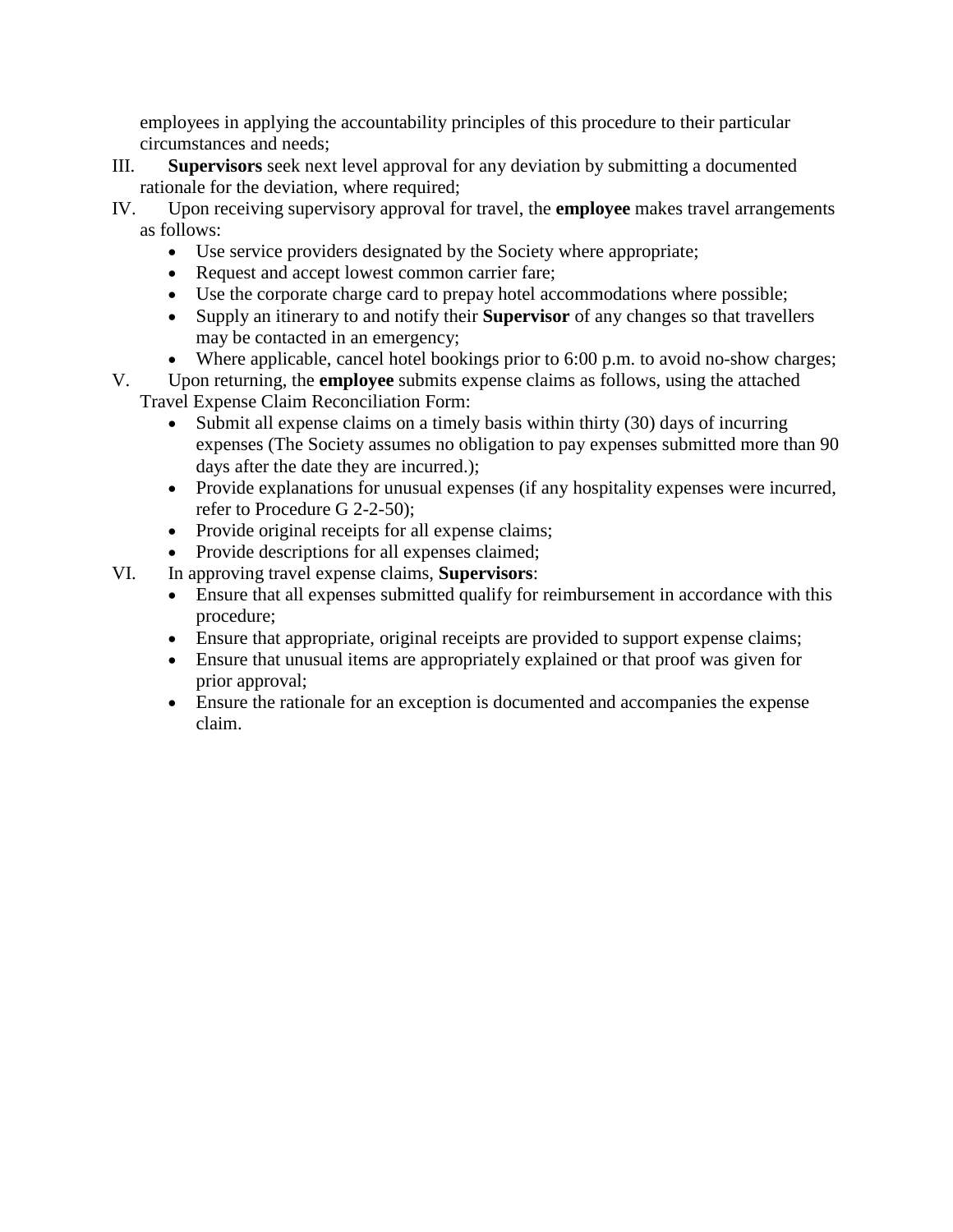

# **-PROCEDURE-**

## **TRAVEL PLAN FOR TRAVEL OUTSIDE OF ONTARIO**

#### **PREAMBLE**

The Society requires employees that are planning to travel outside of Ontario to complete a travel plan identifying the reason for the travel, the method of travel to be used, the estimated costs of the travel. This plan must be approved prior to travel taking place.

This requirement is part of the Ministry of Child and Youth Services' directive on travel expenses as outlined in the Society's Travel Expense Procedure. (See G 2-3-30)

The purpose of this procedure is to define the requirements for documenting the travel plan and identify who is responsible for completing the documentation.

#### **APPROVAL FOR TRAVEL**

Normal travel related to a direct service or other Society business and within the Society's area of geographical jurisdiction does not require prior approval – such claims are approved after incurrence. For purposes of this procedure "geographical jurisdiction" is defined to include bordering jurisdictions in close proximity. For Ottawa this includes travel to West Quebec and Montreal. (See G 2-3-10 Mileage Claims Procedure) Travel outside the Society's geographical jurisdiction requires prior approval from an employee's immediate supervisor and/or a Director/Executive Director on the prescribed form as follows.

- o Long-term stays out of town requires approval of a Supervisor and a Director or Executive Director on the prescribed form.
- o Travel outside of Ontario (excluding the West Quebec area) requires prior approval from a Supervisor and a Director or Executive Director on the prescribed form.
- o Travel outside of Canada requires prior approval from a Supervisor and the Executive Director on the prescribed form.

Travel outside of Ontario and Canada must include a written rationale to demonstrate that the travel is critical to the organization's priorities; and documentation to demonstrate that the requested travel arrangements (i.e. transportation mode, accommodation, etc.) are cost-effective, including a detailed itemization of all expenses that are expected to be incurred on the prescribed form.